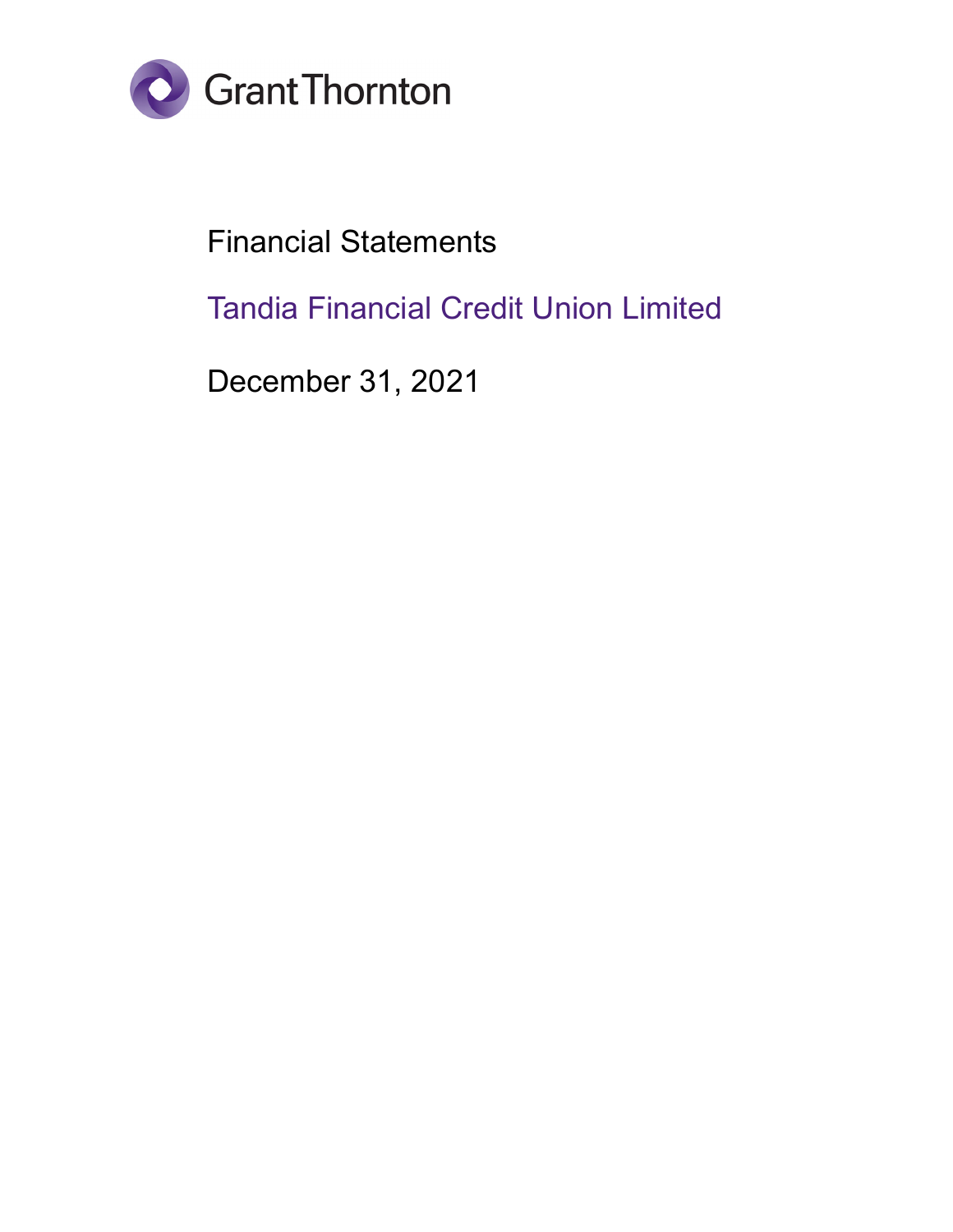# **Contents**

| Independent Auditor's Report            | $1 - 2$ |
|-----------------------------------------|---------|
| Statement of Financial Position         | 3       |
| Statement of Comprehensive Income       | 4       |
| Statement of Changes in Members' Equity | 5       |
| Statement of Cash Flows                 | 6       |
| Notes to the Financial Statements       | 7 - 43  |

**Page**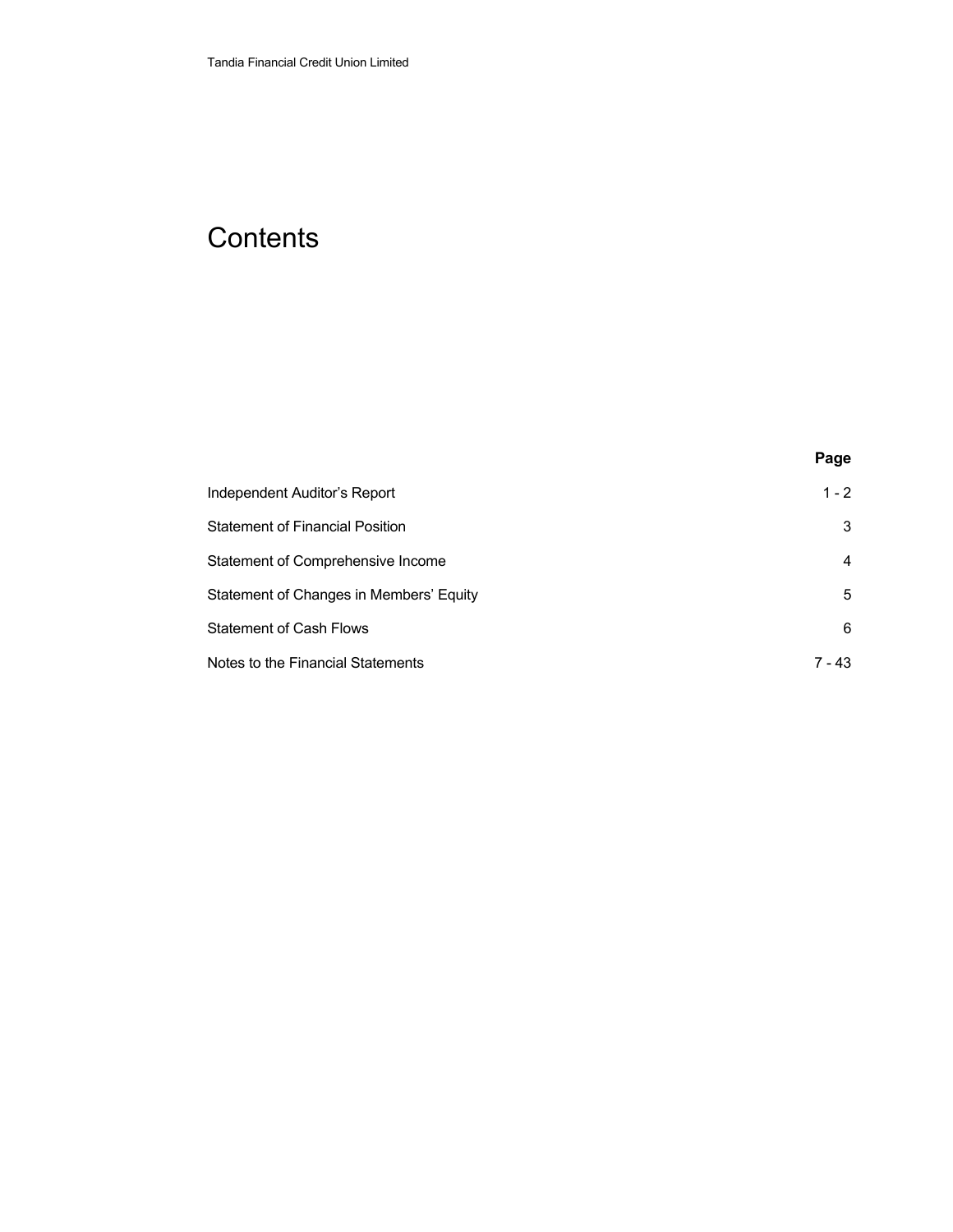

# Independent Auditor's Report

**Grant Thornton LLP**  Suite 501 201 City Centre Drive Mississauga, ON L5B 2T4 T +1 416 366 0100 F +1 905 804 0509

To the Members of **Tandia Financial Credit Union Limited**:

#### **Opinion**

We have audited the financial statements of Tandia Financial Credit Union Limited ("the Credit Union"), which comprise the statement of financial position as at December 31, 2021, and the statement of comprehensive income, statement of changes in members' equity and statement of cash flow for the year then ended, including a summary of significant accounting policies and other explanatory information.

In our opinion, the accompanying financial statements present fairly, in all material respects, the financial position of Tandia Financial Credit Union Limited as at December 31, 2021, and its financial performance and its cash flows for the year then ended in accordance with International Financial Reporting Standards (IFRSs).

#### **Basis for Opinion**

We conducted our audit in accordance with Canadian generally accepted auditing standards. Our responsibilities under those standards are further described in the *Auditor's Responsibilities for the Audit of the Financial Statements* section of our report. We are independent of the Credit Union in accordance with the ethical requirements that are relevant to our audit of the financial statements in Canada, and we have fulfilled our other ethical responsibilities in accordance with these requirements. We believe that the audit evidence we have obtained is sufficient and appropriate to provide a basis for our opinion.

#### **Responsibilities of Management and Those Charged with Governance for the Financial Statements**

Management is responsible for the preparation and fair presentation of these financial statements in accordance with International Financial Reporting Standards and for such internal control as management determines is necessary to enable the preparation of financial statements that are free from material misstatement, whether due to fraud or error.

In preparing the financial statements, management is responsible for assessing the Credit Union's ability to continue as a going concern, disclosing, as applicable, matters related to a going concern and using the going concern basis of accounting unless management either intends to liquidate the Credit Union or to cease operations, or has no realistic alternative to do so.

Those charged with governance are responsible for overseeing the Credit Union's financial reporting process.

#### **Auditor's Responsibilities for the Audit of the Financial Statements**

Our objectives are to obtain reasonable assurance about whether the financial statements as a whole are free from material misstatement, whether due to fraud or error, and to issue and auditor's report that includes our opinion. Reasonable assurance is a high level of assurance, but is not a guarantee that an audit conducted in accordance with Canadian generally accepted auditing standards will always detect a material misstatement when it exists. Misstatements can arise from fraud or error and are considered

**Audit | Tax | Advisory © Grant Thornton LLP. A Canadian Member of Grant Thornton International Ltd** 1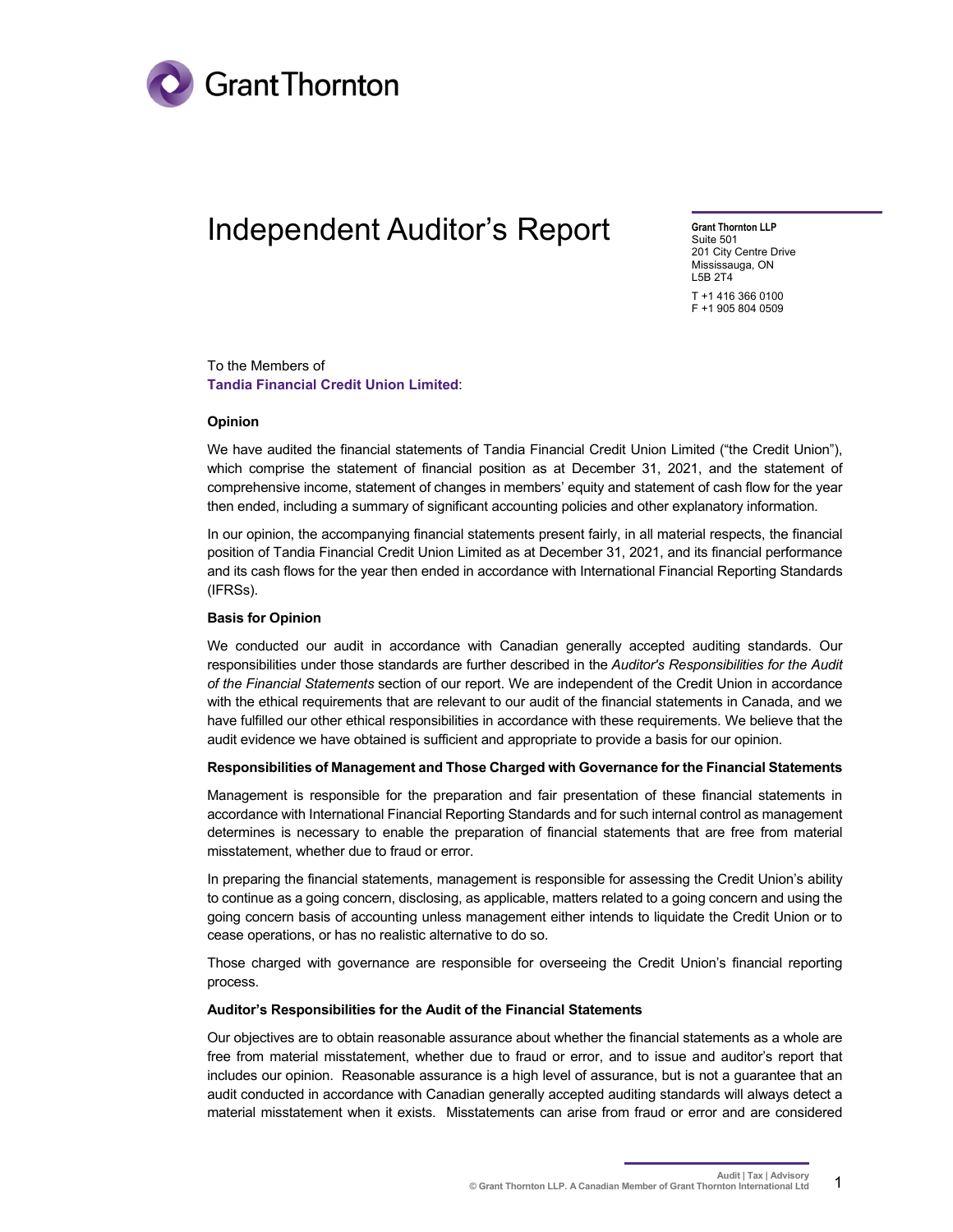material if, individually or in the aggregate, they could reasonably be expected to influence the economic decisions of users taken on the basis of these financial statements.

As part of an audit in accordance with Canadian generally accepted auditing standards, we exercise professional judgment and maintain professional scepticism throughout the audit.

We also:

- Identify and assess the risks of material misstatement of the financial statements, whether due to fraud or error, design and perform audit procedures responsive to those risks, and obtain audit evidence that is sufficient and appropriate to provide a basis for our opinion. The risk of not detecting a material misstatement resulting from fraud is higher than for one resulting from error, as fraud may involve collusion, forgery, intentional omissions, misrepresentations, or the override of internal control.
- Obtain an understanding of internal control relevant to the audit in order to design audit procedures that are appropriate in the circumstances, but not for the purpose of expressing an opinion on the effectiveness of the Credit Union's internal control.
- Evaluate the appropriateness of accounting policies used and the reasonableness of accounting estimates and related disclosures made by management.
- Conclude on the appropriateness of management's use of the going concern basis of accounting and, based on the audit evidence obtained, whether a material uncertainty exists related to events or conditions that may cast significant doubt on the Credit Union's ability to continue as a going concern. If we conclude that a material uncertainty exists, we are required to draw attention in our auditor's report to the related disclosures in the financial statements or, if such disclosures are inadequate, to modify our opinion. Our conclusions are based on the audit evidence obtained up to the date of our auditor's report. However, future events or conditions may cause the Credit Union to cease to continue as a going concern.
- Evaluate the overall presentation, structure and content of the financial statements, including the disclosures, and whether the financial statements represent the underlying transactions and events in a manner that achieves fair presentation.

We communicate with those charged with governance regarding, among other matters, the planned scope and timing of the audit and significant audit findings, including any significant deficiencies in internal control that we identify during our audit.

Grant Thouton LLP

Mississauga, Canada Chartered Professional Accountants February 23, 2022 Licensed Public Accountant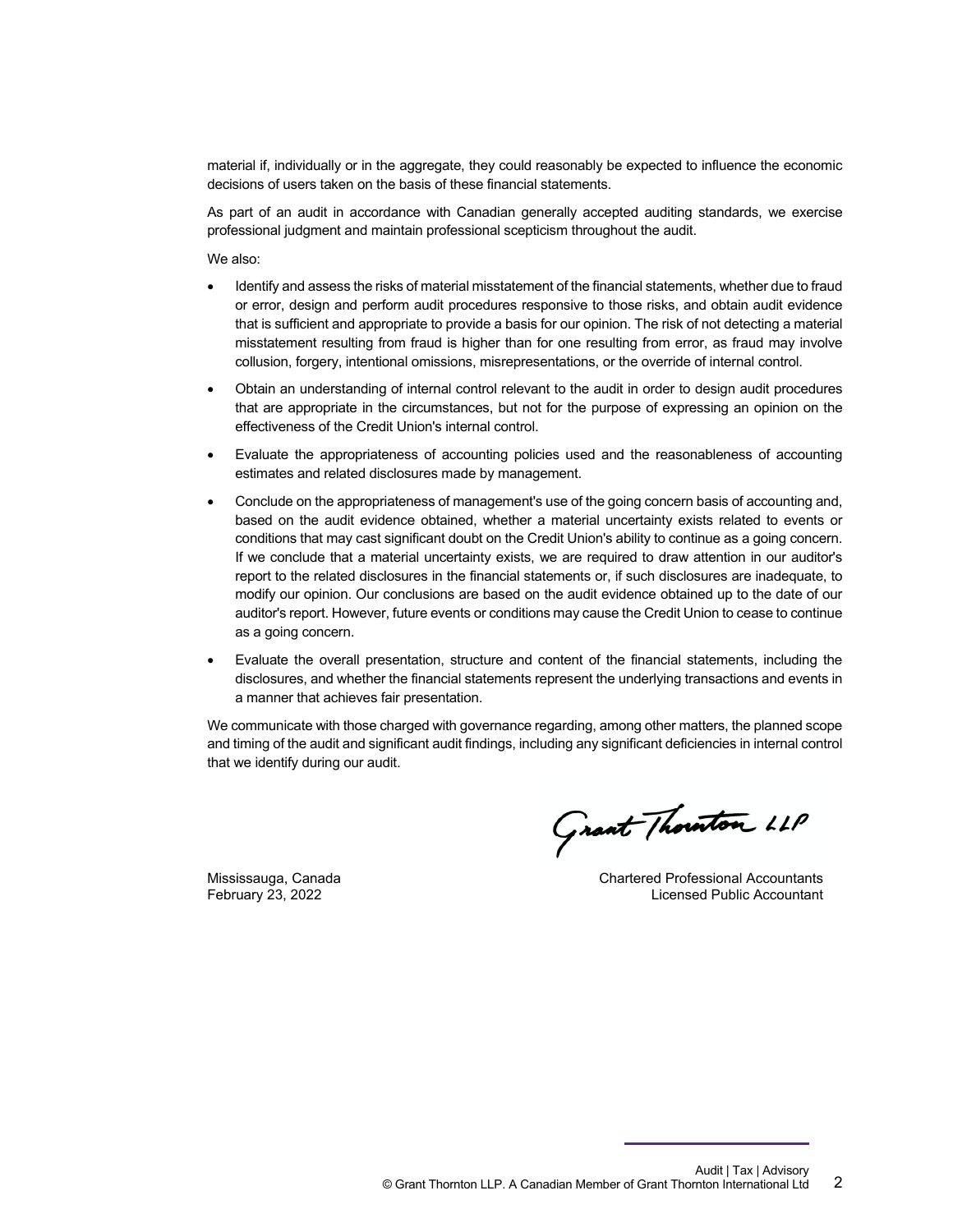| (In thousands)<br>December 31              | 2021          |    | 2020      |
|--------------------------------------------|---------------|----|-----------|
| <b>Assets</b>                              |               |    |           |
| Cash and cash equivalents (Note 5)         | \$<br>44,387  | \$ | 31,752    |
| Investments (Note 6)                       | 213,975       |    | 187,580   |
| Loans to members (Note 7)                  | 1,344,578     |    | 1,047,360 |
| Other assets (Note 10)                     | 9,825         |    | 3,285     |
| Prepaid securitization fees                | 2,328         |    | 1,980     |
| Derivative financial instruments (Note 11) | 298           |    | 137       |
| Property and equipment (Note 9)            | 26,558        |    | 26,939    |
| Deferred income taxes (Note 17)            |               |    | 182       |
|                                            | \$1,641,949   | \$ | 1,299,215 |
| <b>Liabilities</b>                         |               |    |           |
| Secured borrowings (Note 8)                | \$<br>350,871 | \$ | 252,912   |
| External borrowings (Note 12)              | 5,700         |    |           |
| Payables and accruals                      | 3,240         |    | 1,799     |
| Income taxes payable                       | 161           |    | 672       |
| Deposits of members (Note 13)              | 1,173,738     |    | 954,225   |
| Derivative financial instruments (Note 11) | 318           |    | 206       |
| Lease liability (Note 14)                  | 15,319        |    | 14,919    |
| Deferred income taxes (Note 17)            | 16            |    |           |
| Shares (Note 15)                           | 3,901         |    | 2,143     |
|                                            | 1,553,264     |    | 1,226,876 |
| <b>Equity</b>                              |               |    |           |
| Shares (Note 15)                           | 44,674        |    | 30,520    |
| Retained earnings                          | 29,645        |    | 27,453    |
| Contributed surplus                        | 14,366        |    | 14,366    |
|                                            | 88,685        |    | 72,339    |
|                                            | 1,641,949     | S  | 1,299,215 |
|                                            |               |    |           |

### **Tandia Financial Credit Union Limited Statement of Financial Position**

Commitments (Note 21)

On behalf of the board

**Director** Director **Director Director Director Director**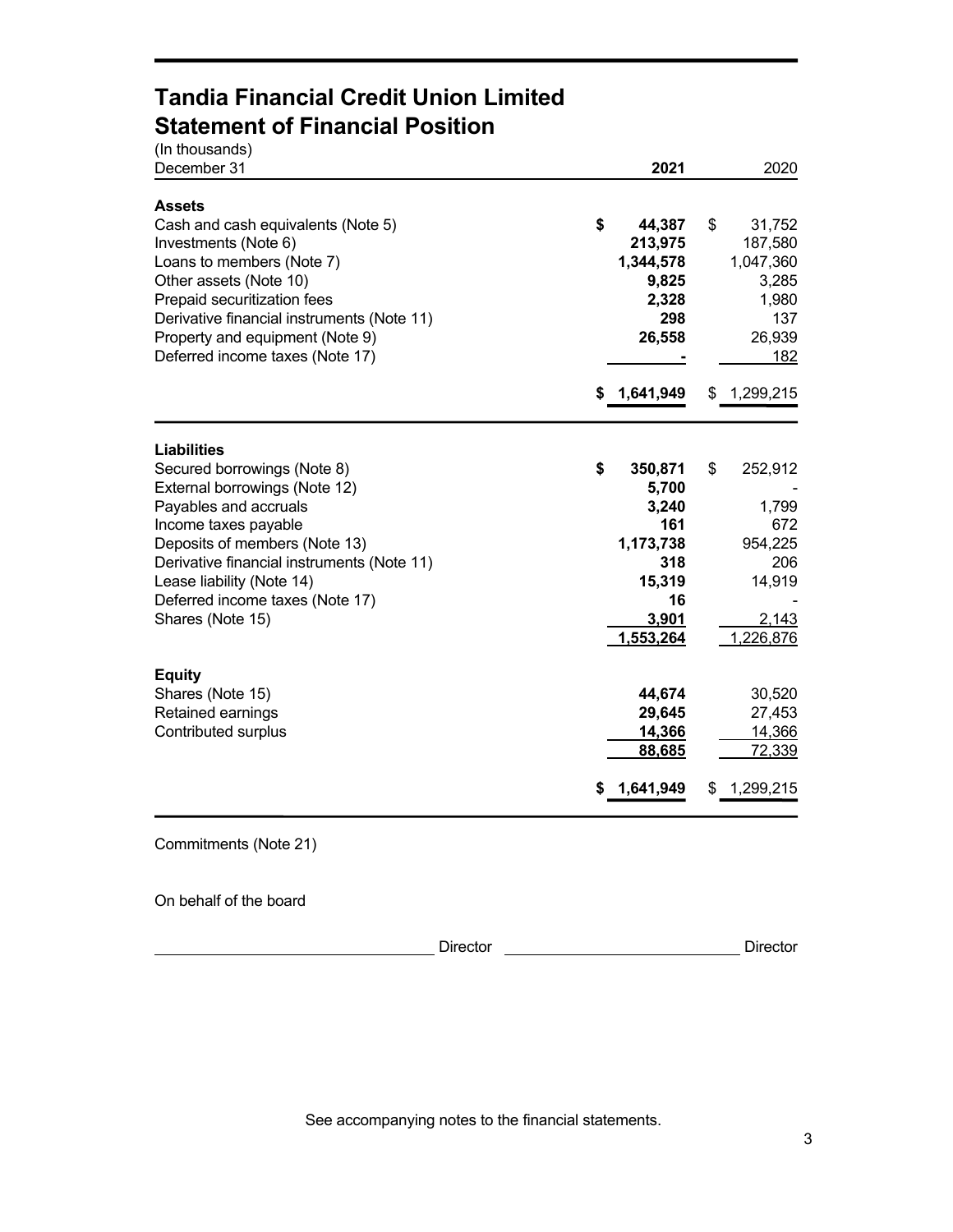### **Tandia Financial Credit Union Limited Statement of Comprehensive Income**

| (In thousands)<br>Year ended December 31                                                                                                                                         | 2021                                                               | 2020                                                               |
|----------------------------------------------------------------------------------------------------------------------------------------------------------------------------------|--------------------------------------------------------------------|--------------------------------------------------------------------|
| Financial income<br>Interest on member loans<br>Interest on securitized loans<br>Other interest revenue                                                                          | \$<br>31,691<br>8,380<br>1,959<br>42,030                           | \$<br>29,431<br>8,218<br>6,793<br>44,442                           |
| <b>Financial expense</b><br>Interest on member deposits<br>Securitizations expense<br>Other interest expense                                                                     | 12,608<br>5,540<br>474<br>18,622                                   | 14,228<br>5,741<br>$175$<br>20,144                                 |
| Financial margin                                                                                                                                                                 | 23,408                                                             | 24,298                                                             |
| Other income (Note 18)                                                                                                                                                           | 5,039                                                              | 4,322                                                              |
|                                                                                                                                                                                  | 28,447                                                             | 28,620                                                             |
| (Recovery) provision for impaired loans (Note 7)                                                                                                                                 | (1, 913)                                                           | 1,723                                                              |
| Operating margin                                                                                                                                                                 | 30,360                                                             | 26,897                                                             |
| Operating expenses<br>Salaries and benefits<br>Computer, office and other equipment<br>Occupancy<br>Administration<br>Advertising and communications<br>Member security<br>Other | 14,109<br>4,112<br>3,401<br>1,690<br>936<br>1,185<br>859<br>26,292 | 13,055<br>3,428<br>3,444<br>1,506<br>681<br>1,147<br>773<br>24,034 |
| Net income before taxes                                                                                                                                                          | 4,068                                                              | 2,863                                                              |
| Income taxes (Note 17)                                                                                                                                                           | 567                                                                | 324                                                                |
| Net income and comprehensive income for the year                                                                                                                                 | 3,501                                                              | \$<br>2,539                                                        |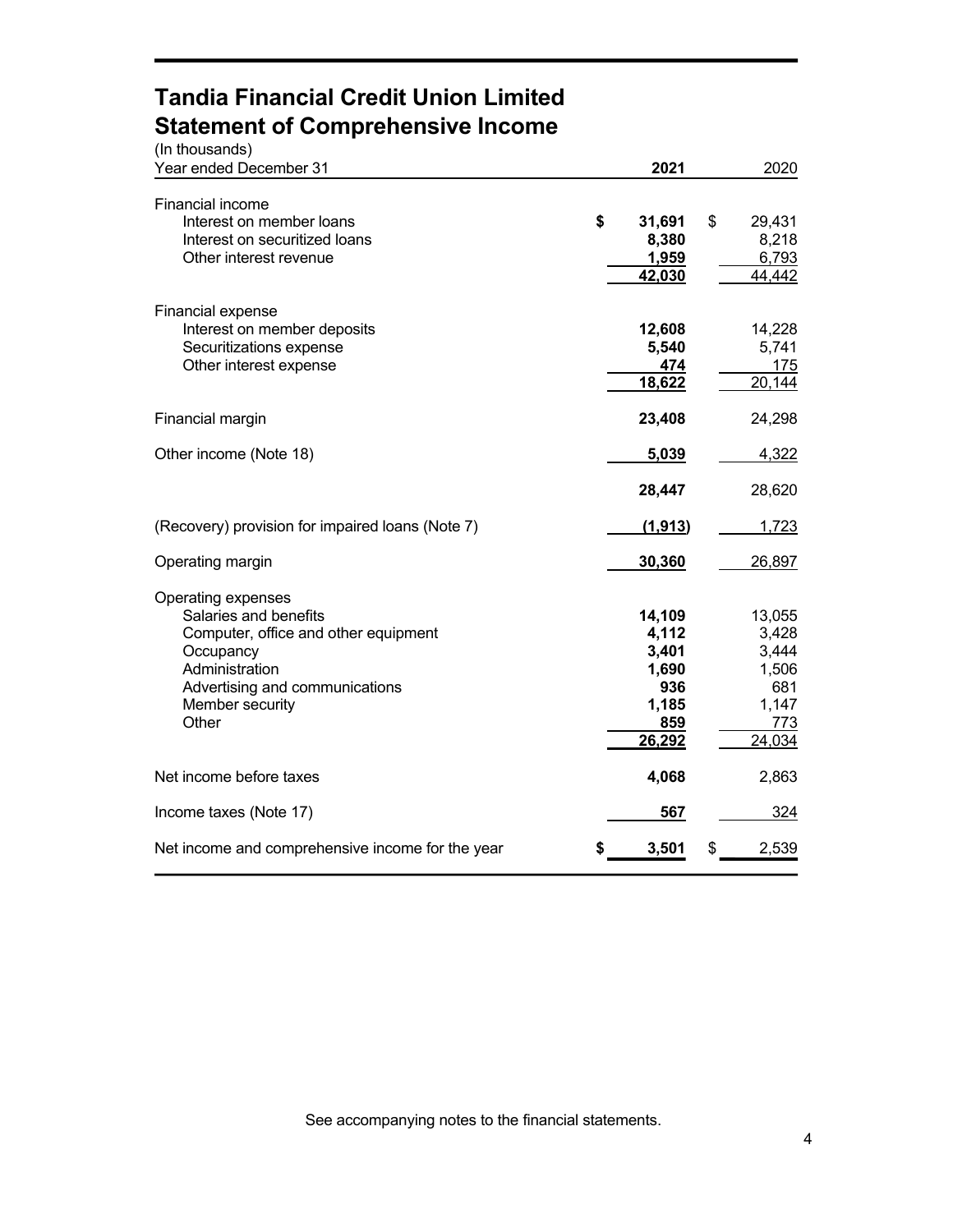# **Tandia Financial Credit Union Limited Statement of Changes in Members' Equity**

(In thousands)

Year ended December 31, 2021

|                                                                                                                                                                            | Shares                      | Retained<br>earnings | Contributed<br>surplus | Total                                           |
|----------------------------------------------------------------------------------------------------------------------------------------------------------------------------|-----------------------------|----------------------|------------------------|-------------------------------------------------|
| Balance at December 31, 2019                                                                                                                                               | \$29,757                    | \$<br>26,108         | 14,366<br>\$           | \$<br>70,231                                    |
| Net income<br>Distributions to members (Note 16)<br>Issue of profit shares<br>Issue of investment shares<br>Redemption of profit shares                                    | 8<br>874<br>(119)           | 2,539<br>(1, 194)    |                        | 2,539<br>(1, 194)<br>8<br>874<br><u>(119)</u>   |
| Balance at December 31, 2020                                                                                                                                               | 30,520                      | 27,453               | 14,366                 | 72,339                                          |
| Net income<br>Distributions to members (Note 16)<br>Issue of profit shares<br>Issue of investment shares<br>Redemption of profit shares<br>Redemption of investment shares | 4<br>14,278<br>(125)<br>(3) | 3,501<br>(1,309)     |                        | 3,501<br>(1,309)<br>4<br>14,278<br>(125)<br>(3) |
| <b>Balance at December 31, 2021</b>                                                                                                                                        | 44,674                      | 29,645               | 14,366                 | 88,685<br>S                                     |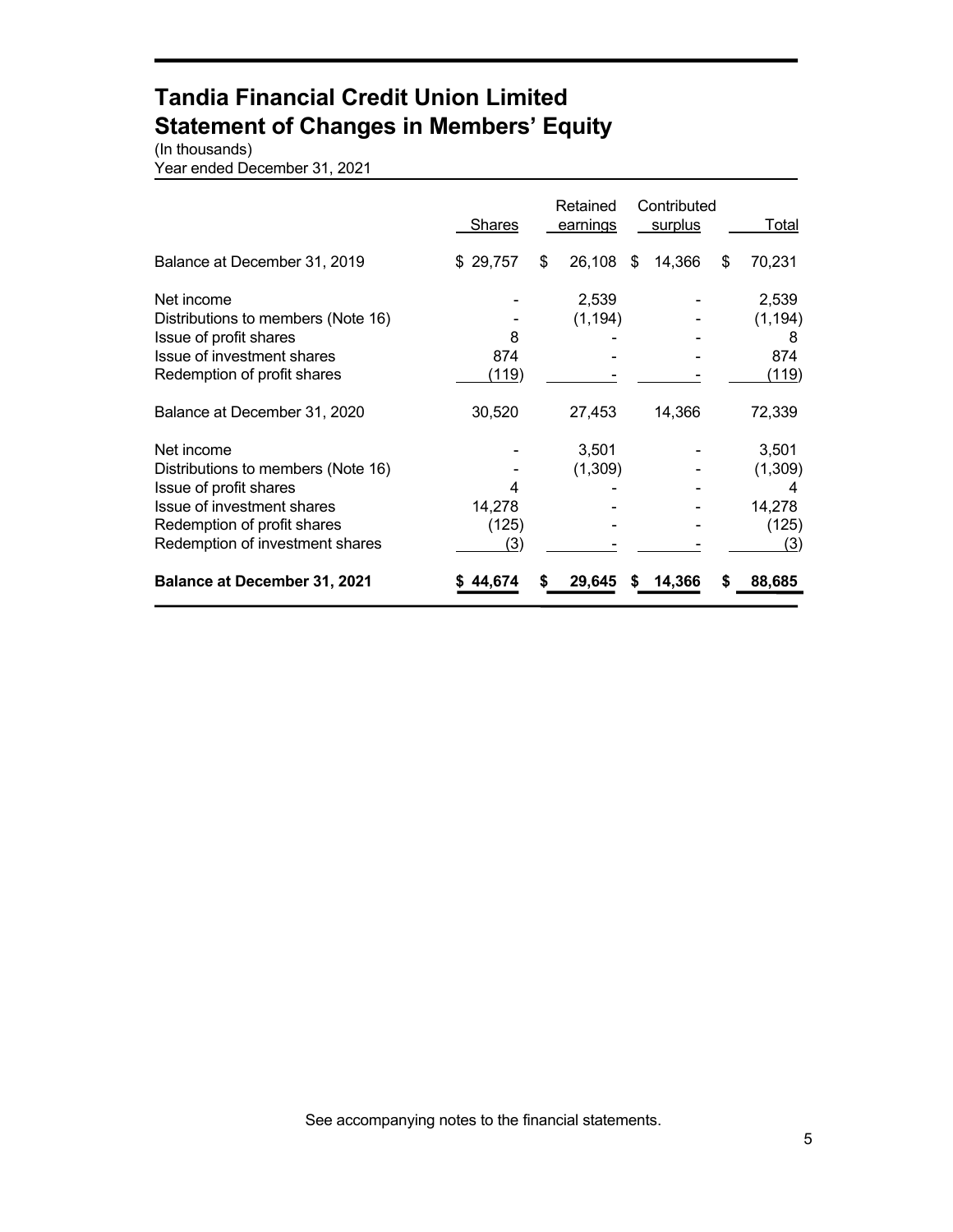| <b>Statement of Cash Flows</b><br>(In thousands)                            |                       |                     |
|-----------------------------------------------------------------------------|-----------------------|---------------------|
| Year ended December 31                                                      | 2021                  | 2020                |
| Increase (decrease) in cash and cash equivalents                            |                       |                     |
| <b>Operating</b>                                                            |                       |                     |
| Net income                                                                  | \$<br>3,501           | \$<br>2,539         |
| Provision for impaired loans                                                | (1, 913)              | 1,723               |
| Depreciation and amortization                                               | 3,225                 | 3,000               |
| Deferred income taxes                                                       | 198                   | (200)               |
| Fair value of interest rate swap contracts                                  | (49)                  | (174)               |
| Interest paid on lease payments                                             | 404                   | 394                 |
| Changes in members' activities:                                             |                       |                     |
| Increase in loans to members (net)<br>Increase in deposits of members (net) | (295, 296)<br>219,513 | (22, 955)<br>74,706 |
| Other non-cash items (Note 22)                                              | (5,958)               | 4,540               |
|                                                                             | (76, 375)             | 63,573              |
| <b>Financing</b>                                                            |                       |                     |
| Distributions to members                                                    | (1, 309)              | (1, 194)            |
| Proceeds from (repayment of) external borrowing                             | 5,700                 | (8,000)             |
| Increase in secured borrowings                                              | 97,959                | 2,316               |
| Principal repayments of lease liability                                     | (1, 225)              | (1, 389)            |
| Increase in shares (net)                                                    | 15,912                | 779                 |
|                                                                             | 117,037               | (7, 488)            |
| Investing                                                                   |                       |                     |
| Purchase of investments (net)                                               | (26, 395)             | (22, 740)           |
| Proceeds from tenant inducement                                             |                       | 1,813               |
| Purchase of property and equipment                                          | (1,632)               | (4,791)             |
|                                                                             | (28, 027)             | (25, 718)           |
| Net increase in cash and cash equivalents                                   | 12,635                | 30,367              |
| Cash and cash equivalents                                                   |                       |                     |
| Beginning of year                                                           | 31,752                | 1,385               |
|                                                                             |                       |                     |
| End of year                                                                 | \$<br>44,387          | \$<br>31,752        |
| Interest received                                                           | \$<br>42,095          | \$<br>44,763        |
| Interest paid                                                               | \$<br>19,872          | \$<br>20,747        |
|                                                                             |                       |                     |
| Income taxes paid                                                           | \$<br>459             | \$<br>277           |
| Patronage dividends paid                                                    | \$<br>4               | \$<br>7             |
|                                                                             |                       |                     |

**Tandia Financial Credit Union Limited**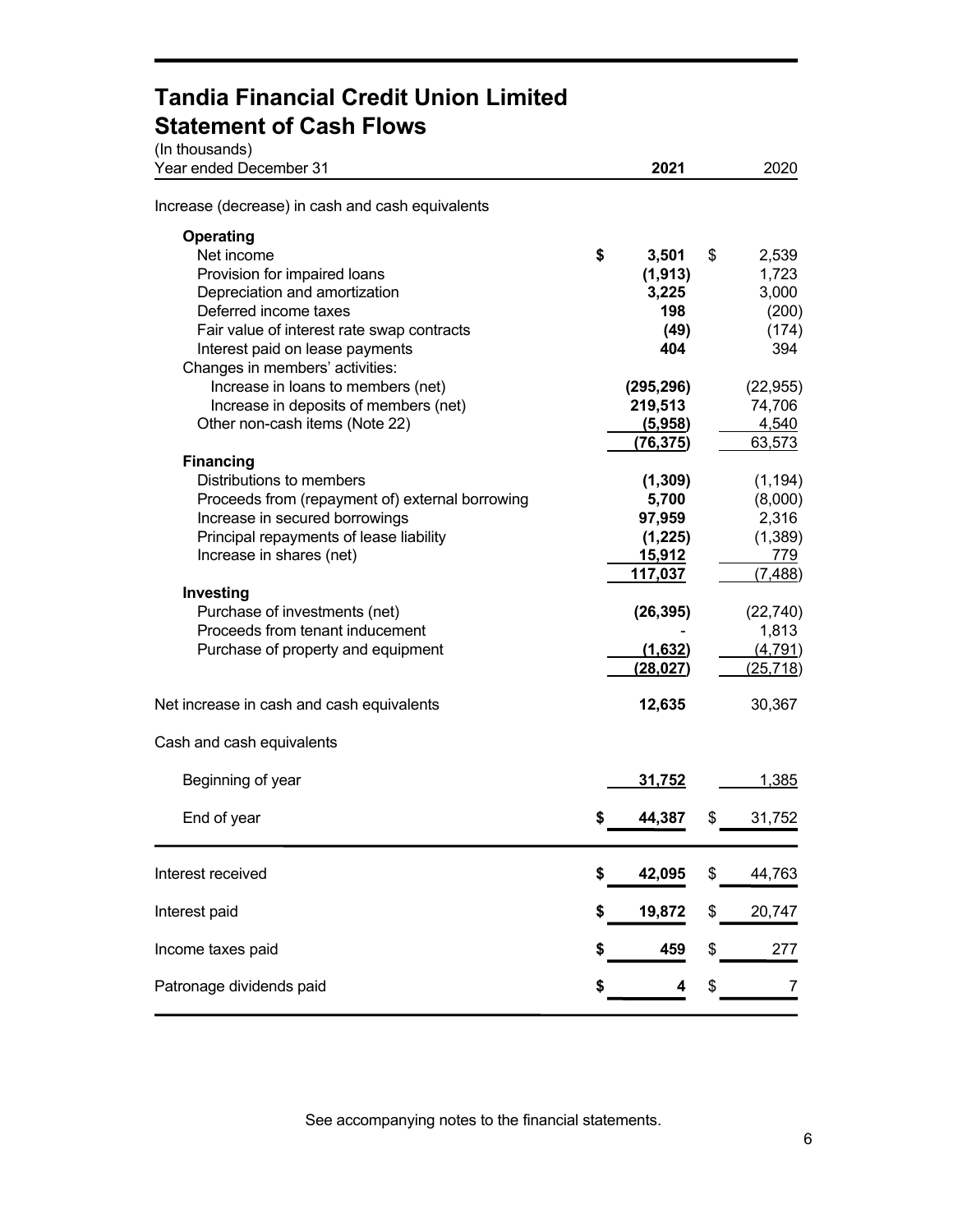(In thousands) December 31, 2021

### **1. Governing legislation and nature of operations**

The Credit Union is incorporated under the Credit Unions and Caisses Populaires Act and its operations are subject to the Financial Institutions Act of Ontario. The Credit Union serves members in southern Ontario. The Credit Union's head office is located at 3455 North Service Road, Burlington, Ontario, Canada.

The Credit Union exists to help members meet their financial needs in their local communities. The Credit Union's principal activities are the provision of deposit-taking and other financial services on a co-operative basis.

These financial statements have been approved and authorized for issue by the Board of Directors on February 23, 2022.

### **2. Basis of presentation and compliance**

These financial statements have been prepared in accordance with International Financial Reporting Standards ("IFRS") as issued by the International Accounting Standards Board ("IASB").

These financial statements were prepared under the historical cost convention, as modified by the revaluation of financial instruments measured at fair value.

The Credit Union's functional and presentation currency is the Canadian dollar. The financial statements are presented in thousands of Canadian dollars.

The preparation of financial statements in compliance with IFRS requires management to make certain critical accounting estimates. It also requires management to exercise judgment in applying the Credit Union's accounting policies. The areas involving a higher degree of judgment or complexity, or areas where assumptions and estimates are significant to the financial statements are disclosed in Note 4.

### **3. Summary of significant accounting policies**

### **Cash and cash equivalents**

Cash and cash equivalents include cash on hand, current accounts with Central 1 Credit Union ("Central 1"), net of bank indebtedness and short-term deposits with original maturities of three months or less from the date of acquisition.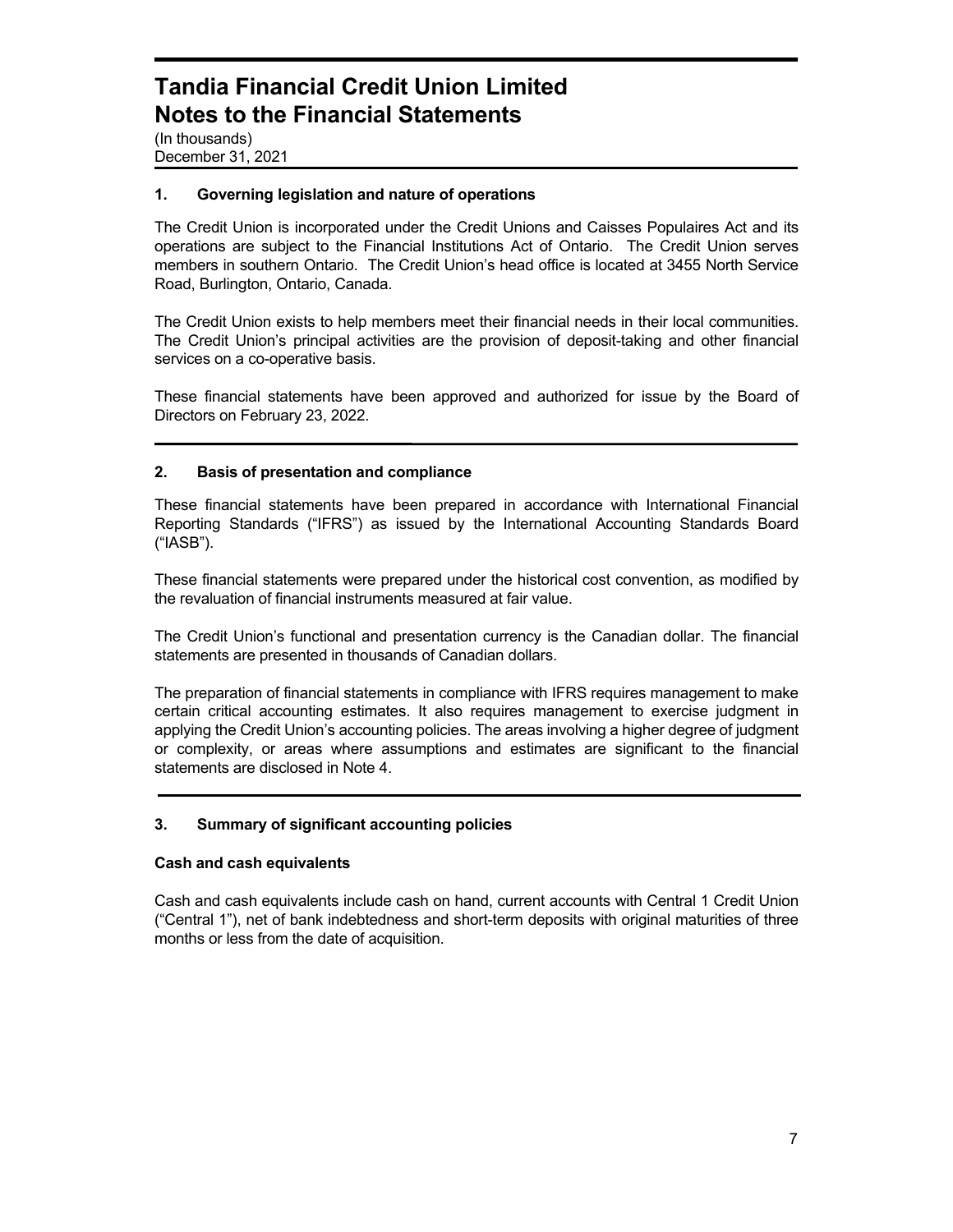(In thousands) December 31, 2021

### **3. Summary of significant accounting policies** (continued)

### **Financial Instruments**

To determine their classification and measurement category, IFRS 9 requires all financial assets, except equity instruments and derivatives, to be assessed based on a combination of the entity's business model for managing the assets and the instruments' contractual cash flow characteristics.

Under IFRS 9, all financial instruments are initially measured at fair value. Subsequent to initial recognition, all financial assets, including hybrid contracts, are measured at fair value through profit or loss ("FVTPL"), fair value through other comprehensive income ("FVOCI") or amortized cost. Financial assets are reclassified between measurement categories only when the business model for managing them changes.

The classification of financial assets under IFRS 9 is generally based on the business model in which a financial asset is managed and whether its contractual cash flow characteristics represent solely payments of principal and interest ("SPPI"). Derivatives embedded in contracts where the host is a financial asset in the scope of the standard are never separated and instead, the financial instrument as a whole is assessed for classification.

### *Financial assets at amortized cost*

A financial asset is measured at amortized cost if it meets both of the following conditions and is not designated as at FVTPL:

- it is held within a business model whose objective is to hold assets to collect contractual cash flows; and
- its contractual terms give rise on specified dates to cash flows that are solely payments of principal and interest on the principal amount outstanding.

After initial recognition, these are measured at amortized cost using the effective interest method.

The Credit Union measures loans to members, cash and cash equivalents, high quality liquid assets (HQLA) and liquidity reserves at amortized cost.

### *Financial assets at fair value through profit or loss (FVTPL)*

Financial assets that are held within a different business model other than "hold to collect" or "hold to collect and sell" are categorized at fair value through profit and loss. Further, irrespective of business model financial assets whose contractual cash flows are not solely payments of principal and interest are accounted for at FVTPL. All derivative financial instruments fall into this category, except for those designated and effective as hedging instruments, for which the hedge accounting requirements apply, as disclosed below.

Assets in this category are measured at fair value with gains or losses recognized in profit or loss. The fair values of financial assets in this category are determined by reference to active market transactions or using a valuation technique where no active market exists.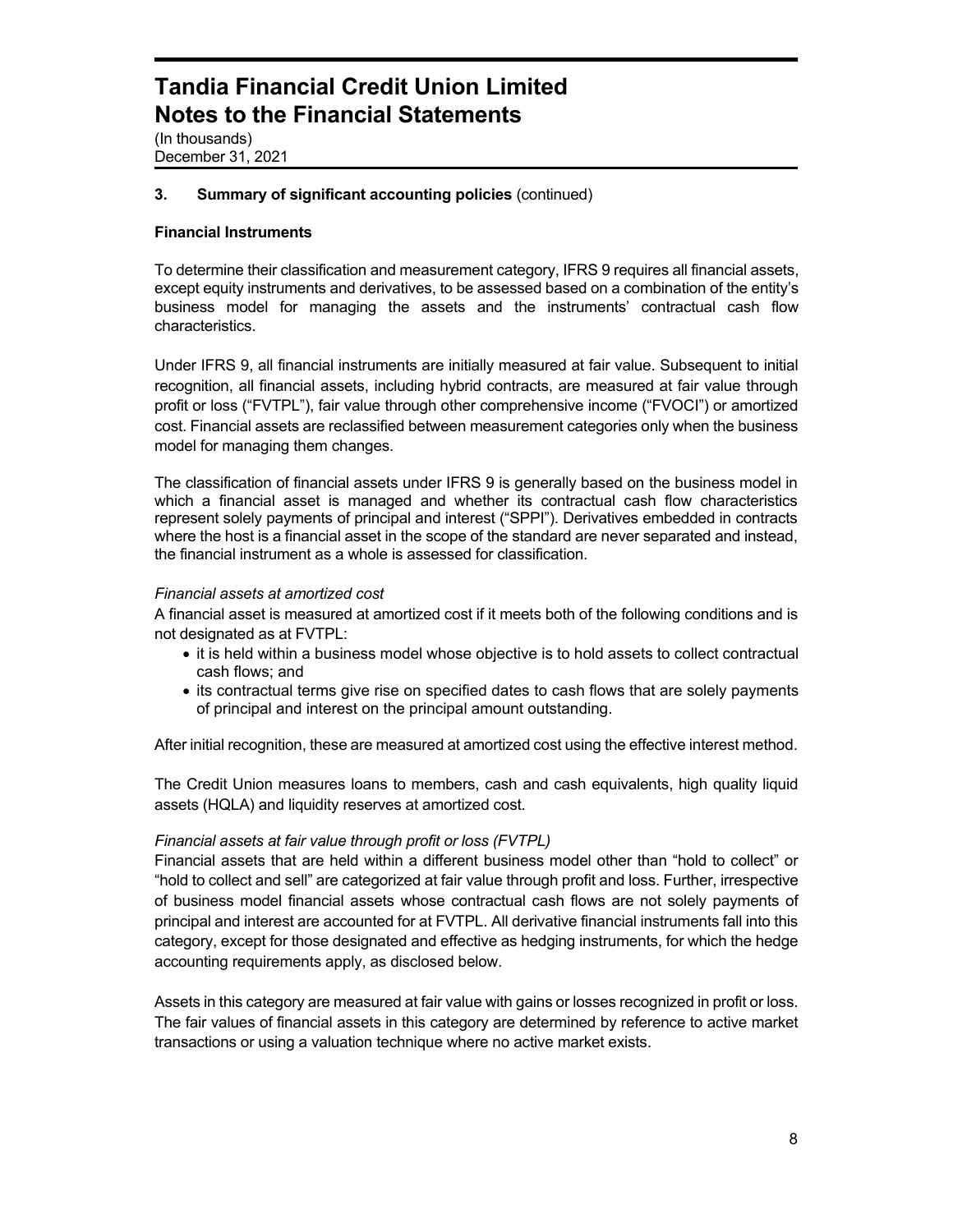(In thousands) December 31, 2021

### **3. Summary of significant accounting policies** (continued)

### **Financial Instruments** (continued)

### *Financial assets at fair value through profit or loss (FVTPL)* (continued)

The Credit Union's derivative financial instruments, guaranteed investment certificates (GICs), corporate bonds, corporate equities, Central 1 Credit Union shares, Ficanex Partnership Units, deposit notes, and portfolio investments are classified as FVTPL.

#### *Financial assets at fair value through other comprehensive income (FVOCI)*  The Credit Union accounts for financial assets at FVOCI if the assets meet the following

- conditions: they are held under a business model whose objective is to "hold to collect" the
	- associated cash flows and sell; and
	- the contractual terms of the financial assets give rise to cash flows that are solely payments of principal and interest on the principal amount outstanding.

Any gains or losses recognized in other comprehensive income ("OCI") will be recycled upon derecognition of the asset. The Credit Union does not have any financial assets categorized as FVOCI.

### *Recognition and derecognition*

Financial assets and financial liabilities are recognized when the Credit Union becomes a party to the contractual provisions of the financial instrument.

Financial assets are derecognized when the contractual rights to the cash flows from the financial asset expire, or when the financial asset and substantially all the risks and rewards are transferred.

A financial liability is derecognized when it is extinguished, discharged, cancelled or expires.

#### *Financial liabilities*

Under IFRS 9, those fair value changes are generally presented as follows: (i) the amount that is attributable to changes in the credit risk of the liabilities is presented in OCI and (ii) the remaining amount of change in the fair value is presented in earnings or loss.

The Credit Union's financial liabilities include secured borrowings, deposits of members, payables and other liabilities, shares and derivative financial instruments.

Financial liabilities are initially measured at fair value, and, where applicable, adjusted for transaction costs unless the Credit Union designated a financial liability at fair value through profit or loss. Subsequently, financial liabilities are measured at amortized cost using the effective interest method except for derivatives and financial liabilities designated at FVTPL, which are carried subsequently at fair value with gains or losses recognized in profit or loss (other than derivative financial instruments that are designated and effective as hedging instruments).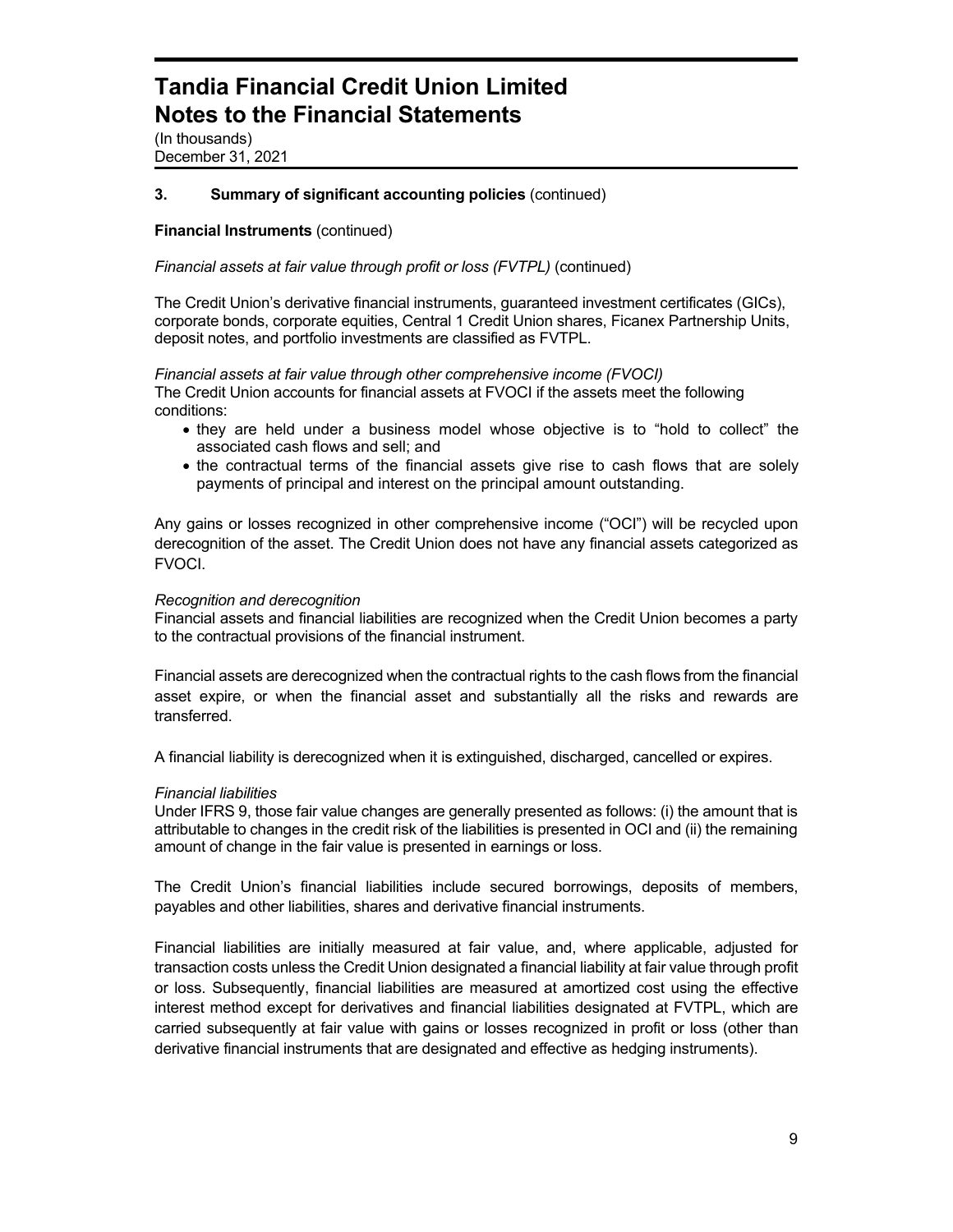(In thousands) December 31, 2021

### **3. Summary of significant accounting policies** (continued)

### **Financial Instruments** (continued)

### *Financial liabilities (continued)*

All interest-related charges and, if applicable, changes in an instrument's fair value that are reported in profit or loss are included within finance costs or finance income.

#### **Impairment of financial assets**

Under IFRS 9, impairment requires the use of more forward-looking information to recognize expected credit losses – the 'expected credit loss ("ECL") model. Recognition of credit losses requires the Credit Union consider a broader range of information when assessing credit risk and measuring expected credit losses, including past events, current conditions, reasonable and supportable forecasts that affect the expected collectability of the future cash flows of the instrument. The calculation of ECL allowances is based on the expected value of three probability-weighted scenarios to measure the expected cash shortfalls, discounted at the effective interest rate. A cash shortfall is the difference between the contractual cash flows that are due and the cash flows that the Credit Union expects to receive. The key inputs in the measurement of ECL allowances are as follows:

- The probability of default ("PD") is an estimate of the likelihood of default over a given time horizon;
- The loss given default ("LGD") is an estimate of the loss arising in the case where a default occurs at a given time; and
- The exposure at default ("EAD") is an estimate of the exposure at a future default date.

*ECL stage development* 

The model has three stages:

(Stage 1) On initial recognition of the financial instrument, a loss allowance is recognized and maintained equal to 12 months of ECL. 12-month ECL is defined as the portion of lifetime expected credit losses that represent the expected credit losses that result from default events on the financial instrument that are possible within the 12 months after the reporting date.

(Stage 2) If credit risk increases significantly relative to initial recognition of the financial instrument, the loss allowance is increased to cover full lifetime ECL. In assessing whether credit risk has increased significantly, the Credit Union compares the risk of a default occurring on the financial instrument as at the reporting date, with the risk of default occurring on the financial instrument as at the date of its initial recognition. Evidence of increased credit risk is observed when the financial instrument is 30 days or more past due on its contractual payment obligations or the financial instrument has had an unfavorable movement in internal risk ratings. In subsequent reporting periods, if the credit risk of the financial instrument improves such that there is no longer a significant increase in credit risk since initial recognition, the Credit Union places the financial instrument in the Stage 1 category and reverts to recognizing 12 months of ECL.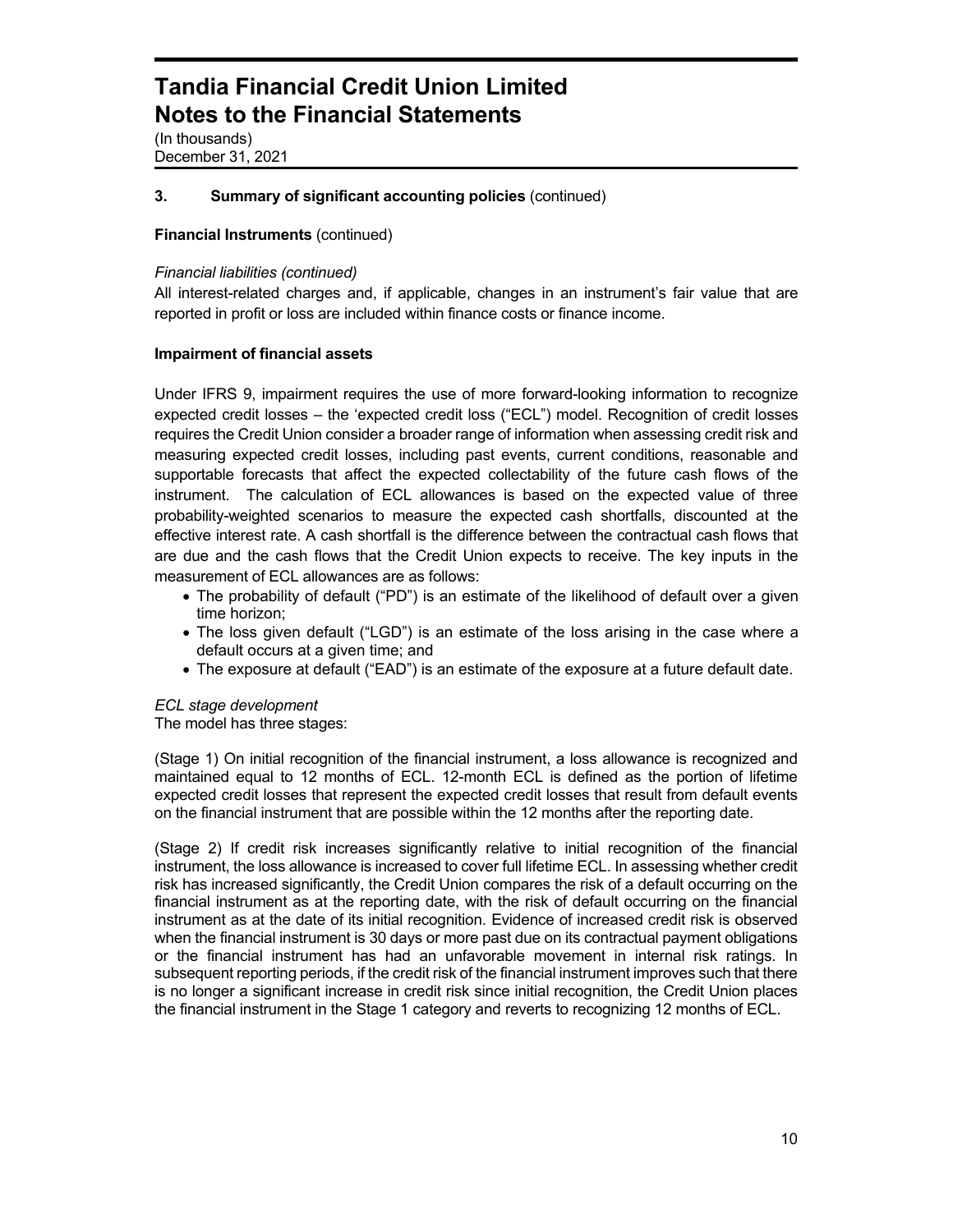(In thousands) December 31, 2021

### **3. Summary of significant accounting policies** (continued)

### **Impairment of financial assets** (continued)

#### *ECL stage development* (continued)

(Stage 3) When a financial instrument is considered credit-impaired, the loss allowance continues to reflect lifetime expected credit losses and interest revenue is calculated based on the carrying amount of the asset, net of the loss allowance, rather than its gross carrying amount. The Credit Union considers a financial instrument as impaired when one or more events that have a detrimental impact on the estimated future cash flows of that financial instrument have occurred after its initial recognition. Evidence of impairment includes indications that the borrower is experiencing significant financial difficulties, or a default or delinquency has occurred. Under IFRS 9, all financial instruments on which repayment of principal or payment of interest is contractually 90 days in arrears is automatically considered impaired. Any financial instruments where the borrower has filed for bankruptcy or consumer proposal will also be re-staged to Stage 3.

Due to the inclusion of relative credit deterioration criteria and consideration of forward-looking information ("FLI"), lifetime credit losses are generally recognized earlier under IFRS 9. Lifetime ECL is the expected credit losses that result from all possible default events over the expected life of a financial instrument.

Changes in the loss allowance, including the movement between 12 months and lifetime expected credit losses, is recorded in the statement of comprehensive income.

Financial instruments are written off, either partially or in full, against the related allowance for credit losses when there is evidence that there is no realistic prospect of future recovery. When financial instruments are secured, this is generally after all collateral has been realized or transferred to the Credit Union, or in certain circumstances, when the net realizable value of any collateral and other available information suggests that there is no reasonable expectation of further recovery. In events where a bankruptcy or consumer proposal occurs, management will file all required documentation with the Trustee and realize on any available security with the unrecoverable balance being immediately written off. In subsequent periods, any recoveries of amounts previously written off are credited to the provision for losses.

### **Provisions**

Provisions are recognized when present obligations as a result of a past event will probably lead to an outflow of economic resources from the Credit Union and amounts can be estimated reliably. Timing or amount of the outflow may still be uncertain. A present obligation arises from the presence of a legal or constructive commitment that has resulted from past events, for example, legal disputes or onerous contracts. Provisions are not recognized for future operating losses.

Provisions are measured at the estimated expenditure required to settle the present obligation, based on the most reliable evidence available at the reporting date, including the risks and uncertainties associated with the present obligation. Where there are a number of similar obligations, the likelihood that an outflow will be required in settlement is determined by considering the class of obligations as a whole. Provisions are discounted to their present values, where the time value of money is material.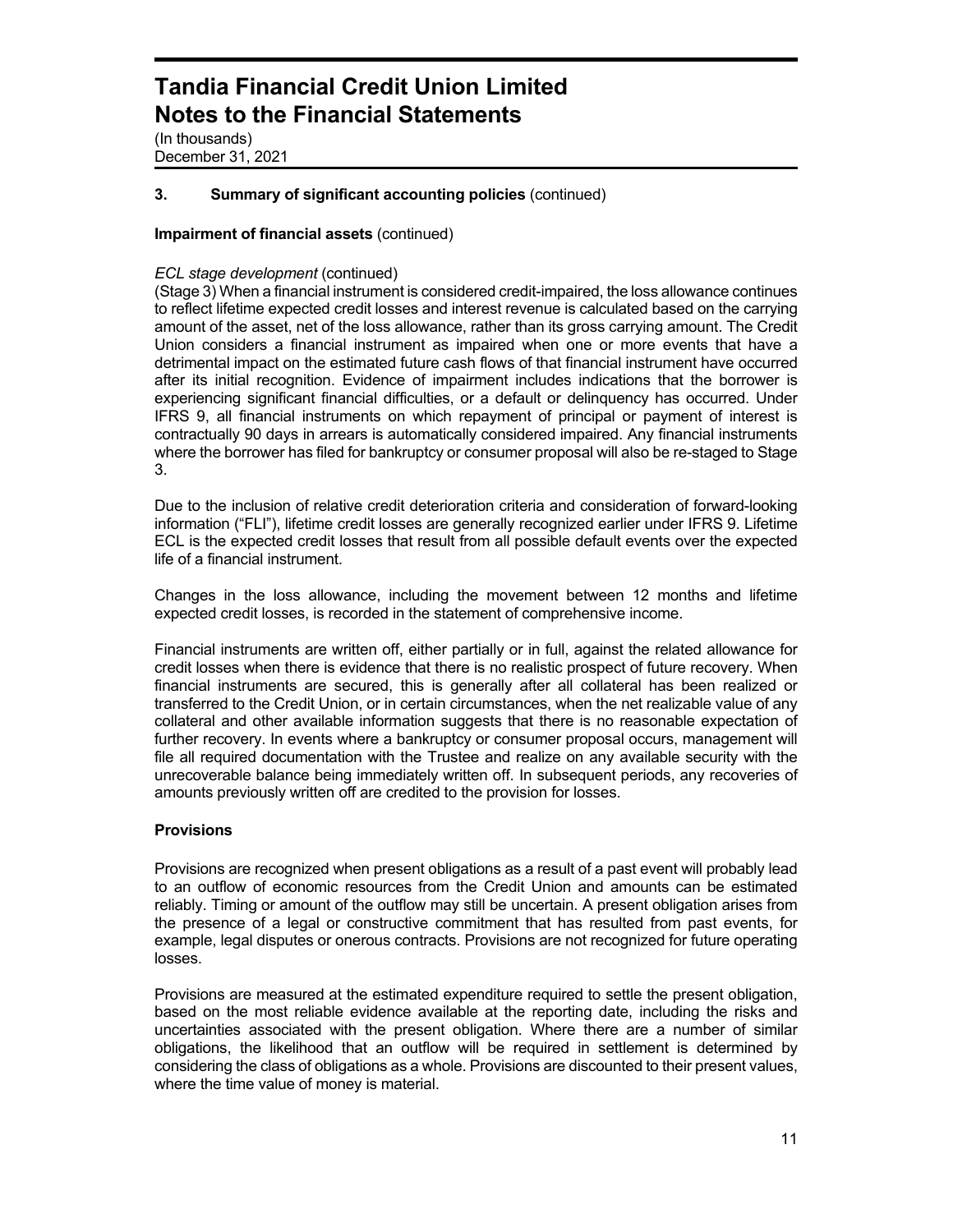(In thousands) December 31, 2021

### **3. Summary of significant accounting policies** (continued)

### **Provisions** (continued)

Any reimbursement that the Credit Union can be virtually certain to collect from a third party with respect to the obligation is recognized as a separate asset. However, this asset may not exceed the amount of the related provision.

All provisions are reviewed at each reporting date and adjusted to reflect the current best estimate.

### **Derivative financial instruments**

Derivative financial instruments are financial contracts that require or provide an option to exchange cash flows or payments determined by applying certain rates, indices or changes therein to notional contract amounts. The Credit Union periodically enters into derivative contracts to manage financial risks associated with movements in interest rates and other financial indices. The Credit Union's policy is not to utilize derivative financial instruments for trading or speculative purposes.

### *Hedges*

The Credit Union, in accordance with its risk management strategies, enters into various derivative financial instruments to protect itself against the risk of fluctuations in interest rates. The Credit Union manages interest rate risk through interest rate swaps.

Derivative financial instruments are accounted for at fair value through profit and loss ("FVTPL") except for derivatives designated as hedging instruments which require a specific accounting treatment. To qualify for hedge accounting, the hedging relationship must meet all of the following hedge effectiveness requirements:

- there is an economic relationship between the hedged item and the hedging instrument;
- the effect of credit risk does not dominate the value changes that result from that economic relationship; and
- the hedge ratio of the hedging relationship is the same as that resulting from the quantity of the hedged item that the entity actually hedges and the quantity of the hedging instrument that the entity actually uses to hedge that quantity of hedged item.

Hedge accounting is applied to financial assets and financial liabilities only where all of the following criteria are met:

- At the inception of the hedging relationship there is formal designation and documentation of the hedging relationship and the Credit Union's risk management objective and strategy for undertaking the hedge;
- For cash flow hedges, the hedged item in a forecast transaction is highly probable and presents an exposure to variations in cash flows that could ultimately affect profit or loss;
- The hedged item is reliably measurable; and
- The hedging relationship meets all of the hedge effectiveness requirements described above at inception and on an ongoing basis. The Credit Union has chosen to test the effectiveness of its hedges on a monthly basis.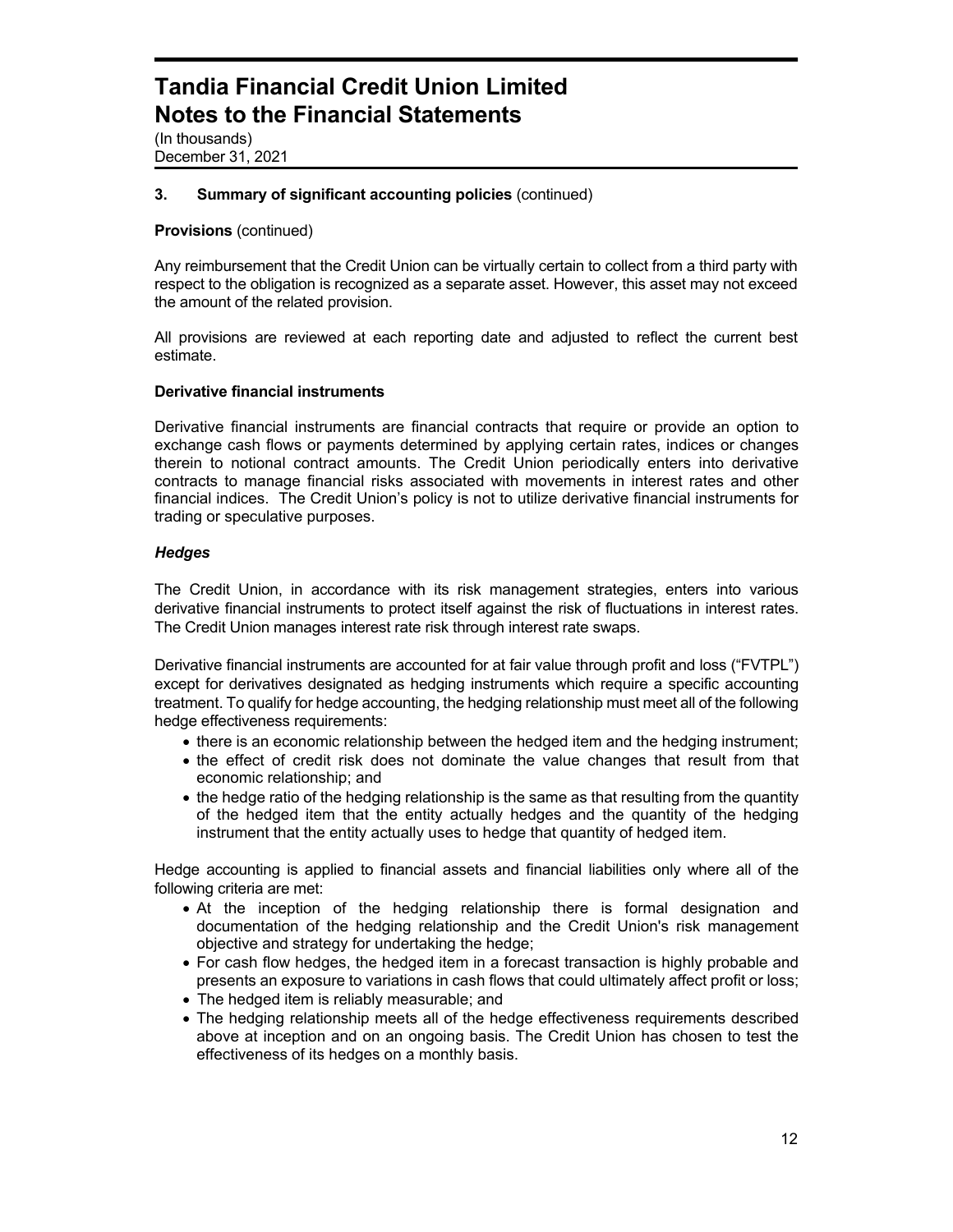(In thousands) December 31, 2021

### **3. Summary of significant accounting policies** (continued)

### *Hedges* (continued)

All derivative financial instruments used for hedge accounting are recognized initially at fair value and reported subsequently at fair value in the statement of financial position. The swap contracts can be designated as fair value hedge instruments or cash flow hedge instruments.

For fair value hedges that meet the hedging documentation criteria, the hedged asset is adjusted for fair value changes attributable to the risk being hedged and the hedging instrument is measured at fair value. Gains and losses resulting from changes in the fair value are recorded in the statement of comprehensive income as other income.

If the Credit Union closes out its hedge position early, the cumulative gains and losses recognized in other comprehensive income are frozen and reclassified from the accumulated other comprehensive income to profit or loss using the effective interest method. The ineffective portion of gains and losses on derivatives used to manage cash flow interest rate risk are recognized in net income within interest expense or interest revenue.

If a forecast transaction is no longer expected to occur or if the hedging instrument becomes ineffective, any related gain or loss recognized in other comprehensive income is transferred immediately to profit or loss.

### **Other non-hedge derivatives**

The Credit Union classifies certain financial assets upon initial recognition at fair value through profit or loss. Financial instruments included in this category are the embedded derivatives and derivatives related to index linked term deposits, foreign exchange forward contracts and interest rate swaps not designated as hedging instruments.

These instruments are measured at fair value, both initially and subsequently. The related transaction costs are expensed. Gains and losses arising from changes in fair value of these instruments are recorded in net income.

Foreign exchange contracts are used to hedge the Credit Union's net US dollar liability position.

### **Loans to members**

Loans are initially measured at fair value and subsequently re-measured at their amortized cost, net of allowance, using the effective interest rate method.

Loans to members are reported at their recoverable amount representing the aggregate amount of principal, less any allowance or provision for impaired loans plus accrued interest. Interest for all loans is accounted for on the accrual basis.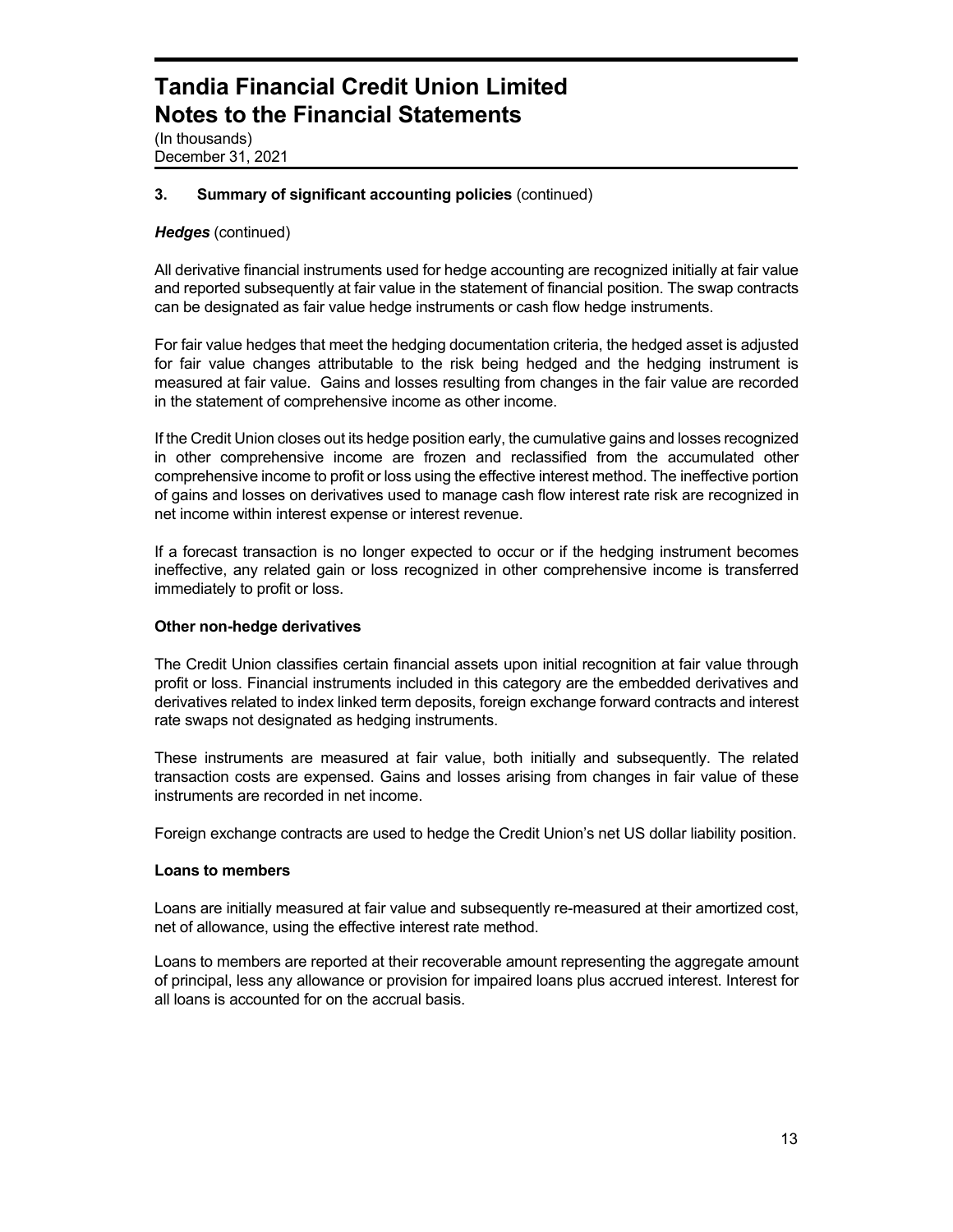(In thousands) December 31, 2021

### **3. Summary of significant accounting policies** (continued)

### **Loan fees**

The accounting treatment for loan fees varies depending on the transaction. Fees that are considered to be material and an adjustment to loan yield are deferred and amortized using the effective interest method. Mortgage prepayment fees are recognized in other interest income when received, unless they relate to a minor modification to the terms of the mortgage, in which case the fees are deferred and amortized over the average remaining term of the original mortgages.

### **Bad debts written off**

Bad debts are written off from time to time as determined by management and approved by the Chief Executive Officer, and reported to the Board of Directors, when it is reasonable to expect that the recovery of the debt is unlikely. Bad debts are written off against the provisions for impairment, if a provision for impairment had previously been recognized. If no provision had been recognized, the write-offs are recognized as expenses in net income.

### **Mortgage securitization**

Loans are derecognized only when the contractual rights to receive the cash flows from these assets have ceased to exist or substantially all the risks and rewards of the loans have been transferred. If the criteria for derecognition has not been met, the securitization is reflected as a financing transaction and the related liability is initially recorded at fair value and subsequently measured at amortized cost, using the effective interest rate method.

### **Interest income and expense**

Interest income and expense is recognized in the statement of comprehensive income for all interest-bearing financial instruments classified as held to maturity, available for sale, loans and receivables and other financial liabilities using the effective interest method.

The effective interest method is a method of calculating the amortized cost of a financial asset or liability and allocating the interest income or expense over the relevant period. The effective interest rate is the rate that discounts the expected future cash payments or receipts through the expected life of the financial instrument to the net carrying amount of the financial instrument. The application of this method has the effect of recognizing income and expense on the instrument evenly in proportion to the amount outstanding over the period to maturity or repayment.

In calculating the effective interest, the Credit Union estimates cash flows (using projections based on its experience of members' behavior) considering all contractual terms of the financial instruments but excluding future credit losses. Fees, including those for early redemption, are included in the calculation to the extent that they can be measured and are considered to be an integral part of the effective interest rate. Where it is not possible or practical to otherwise estimate reliably the cash flows or the expected life of a financial instrument, effective interest is calculated using the payments or receipts specified in the contract, and the full contractual term.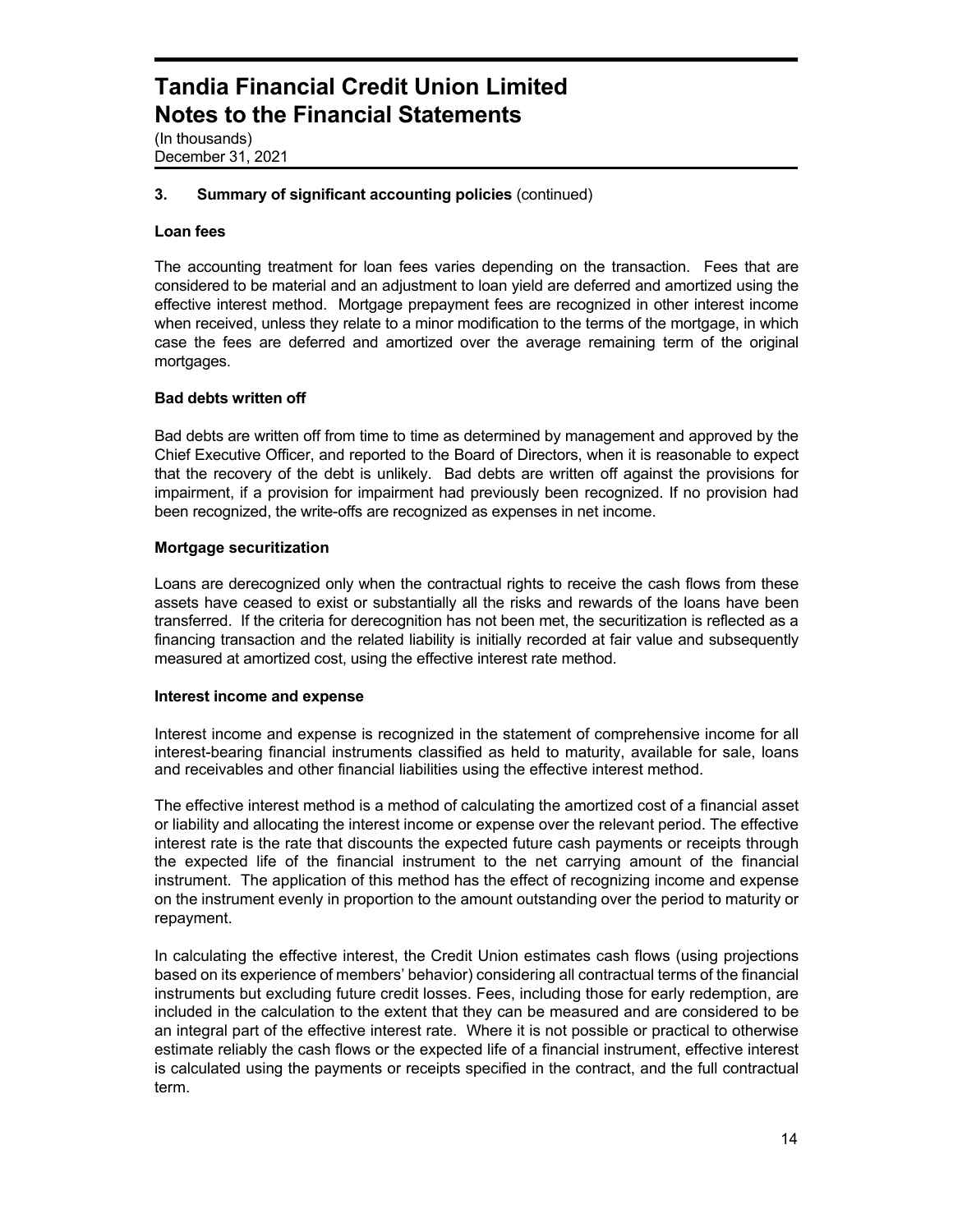(In thousands) December 31, 2021

### **3. Summary of significant accounting policies** (continued)

### **Foreign currency translation**

Monetary assets and liabilities denominated in foreign currencies, primarily US dollars, are translated into Canadian dollars at rates prevailing at the year-end date. Income and expenses are translated at the exchange rates in effect on the date of the transactions. Exchange gains and losses arising on the translation of monetary items are included in income for the year.

### **Property and equipment**

Property and equipment are initially recorded at cost and subsequently measured at cost less accumulated depreciation and any accumulated impairment (losses), with the exception of land which is not depreciated. Depreciation is recognized in net income and is provided on a straightline basis over the estimated useful life of the assets as follows:

| <b>Buildings</b>                   | 20 to 40 years |
|------------------------------------|----------------|
| Equipment and furniture            | 3 to 10 years  |
| Electronic equipment               | 5 years        |
| Capital and leasehold improvements | 5 to 10 years  |
| Vehicles                           | 5 years        |

Depreciation methods, useful lives and residual values are reviewed annually and adjusted if necessary.

Gains or losses arising on the disposal of property and equipment are determined as the difference between the disposal proceeds and the carrying amount of the assets and are recognized in profit or loss within 'other income' or 'other expenses'.

### **Impairment of non-financial assets**

Non-financial assets are subject to impairment tests whenever events or changes in circumstances indicate that their carrying amount may not be recoverable. Where the carrying value of an asset exceeds its recoverable amount, which is the higher of value in use and fair value less costs to sell, the asset is written down accordingly.

Where it is not possible to estimate the recoverable amount of an individual asset, the impairment test is carried out on the asset's cash-generating unit, which is the lowest group of assets in which the asset belongs for which there are separately identifiable cash flows.

Impairment charges are included in net earnings, except to the extent they reverse gains previously recognized in other comprehensive income.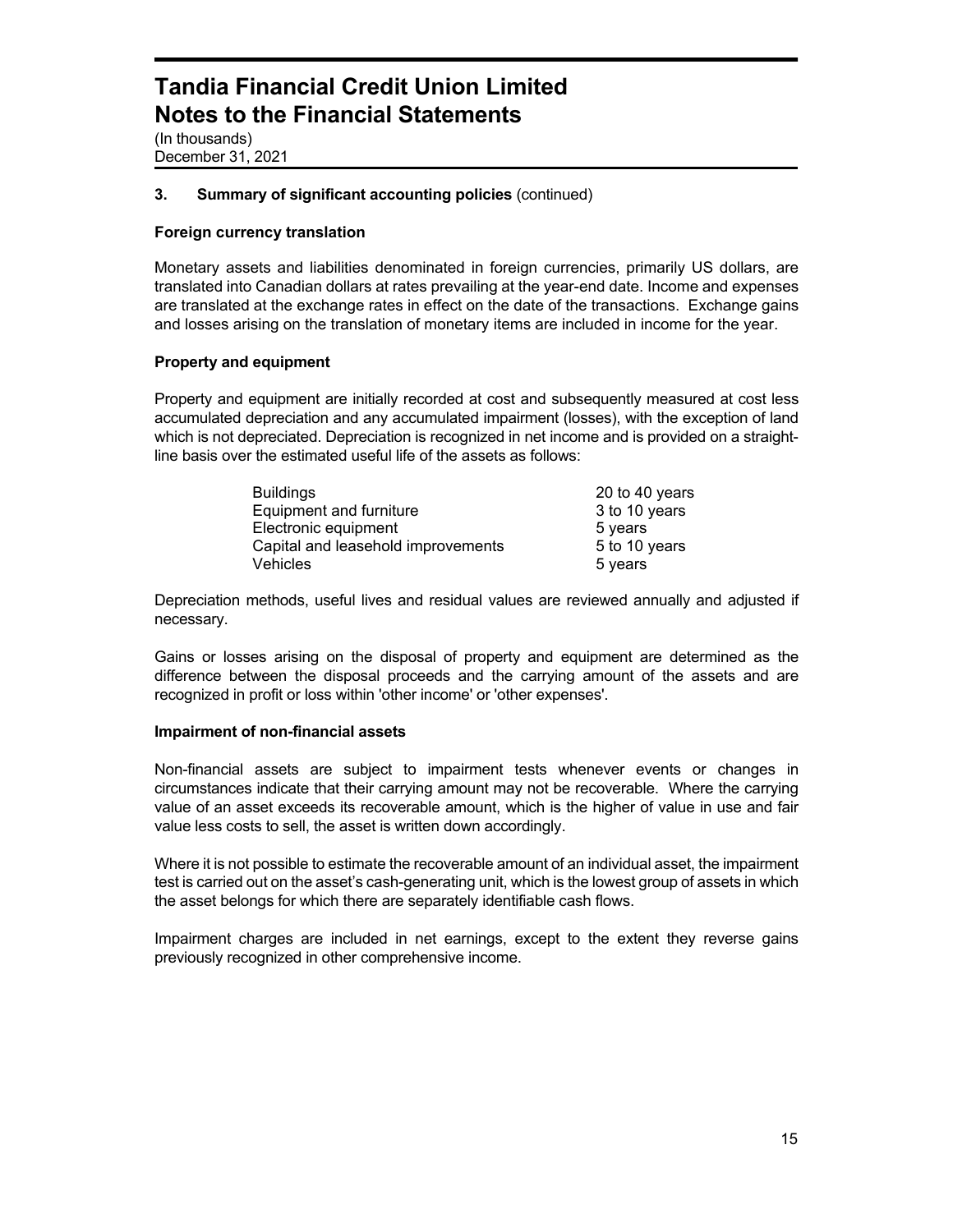(In thousands) December 31, 2021

### **3. Summary of significant accounting policies** (continued)

#### **Leased assets**

#### *The Credit Union as a lessee*

The Credit Union makes the use of leasing arrangements principally for the provision office space and branch locations. The rental contracts for offices and branches are typically negotiated for terms of between 3 and 20 years and some of these have extension terms. The Credit Union assesses whether a contract is or contains a lease at inception of the contract. A lease conveys the right to direct the use and obtain substantially all of the economic benefits of an identified asset for a period of time in exchange for consideration.

#### *Measurement and recognition of leases as a lessee*

At lease commencement date, the Credit Union recognizes a right-of-use asset and a lease liability in its statement of financial position. The right-of-use asset is measured at cost, which is made up of the initial measurement of the lease liability, any initial direct costs incurred by the Credit Union, an estimate of any costs to dismantle and remove the asset at the end of the lease, and any lease payments made in advance of the lease commencement date (net of any incentives received).

The Credit Union depreciates the right-of-use asset on a straight-line basis from the lease commencement date to the earlier of the end of the useful life of the right-of-use asset or the end of the lease term. The Credit Union also assesses the right-of-use asset for impairment when such indicators exist.

At the commencement date, the Credit Union measures the lease liability at the present value of the lease payments unpaid at that date, discounted using the Credit Union's incremental borrowing rate. The incremental borrowing rate is the estimated rate that the Credit Union would have to pay to borrow the same amount over a similar term, and with similar security to obtain an asset of equivalent value. This rate is adjusted should the lessee entity have a different risk profile to that of the Credit Union.

Lease payments included in the measurement of the lease liability are made up of fixed payments (including in substance fixed), variable payments based on an index or rate, amounts expected to be payable under a residual value guarantee and payments arising from options reasonably certain to be exercised.

Subsequent to initial measurement, the liability will be reduced by lease payments that are allocated between repayments of principal and finance costs. The finance cost is the amount that produces a constant periodic rate of interest on the remaining balance of the lease liability.

The lease liability is reassessed when there is a change in the lease payments. Changes in lease payments arising from a change in the lease term or a change in the assessment of an option to purchase a leased asset. The revised lease payments are discounted using the Credit Union's incremental borrowing rate at the date of reassessment when the rate implicit in the lease cannot be readily determined. The amount of the remeasurement of the lease liability is reflected as an adjustment to the carrying amount of the right-of-use asset. The exception being when the carrying amount of the right-of-use asset has been reduced to zero then any excess is recognized in profit or loss.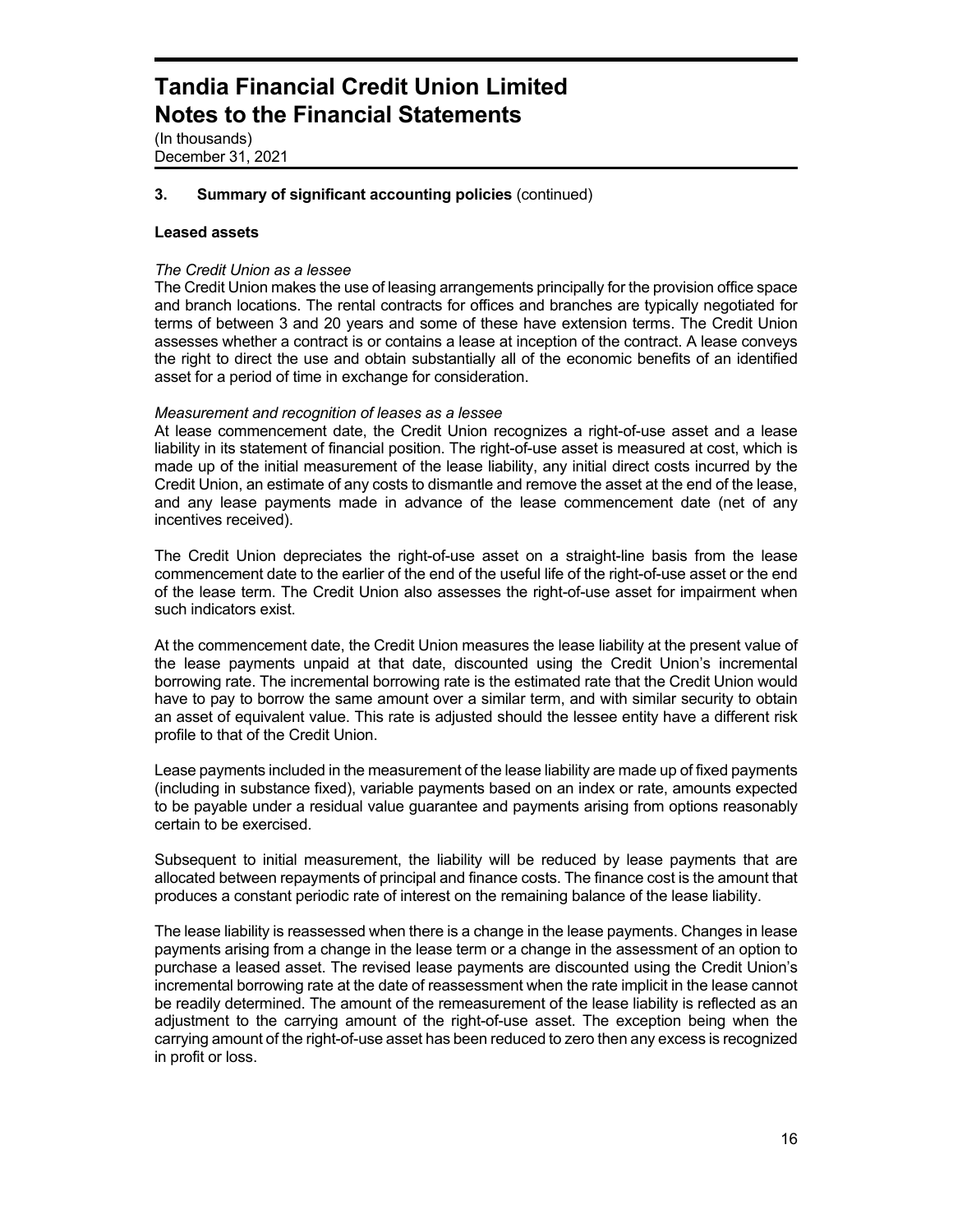(In thousands) December 31, 2021

### **3. Summary of significant accounting policies** (continued)

### *Measurement and recognition of leases as a lessee* (continued)

Payments under leases can also change when there is either a change in the amounts expected to be paid under residual value guarantees or when future payments change through an index or a rate used to determine those payments, including changes in market rental rates following a market rent review. The lease liability is remeasured only when the adjustment to lease payments takes effect and the revised contractual payments for the remainder of the lease term are discounted using an unchanged discount rate. Except for where the change in lease payments results from a change in floating interest rates, in which case the discount rate is amended to reflect the change in interest rates.

The Credit Union has elected to account for short-term leases and leases of low-value assets using the practical expedients. Instead of recognizing a right-of-use asset and lease liability, the payments in relation to these are recognized as an expense in profit or loss on a straight-line basis over the lease term.

#### *The Credit Union as a lessor*

As a lessor the Credit Union classifies its leases as either operating or finance leases. A lease is classified as a finance lease if it transfers substantially all the risks and rewards incidental to ownership of the underlying asset and classified as an operating lease if it does not.

#### **Intangible assets**

Intangible assets consist of the fair value of core deposit intangibles representing the cost savings inherent in acquiring a deposit portfolio with a lower cost of funding versus going into the market for the funds. Intangible assets with a limited life are amortized to income on a straight-line basis over the period which the assets are anticipated to provide economic benefit, which is currently 3 years. Residual values and useful lives are reviewed at each reporting date.

### **Deposits**

All member deposits are initially measured at fair value, net of any transaction costs directly attributable to the issuance of the instrument.

Member deposits are subsequently measured at amortized cost, using the effective interest rate method.

### **Members' shares**

Membership shares are classified as liabilities or as member equity according to their terms. Where shares are redeemable at the option of the member, either on demand or on withdrawal from membership, the shares are classified as liabilities. Where shares are redeemable at the discretion of the Credit Union board of directors, the shares are classified as equity, as per *IFRIC*  2 *Members' Shares in Cooperative Entities and Similar Instruments*.

### **Distributions to members**

Patronage distributions are recognized in net income or members' equity when circumstances indicate the Credit Union has a constructive obligation that it has little or no discretion to avoid, and it can make a reasonable estimate of the amount required to settle the obligation.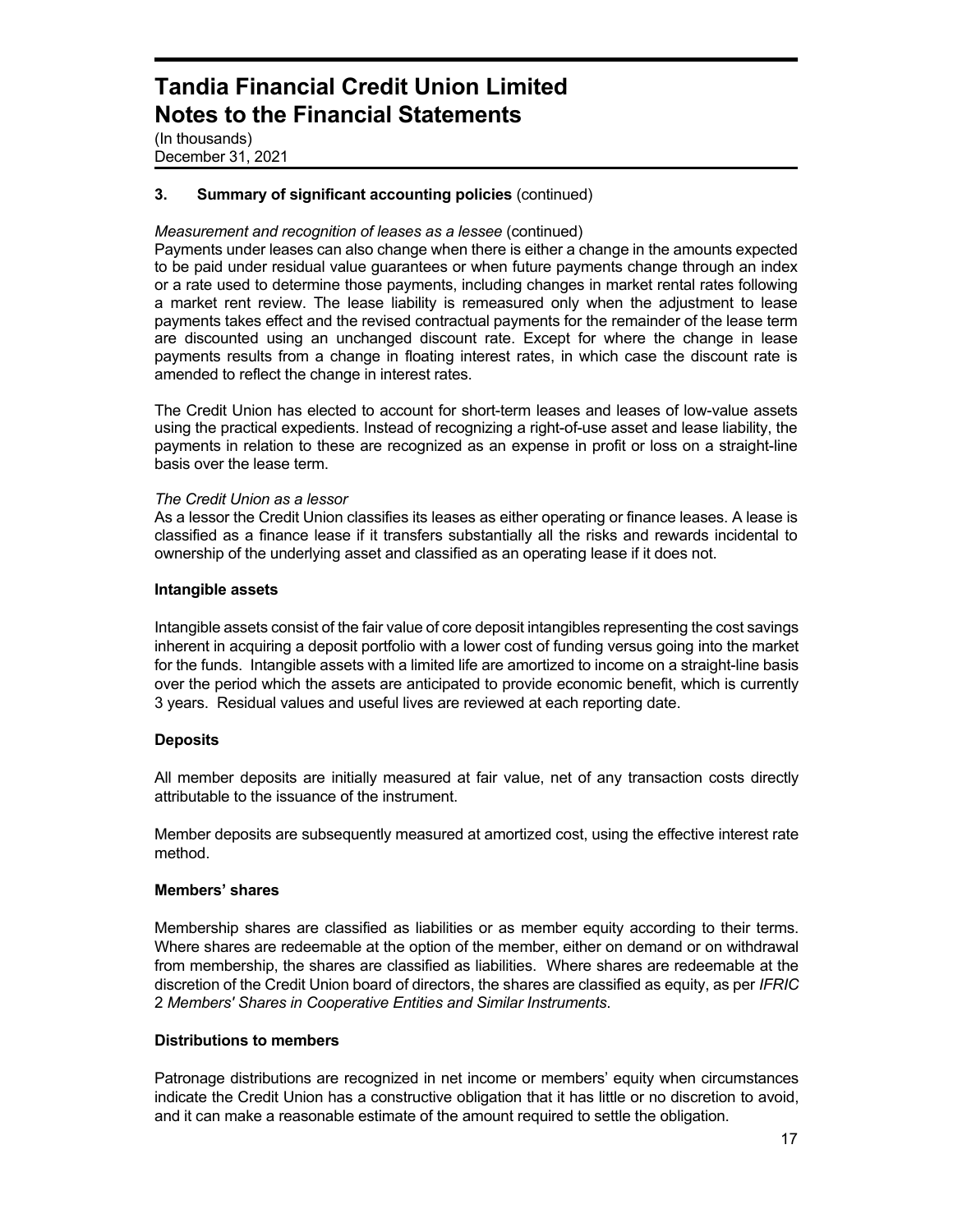(In thousands) December 31, 2021

### **3. Summary of significant accounting policies** (continued)

#### **Income taxes**

The Credit Union follows the asset and liability method of accounting for income taxes. Under this method, deferred income tax assets and liabilities are determined based on differences between financial reporting and tax bases of assets and liabilities, measured using substantially enacted tax rates and laws that will be in effect when the differences are expected to reverse.

Tax expense recognized in profit or loss comprises the sum of deferred tax and current tax not recognized in other comprehensive income or directly in equity.

Deferred tax assets are recognized to the extent that it is probable that they will be able to be utilized against future taxable income, based on the Credit Union's forecast of future operating results which is adjusted for significant non-taxable income and expenses and specific limits to the use of any unused tax loss or credit. Deferred tax liabilities are always provided for in full.

Deferred tax assets and liabilities are offset only when the Credit Union has a right and intention to set off current tax assets and liabilities from the same taxation authority.

Changes in deferred tax assets or liabilities are recognized as a component of tax income or expense in profit or loss, except where they relate to items that are recognized in other comprehensive income (such as the revaluation of land) or directly in equity, in which case the related deferred tax is also recognized in other comprehensive income or equity, respectively.

### **4. Significant management judgment in applying accounting policies and estimation uncertainty**

When preparing the financial statements, management undertakes a number of judgments, estimates and assumptions about the recognition and measurement of assets, liabilities, income and expenses.

The effect of a change in an accounting estimate is recognized prospectively by including it in comprehensive income in the period of the change, if the change affects that period only; or in the period of the change and future periods, if the change affects both. Information about the significant judgments, estimates and assumptions that have the most significant effect on the recognition and measurement of assets, liabilities, income and expenses are discussed below.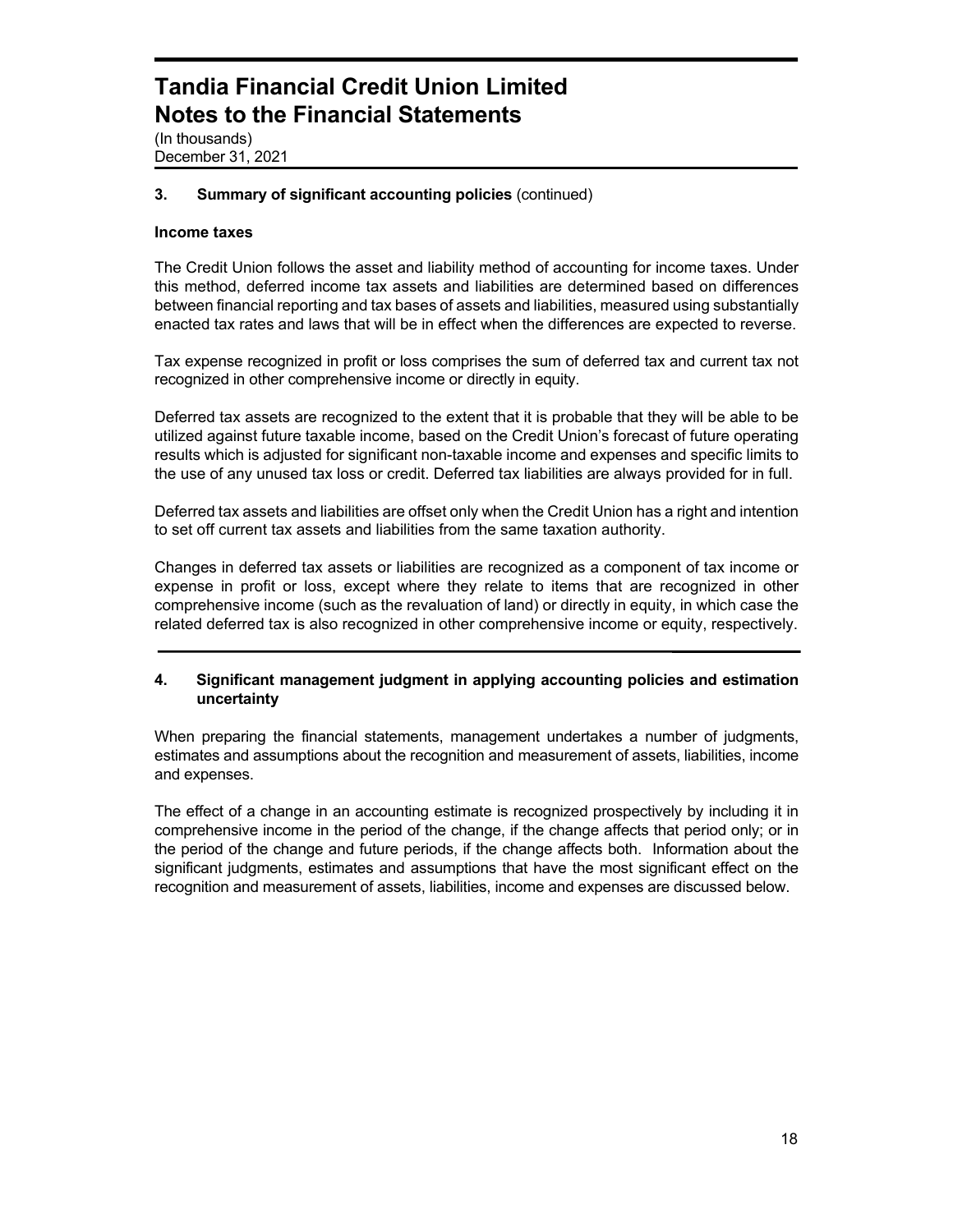(In thousands) December 31, 2021

**4. Significant management judgment in applying accounting policies and estimation uncertainty** (continued)

### **Estimates**

### *Allowance for credit losses*

The expected credit loss model requires the recognition of credit losses based on up to 12 months of expected losses for performing loans and the recognition of lifetime losses on performing loans that have experienced a significant increase in credit risk since origination. The determination of a significant increase in credit risk takes into account many different factors and varies by loan type and risk segment. The main factors considered in making this determination are relative changes in probability of default since origination, and certain other criteria, such as 30-day past due and delinquency status. The assessment of a significant increase in credit risk requires experienced credit judgment.

In determining whether there has been a significant increase in credit risk and in calculating the amount of expected credit losses, we must rely on estimates and exercise judgment regarding matters for which the ultimate outcome is unknown. These judgments include changes in circumstances that may cause future assessments of credit risk to be materially different from current assessments, which could require an increase or decrease in the allowance for credit losses.

### *Impairment*

An impairment loss is recognized for the amount by which an asset's carrying amount exceeds its recoverable amount, which is the higher of fair value less cost to sell and value-in-use. To determine the value-in-use, management estimates expected future cash flows from each asset or cash generating unit and determines a suitable interest rate in order to calculate the present value of those cash flows. In the process of measuring expected future cash flows management makes assumptions about future operating results. These assumptions relate to future events and circumstances.

The actual results may vary, and may cause significant adjustments to the Credit Union's assets within the next financial year. In most cases, determining the applicable discount rate involves estimating the appropriate adjustment to market risk and the appropriate adjustment to assetspecific risk factors.

### *Useful lives of depreciable assets*

Management reviews the useful lives of depreciable assets at each reporting date. At December 31, 2021, management assesses that the useful lives represent the expected utility of the assets to the Credit Union. The carrying amounts are analyzed in Note 9. Actual results, however, may vary due to technical obsolescence, particularly for software and electronic equipment.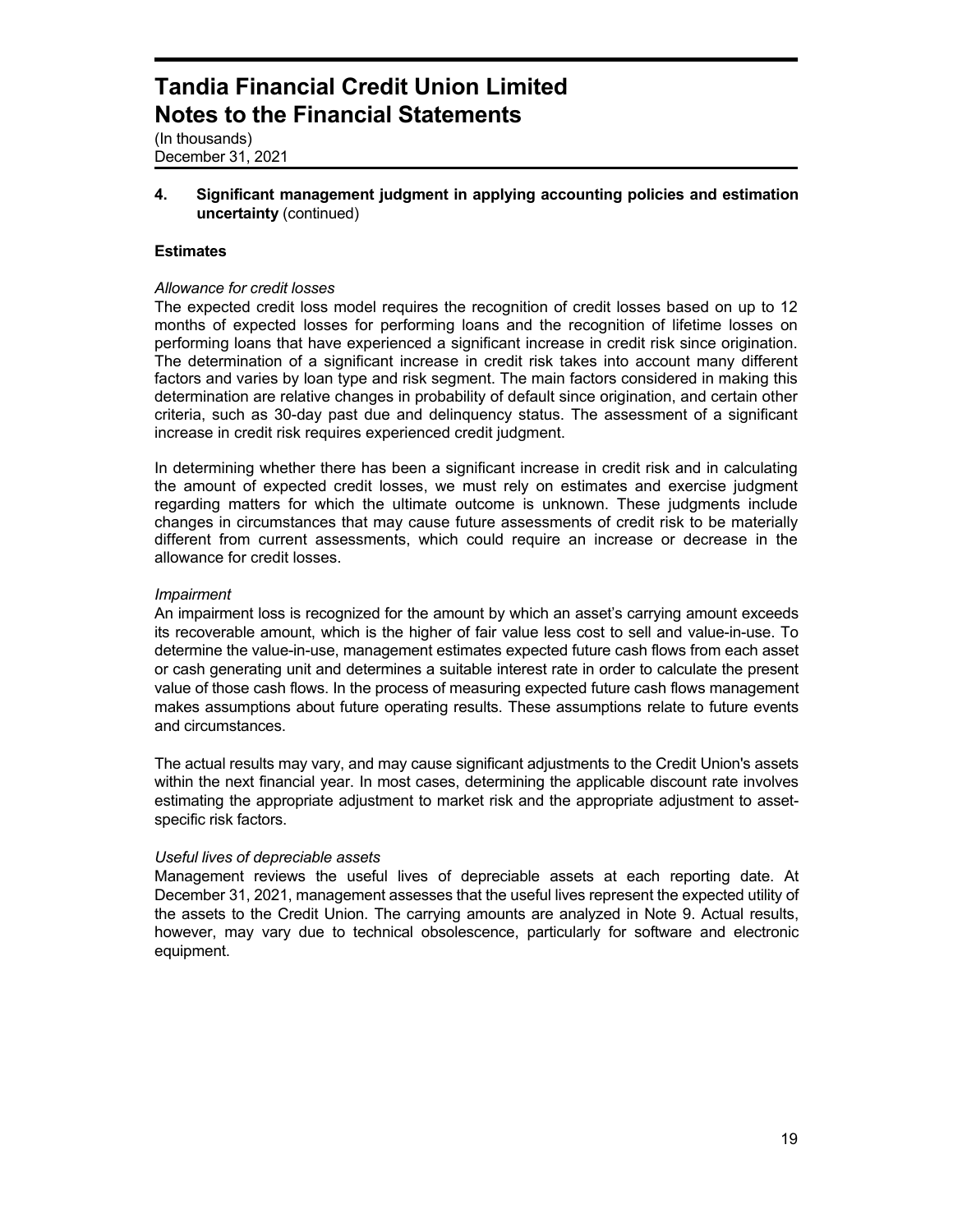(In thousands) December 31, 2021

**4. Significant management judgment in applying accounting policies and estimation uncertainty** (continued)

### *Fair value of financial instruments*

Management uses valuation techniques in measuring the fair value of financial instruments, where active market quotes are not available. Details of the assumptions used are given in the notes regarding financial assets and liabilities.

In applying the valuation techniques management makes maximum use of market inputs, and uses estimates and assumptions that are, as far as possible, consistent with observable data that market participants would use in pricing the instrument. Where applicable data is not observable, management uses its best estimate about the assumptions that market participants would make. These estimates may vary from the actual prices that would be achieved in an arm's length transaction at the reporting date.

#### *Leases – determination of the appropriate discount rate to measure lease liabilities*

The Credit Union enters into leases with third-party landlords and as a consequence the rate implicit in the relevant lease is not readily determinable. Therefore, the Credit Union uses its incremental borrowing rate as the discount rate for determining its lease liabilities at the lease commencement date. The incremental borrowing rate is the rate of interest that the Credit Union would have to pay to borrow over similar terms which requires estimations when no observable rates are available. The Credit Union consults with its main financial institutions to determine what interest rate they would expect to charge the Credit Union to borrow money to purchase a similar asset to that which is being leased. These rates are, where necessary, then adjusted to reflect the credit worthiness of the entity entering into the lease and the specific condition of the underlying leased asset.

### *Income taxes*

The Credit Union periodically assesses its liabilities and contingencies related to income taxes for all years open to audit based on the latest information available. For matters where it is probable that an adjustment will be made, the Credit Union records its best estimate of the tax liability including the related interest and penalties in the current tax provision. Management believes they have adequately provided for the probable outcome of these matters; however, the final outcome may result in a materially different outcome than the amount included in the tax liabilities.

### **Judgments**

### *Allowance for credit losses*

In determining whether an impairment loss should be recorded in the statement of comprehensive income the Credit Union makes judgment on whether objective evidence of impairment exists individually for financial assets that are individually significant.

Where this does not exist, the Credit Union uses its judgment to group member loans with similar credit risk characteristics to allow a collective assessment of the group to determine any impairment loss.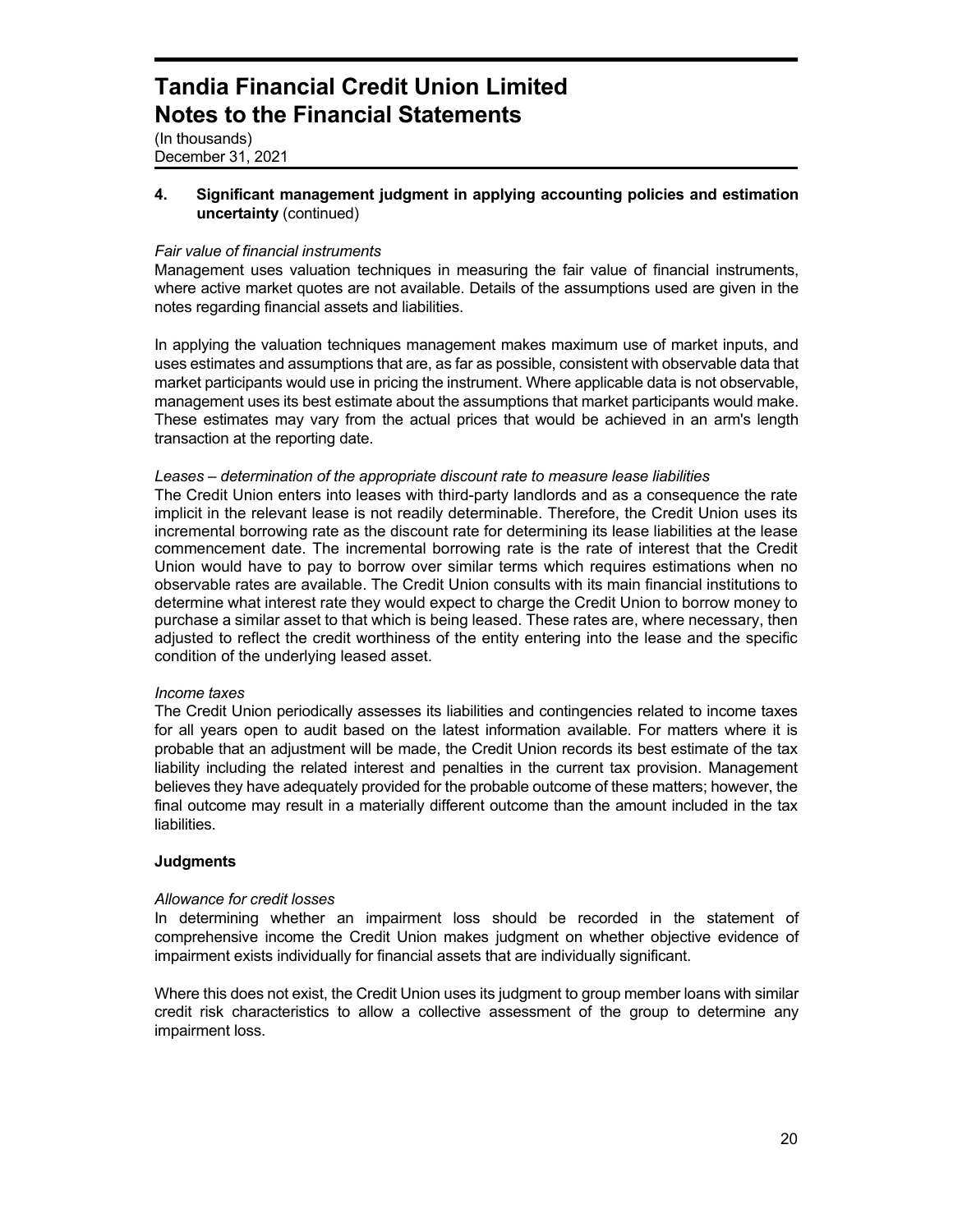(In thousands) December 31, 2021

| 5.<br>Cash and cash equivalents                                                                                                           |   |        |    |        |
|-------------------------------------------------------------------------------------------------------------------------------------------|---|--------|----|--------|
|                                                                                                                                           |   | 2021   |    | 2020   |
| Cash, current accounts, items in transit<br>net of bank indebtedness<br>Net term deposits callable or maturing in<br>three months or less | S | 44.383 | -S | 31.748 |
|                                                                                                                                           |   |        |    |        |
|                                                                                                                                           | S | 44,387 | S  | 31,752 |

The Credit Union maintains its current accounts and term deposits with Central 1.

| 6.<br><b>Investments</b>          |               |               |
|-----------------------------------|---------------|---------------|
|                                   | 2021          | 2020          |
| High quality liquid assets (HQLA) | \$<br>89,003  | \$            |
| Liquidity reserves                |               | 79,692        |
| Deposit notes                     | 70,003        | 20,658        |
| Portfolio investments             | 6.965         | 12,805        |
| Central 1 Credit Union shares     | 2,315         | 5,997         |
| <b>GICs</b>                       | 14,000        | 37,019        |
| Corporate bonds                   | 30,387        | 30,419        |
| Corporate equities                | 878           | 904           |
| Other investments                 | 124           | 86            |
|                                   | \$<br>213,975 | \$<br>187,580 |

On January 4, 2021, the Credit Union sold its liquidity reserve investments held with Central 1 and purchased new investments in its own Assets Held for Liquidity ("AHL"). The Credit Union recognized a gain on the liquidity reserve investments sold of \$373,000. The new Mandatory Liquidity Pool ("MLP") consisting of high quality liquid assets (HQLA) meets regulatory requirements and ensures the funds are bankruptcy remote and creditor-proof. The HQLA investments are due within four years. At maturity, these investments are reinvested at market rates for various terms.

The shares in Central 1 are required as a condition of membership and are redeemable upon withdrawal of membership or at the discretion of the Board of Directors of Central 1. The Credit Union's allocation of Central 1 shares is based on asset size relative to other Class "A" members. Central 1 shares are subject to an annual rebalancing mechanism and are issued and redeemable at par value. In addition, the member Credit Unions are subject to additional capital calls at the discretion of the Board of Directors of Central 1.

There is no separately quoted market value for these shares however, fair value is determined to be equivalent to the par value due to the fact transactions occur at par value on a regular and recurring basis. The Credit Union does not intend to dispose of any Central 1 shares in the near future. Dividends on these shares are at the discretion of the Board of Directors of Central 1.

Portfolio investments are comprised of mortgage backed securities. They are held with Community Trust Company and DUCA Financial Services Credit Union Limited, have varying maturity dates, and are classified as FVTPL.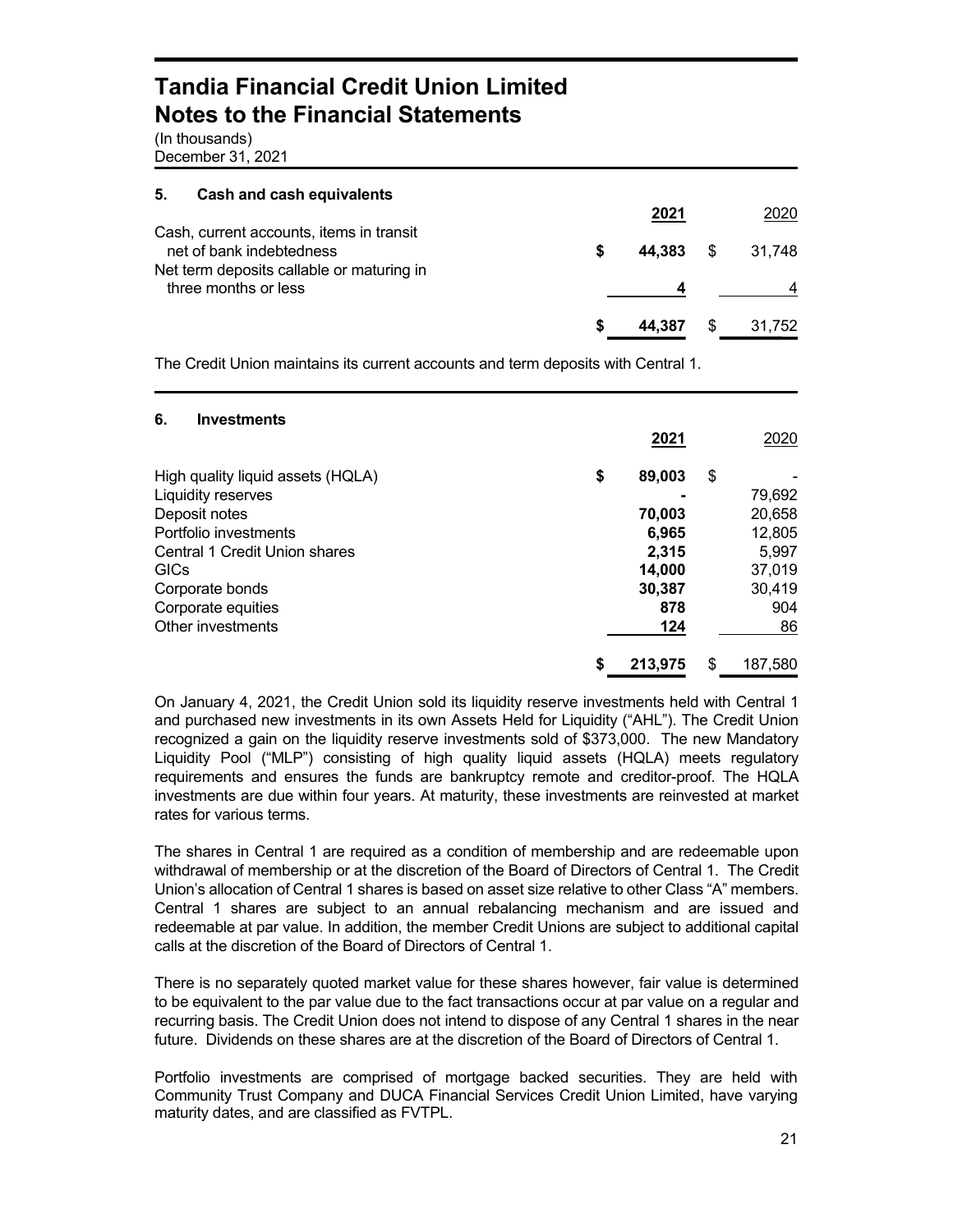(In thousands) December 31, 2021

### **6. Investments** (continued)

Deposit notes include investment notes held with Central 1. The notes have varying maturity dates and are classified as FVTPL.

Guaranteed Investment Certificates ("GICs") are Schedule A and Schedule B deposits held with National Bank. The GICs have varying maturity dates and are classified as FVTPL.

The corporate bonds and corporate equities investments which are held with Central 1, National Bank, Bank of Nova Scotia and the Royal Bank of Canada, have varying maturity dates, and are classified as FVTPL.

Other investments are comprised of Ficanex Partnership Units and are classified as FVTPL.

| 7.<br>Loans to members                                                                                                                                                                                                                                                                                                                                                                         | 2021          | 2020          |
|------------------------------------------------------------------------------------------------------------------------------------------------------------------------------------------------------------------------------------------------------------------------------------------------------------------------------------------------------------------------------------------------|---------------|---------------|
| Residential mortgage loans bear interest at an average<br>annual rate of 3.32% and are receivable in blended<br>principal and interest instalments for a maximum<br>amortization period of 35 years. Some mortgages are<br>open and at the option of the borrower may be paid off at<br>any time without notice or penalty. Principal amount due<br>within one year is estimated at \$213,196. | \$<br>970,018 | \$<br>717,329 |
| Personal loans and lines of credit bear interest at an<br>average annual rate of 5.28% and are receivable in<br>blended principal and interest instalments for a maximum<br>amortization period of 15 years. Principal amount due<br>within one year is estimated at \$6,319.                                                                                                                  | 24,068        | 32,107        |
| Commercial mortgage loans bear interest at an average<br>annual rate of 4.18% and are receivable in blended<br>principal and interest instalments for a maximum<br>amortization period of 20 years. Principal amount due<br>within one year is estimated at \$133,416.                                                                                                                         | 350,828       | 299,656       |
| Accrued interest receivable                                                                                                                                                                                                                                                                                                                                                                    | 1,321         | 1,563         |
|                                                                                                                                                                                                                                                                                                                                                                                                | 1,346,235     | 1,050,655     |
| Less: Expected credit loss                                                                                                                                                                                                                                                                                                                                                                     | 1,657         | 3,295         |
|                                                                                                                                                                                                                                                                                                                                                                                                | 1,344,578     | \$1,047,360   |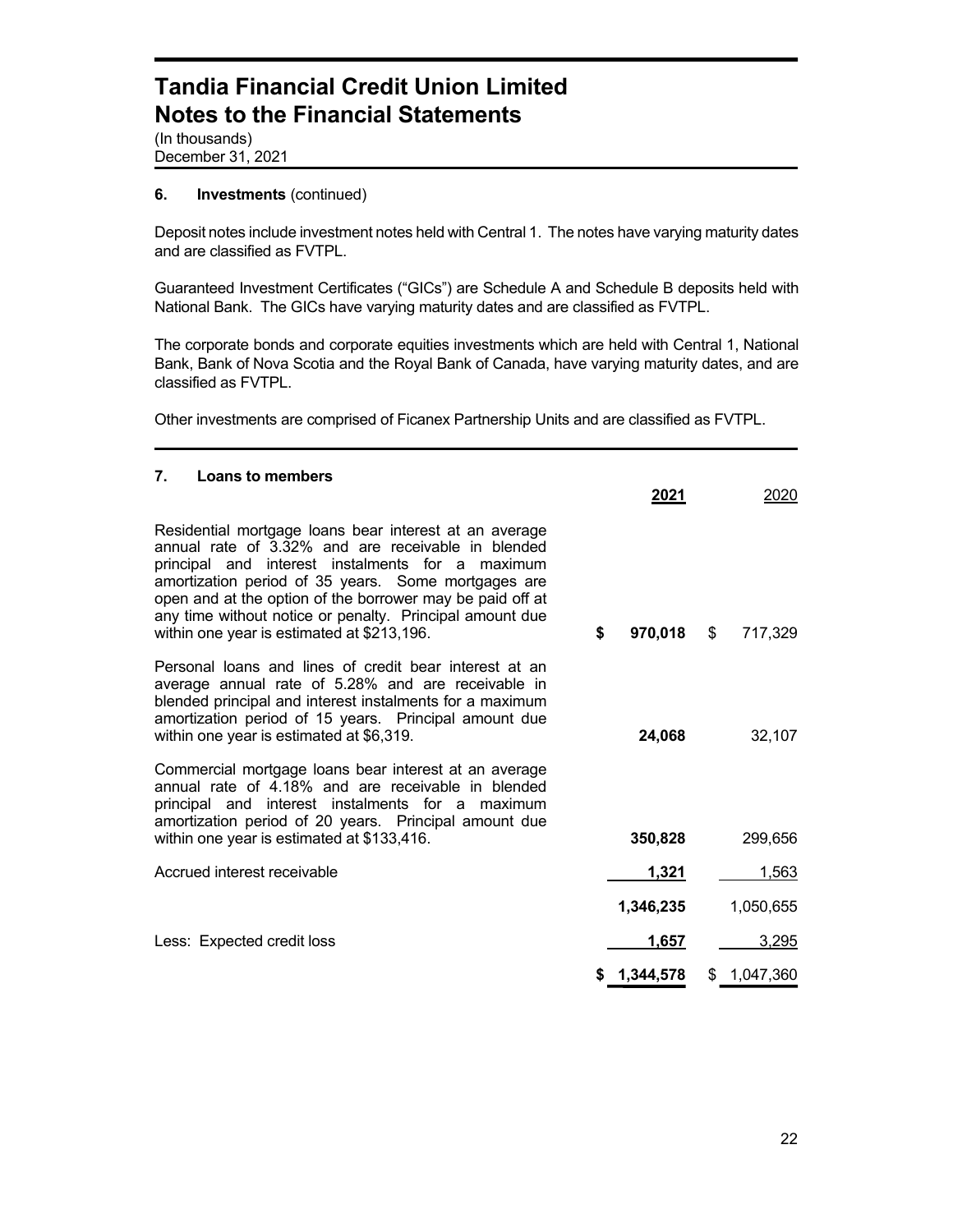(In thousands) December 31, 2021

### **7. Loans to members** (continued)

### **Concentration of risk**

The Credit Union has an exposure to groupings of individual loans or related groups of member loans which exceed 10% of members' equity. There are 3 loan connections with balances outstanding greater than 10% of members' equity ranging from \$9,122,000 to \$10,630,000.

The Credit Union's allowance for impaired loans was calculated in accordance with By-Law No. 6 of the Financial Services Regulatory Authority of Ontario ("FSRA").

### **Funds under administration**

#### Canada Emergency Business Account ("CEBA")

At December 31, 2021, the Credit Union has disbursed loans in the amount of \$2,782,000 (2020 - \$2,370,000) on behalf of Central 1 related to the CEBA program. This amount has not been included in the loans balance on the statement of financial position.

#### Syndicated loans

At December 31, 2021, the Credit Union has syndicated loans which have been issued and are administered in the capacity as an agent in the amount of \$36,089,000 (2020 - \$25,295,000). This amount has not been included in the loans balance on the statement of financial position.

| Allowance for expected credit loss                         |                                    |                               |                                                       | 2021                            |
|------------------------------------------------------------|------------------------------------|-------------------------------|-------------------------------------------------------|---------------------------------|
|                                                            | <b>Beginning</b><br><b>Balance</b> | <b>Provision</b>              | <b>Write-offs</b><br><b>Less</b><br><b>Recoveries</b> | <b>Ending</b><br><b>Balance</b> |
| <b>Personal</b><br><b>Residential</b><br><b>Commercial</b> | \$<br>679<br>262<br>2,354          | \$<br>(241)<br>115<br>(1,787) | \$<br>(43)<br><u>318</u>                              | \$<br>395<br>377<br>885         |
|                                                            | \$<br>3,295                        | \$<br>(1, 913)                | \$<br>275                                             | \$<br>1,657                     |
| Allowance for expected credit loss                         |                                    |                               |                                                       | 2020                            |
|                                                            | Beginning<br><b>Balance</b>        | Provision                     | Write-offs<br>Less<br>Recoveries                      | Ending<br>Balance               |
| Personal<br>Residential<br>Commercial                      | \$<br>696<br>330<br>2,137          | \$<br>278<br>(68)<br>1,513    | \$<br>(295)<br>(1,296)                                | \$<br>679<br>262<br>2,354       |
|                                                            | \$<br>3,163                        | \$<br>1,723                   | \$<br>(1,591)                                         | \$<br>3,295                     |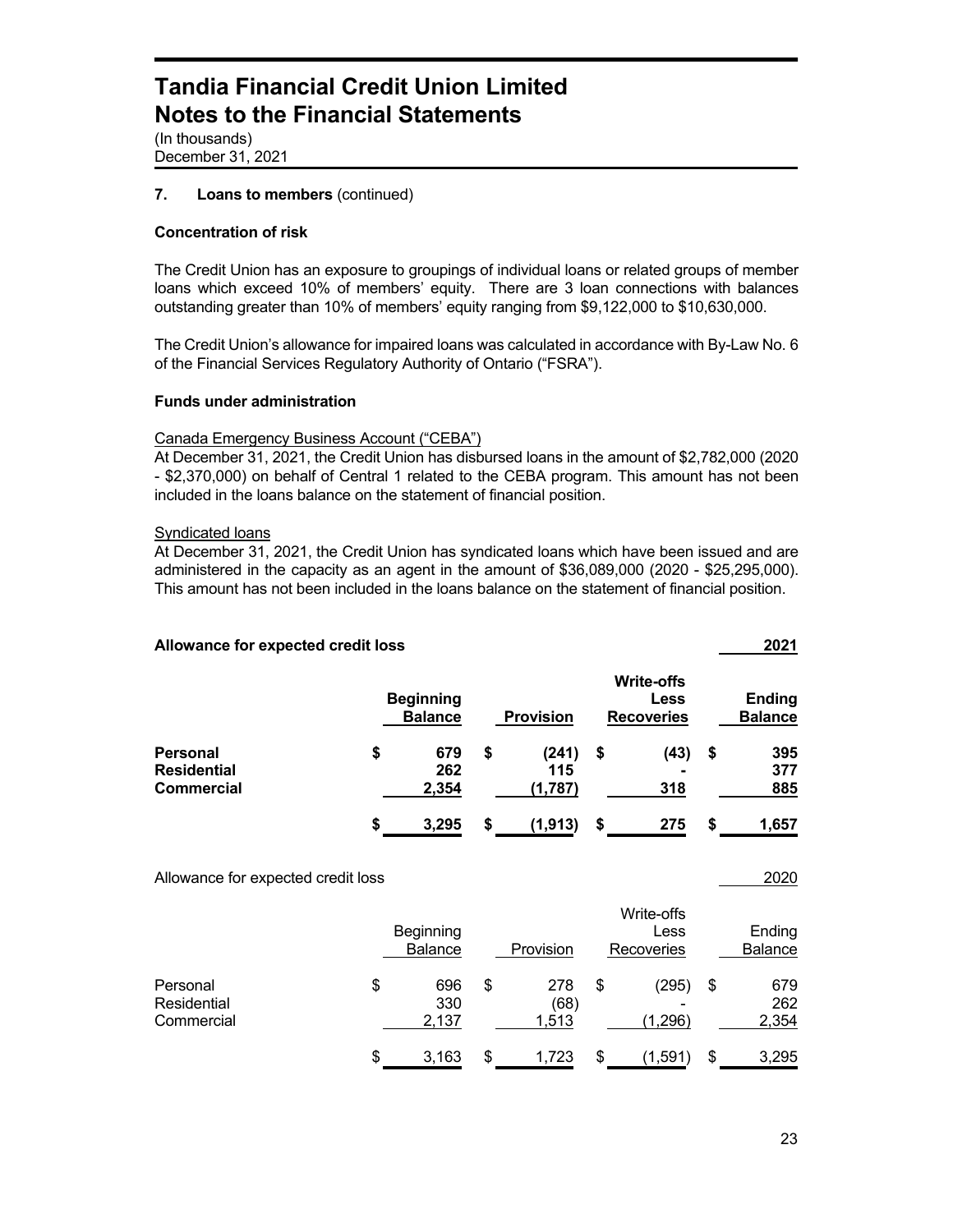(In thousands) December 31, 2021

### **7. Loans to members** (continued)

The following tables reconcile the opening and closing allowance for loans to members, by stage, for each major product category. Reconciling items include the following:

- Transfers between stages, which are presumed to occur before any corresponding remeasurement of the allowance.
- Purchases and originations, which reflect the allowance related to assets newly recognized during the period, including those assets that were derecognized following a modification of terms.
- Derecognitions and maturities, which reflect the allowance related to assets derecognized during the period without a credit loss being incurred, including those assets that were derecognized following a modification of terms.
- Remeasurements, which comprise the impact of changes in model inputs or assumptions, including changes in forward looking macroeconomic conditions; partial repayments and additional draws on existing facilities; changes in the measurement following a transfer between stages; and unwinding of the time value discount due to the passage of time.
- During the twelve months ended December 31, 2021, there were no significant changes to the models used to estimate expected credit losses.

 **2021** 

| <b>Personal</b>                                                                   | Stage 1           |    | Stage 2      | Stage 3                   | Ending<br><b>Balance</b>        |
|-----------------------------------------------------------------------------------|-------------------|----|--------------|---------------------------|---------------------------------|
| Balance, beginning of year<br><b>Remeasurements</b><br>Write-offs less recoveries | \$<br>320<br>(49) | \$ | 250<br>(173) | \$<br>109<br>(19)<br>(43) | \$<br>679<br>(241)<br>(43)      |
| Balance, ending of year                                                           | \$<br>271         | \$ | 77           | \$<br>47                  | \$<br>395                       |
| <b>Residential</b>                                                                | Stage 1           |    | Stage 2      | Stage 3                   | <b>Ending</b><br><b>Balance</b> |
| Balance, beginning of year<br><b>Remeasurements</b><br>Write-offs less recoveries | \$<br>75<br>156   | \$ | 86<br>(55)   | \$<br>101<br>14           | \$<br>262<br>115                |
| Balance, ending of year                                                           | \$<br>231         | S  | 31           | 115                       | \$<br>377                       |

### **Allowance for expected credit loss**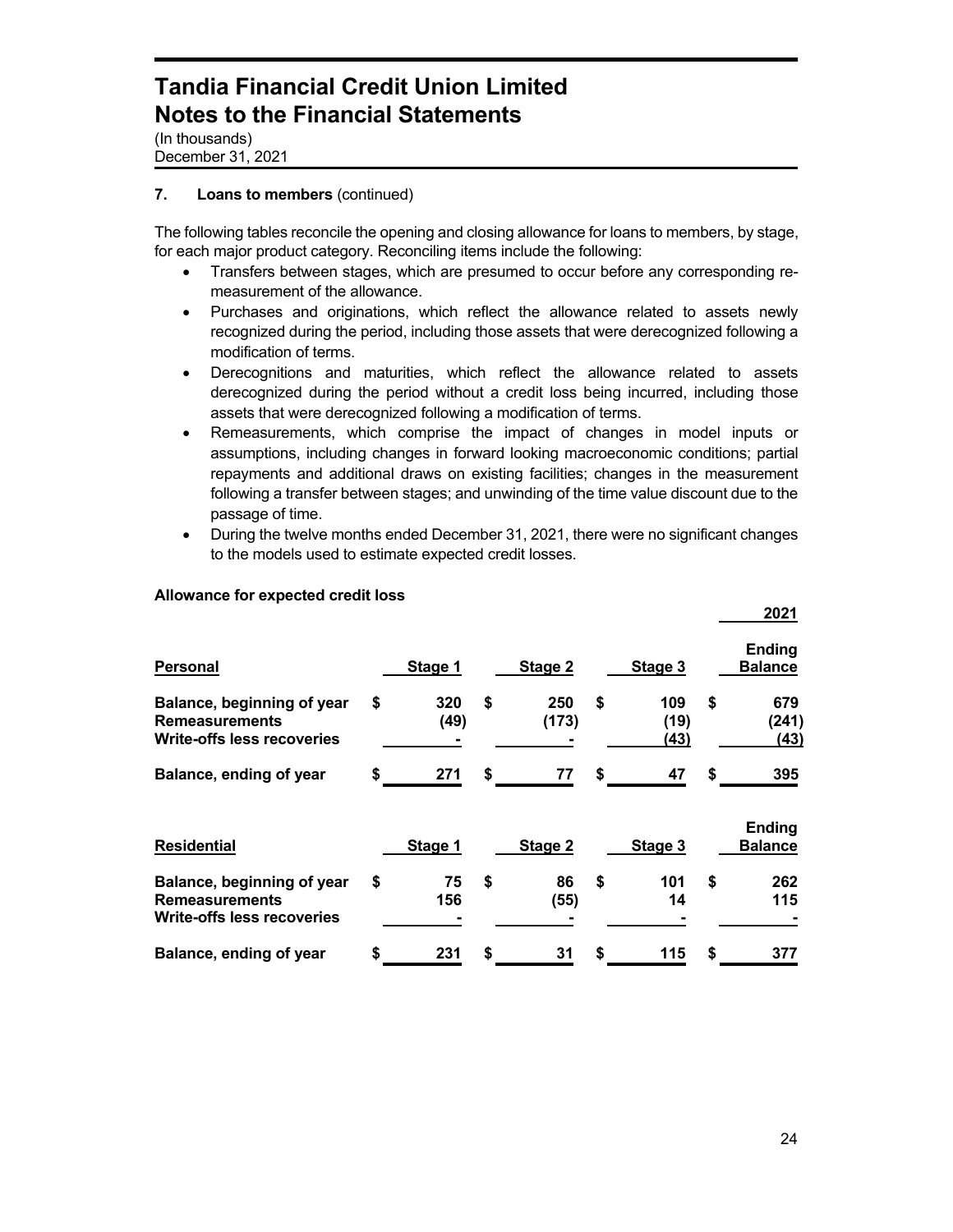(In thousands) December 31, 2021

### **7. Loans to members** (continued)

**Allowance for expected credit loss** (continued)

| <b>Commercial</b>                                                                        | Stage 1           |   | Stage 2        |   | Stage 3                  |   | <b>Ending</b><br><b>Balance</b> |
|------------------------------------------------------------------------------------------|-------------------|---|----------------|---|--------------------------|---|---------------------------------|
| Balance, beginning of year<br><b>Remeasurements</b><br><b>Write-offs less recoveries</b> | 880<br>(450)<br>- | S | 1.288<br>(833) |   | 186<br>(504)<br>318      | S | 2,354<br>(1,787)<br>318         |
| Balance, ending of year                                                                  | 430               | S | 455            | S | $\overline{\phantom{a}}$ | S | 885                             |

There were no changes in stages during the year**.** 

### **Key assumptions in determining the allowance for impaired loans collective provision**

The measurement of ECL is a complex calculation that involves a large number of interrelated variables. The key drivers of changes in ECL include the following:

- Changes in the credit quality of the borrower or instrument, reflected in changes in internal or external risk ratings. The Credit Union's risk rating process assigns a score to each commercial loan based on industry standards as outlined by the FSRA. Residential mortgages and personal loans are assigned a risk rating collectively by product type and security. All commercial and revolving residential mortgages/personal loans are reviewed annually, and their risk ratings updated accordingly;
- Changes in forward-looking macroeconomic conditions. Management utilizes statistically significant provincial data for unemployment rates and real estate rates and national data for real GDP, household debt levels and government of Canada 3-month bond rates;
- Changes in scenario design and the weights assigned to each scenario; and
- Migration between stages, which can be triggered by changes to any of the above inputs.

At December 31<sup>st</sup>, the balances of loans in arrears within the portfolio (excluding accrued interest) were as follows:

|                              |                                        |                   |                                       |    | 2021         |
|------------------------------|----------------------------------------|-------------------|---------------------------------------|----|--------------|
|                              | <b>Residential</b><br><b>Mortgages</b> | Personal<br>Loans | <b>Commercial</b><br><b>Mortgages</b> |    | <b>Total</b> |
| Current                      | \$<br>961,730                          | \$<br>23,069      | \$<br>350,828                         | \$ | 1,335,627    |
| Less than 30 days in arrears | 8,288                                  | 942               |                                       |    | 9,230        |
| 30 - 89 days                 |                                        | 32                |                                       |    | 32           |
| 90 - 179 days                |                                        |                   |                                       |    |              |
| More than 180 days           |                                        | 25                |                                       |    | 25           |
|                              | \$<br>970,018                          | \$<br>24,068      | 350,828                               | S  | 1,344,914    |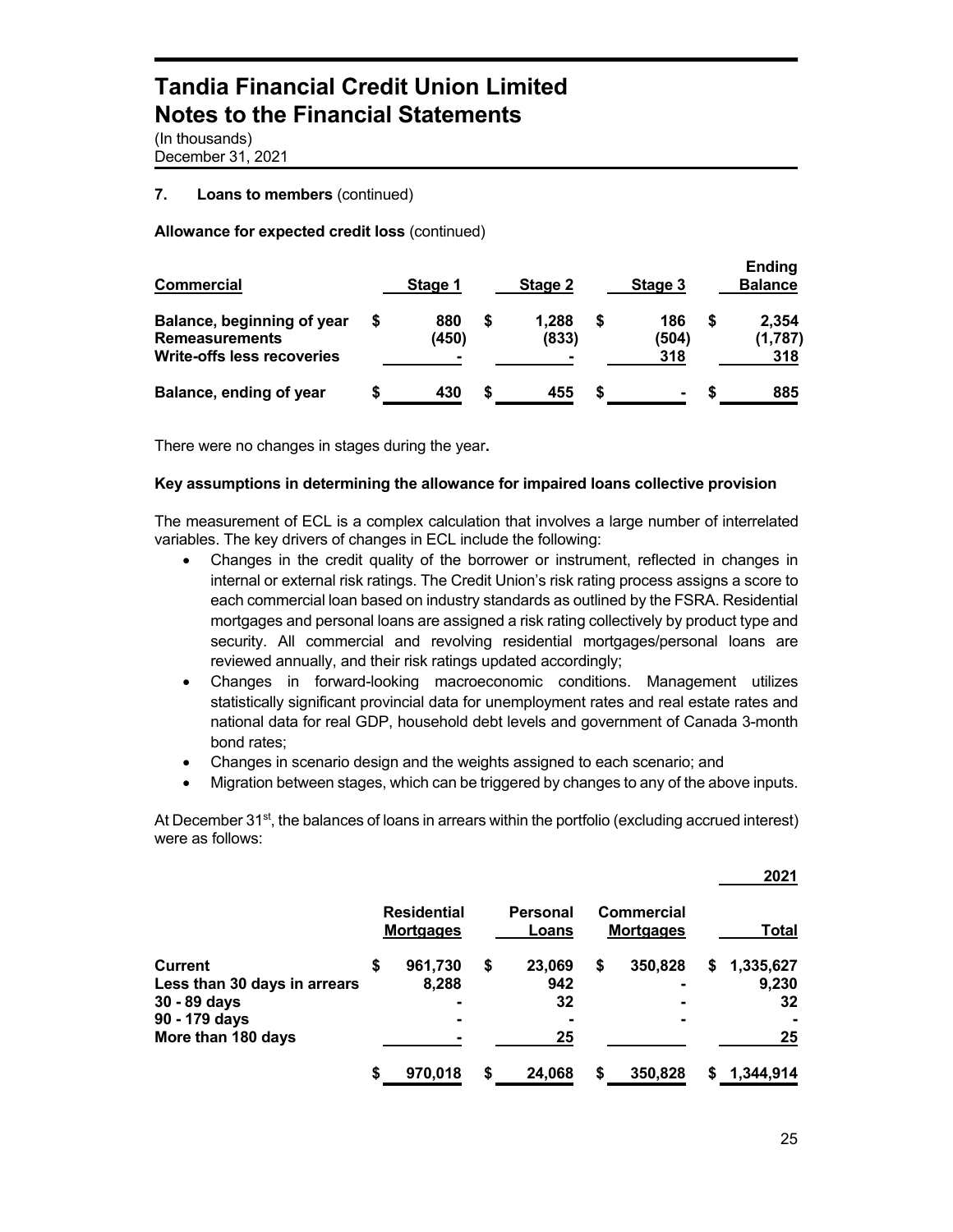(In thousands) December 31, 2021

### **7. Loans to members** (continued)

|                                                                                                |    |                          |                                       |    |                                 |   | 2020                                      |
|------------------------------------------------------------------------------------------------|----|--------------------------|---------------------------------------|----|---------------------------------|---|-------------------------------------------|
|                                                                                                |    | Residential<br>Mortgages | Personal<br>Loans                     |    | Commercial<br>Mortgages         |   | Total                                     |
| Current<br>Less than 30 days in arrears<br>30 - 89 days<br>90 - 179 days<br>More than 180 days | S  | 712,090<br>5,239         | \$<br>31,536<br>455<br>13<br>45<br>58 | S  | 291,888<br>5,019<br>99<br>2,650 | S | 1,035,514<br>10,713<br>112<br>45<br>2,708 |
|                                                                                                | \$ | 717,329                  | \$<br>32,107                          | \$ | 299,656                         | S | 1,049,092                                 |

### **8. Mortgage securitizations**

The Credit Union enters into loan securitization transactions. In accordance with the Credit Union's accounting policy, the transferred financial assets continue either to be recognized in their entirety or to the extent of the continuing involvement, are derecognized in their entirety.

### **Transferred financial assets that are not derecognized in their entirety**

The table below sets out the carrying amounts related to transferred loans to members that are not derecognized in their entirety and any associated liabilities. All loans to members are classified as loans and receivables and are measured at amortized cost in the statement of financial position.

|                                                                                |   | 2021 | 2020                      |
|--------------------------------------------------------------------------------|---|------|---------------------------|
| Carrying amounts of assets,<br>included in loans to members                    | S |      | <b>344,898</b> \$ 246,054 |
| Carrying amount of associated liabilities,<br>recognized as secured borrowings |   |      | <b>350.871</b> \$ 252.912 |

The Credit Union does not have the ability to use the transferred assets during the term of the arrangement.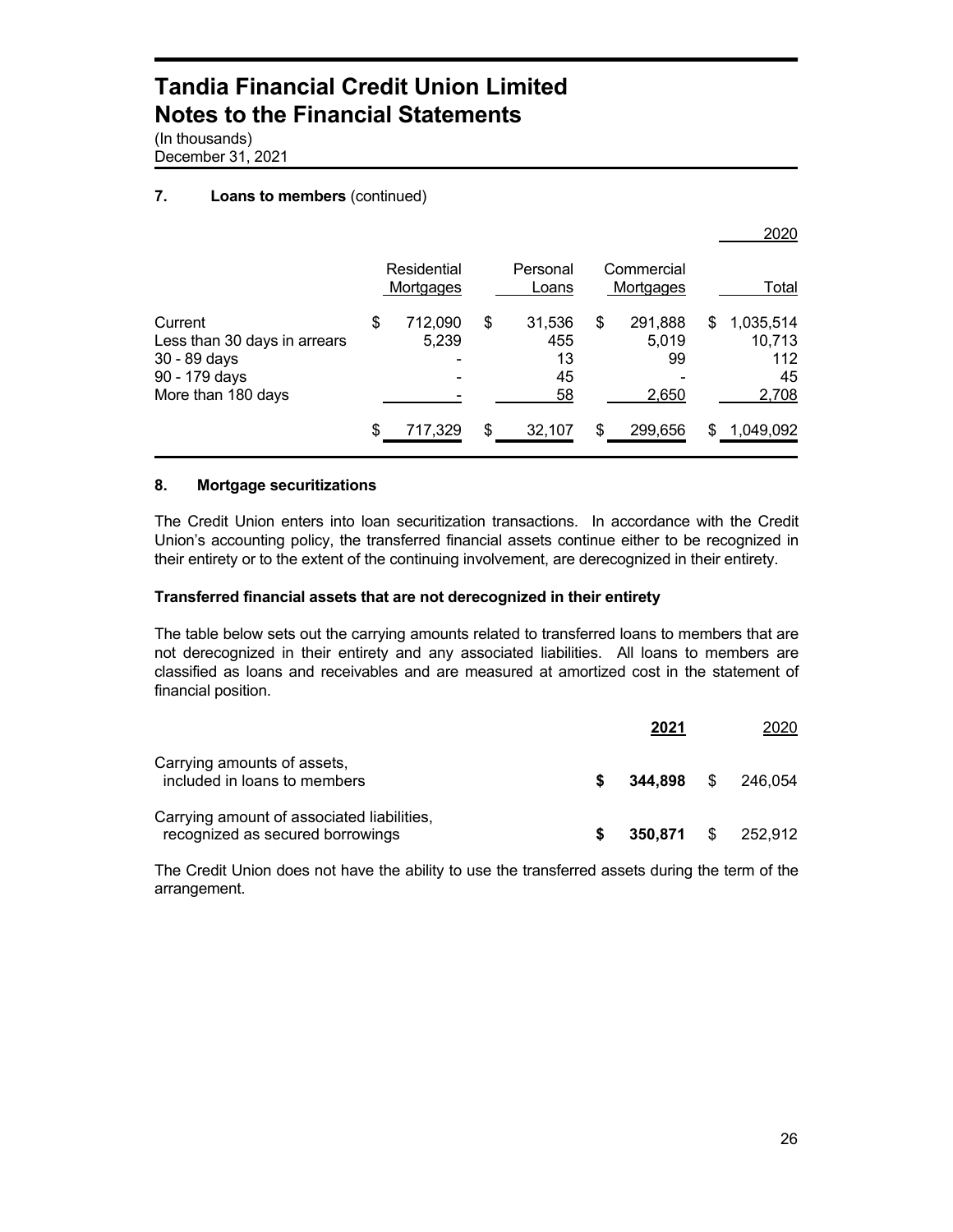(In thousands) December 31, 2021

### **9. Property and equipment**

|                                     |          |      |          |                  |    | Equipment &      | Electronic  |          | Leasehold    |          |                          |                        |
|-------------------------------------|----------|------|----------|------------------|----|------------------|-------------|----------|--------------|----------|--------------------------|------------------------|
|                                     |          | Land |          | <b>Buildings</b> |    | <b>Furniture</b> | Equipment   |          | Improvements |          | Vehicles                 | Total                  |
| Cost                                |          |      |          |                  |    |                  |             |          |              |          |                          |                        |
| Balance on December 31, 2019        | \$       | 930  | \$       | 13.702           | \$ | 3.884            | \$<br>5,638 | \$       | 7,404        | \$       | 28                       | \$<br>31,586           |
| Additions                           |          |      |          | 3,102            |    | 796              | 1,461       |          | 2,534        |          | $\blacksquare$           | 7,893                  |
| <b>Disposals</b>                    |          |      |          | (262)            |    | (1, 132)         | (2, 773)    |          | (6)          |          |                          | (4, 173)               |
| Balance on December 31, 2020        |          | 930  |          | 16,542           |    | 3,548            | 4,326       |          | 9,932        |          | 28                       | 35,306                 |
| Additions                           |          |      |          | 1,220            |    | 180              | 360         |          | 1,092        |          |                          | 2,852                  |
| <b>Disposals</b>                    |          |      |          |                  |    | (215)            | (74)        |          |              |          |                          | (289)                  |
| Balance on December 31, 2021        | \$       | 930  |          | 17,762           | S. | 3,513            | \$<br>4,612 |          | 11,024       | \$       | 28                       | \$37,869               |
| Accumulated depreciation            |          |      |          |                  |    |                  |             |          |              |          |                          |                        |
| Balance on December 31, 2019        | \$       |      | \$       | 1.019            | \$ | 2.766            | \$<br>3.738 | \$       | 1,872        | \$       | 28                       | \$<br>9,423            |
| Depreciation expense                |          |      |          | 1,216            |    | 246              | 733         |          | 781          |          | $\blacksquare$           | 2,976                  |
| Disposals                           |          |      |          | (208)            |    | (1,071)          | (2,753)     |          |              |          | $\overline{\phantom{0}}$ | (4,032)                |
| Balance on December 31, 2020        |          |      |          | 2,027            |    | 1,941            | 1,718       |          | 2,653        |          | 28                       | 8,367                  |
| Depreciation expense                |          |      |          | 1,164            |    | 289              | 917         |          | 863          |          |                          | 3,233                  |
| <b>Disposals</b>                    |          |      |          |                  |    | (215)            | (74)        |          |              |          |                          | (289)                  |
| Balance on December 31, 2021        |          |      |          | 3,191            |    | 2,015            | 2,561       |          | 3,516        | \$       | 28                       | \$11,311               |
|                                     |          |      |          |                  |    |                  |             |          |              |          |                          |                        |
| Net book value<br>December 31, 2020 |          | 930  |          | 14,515           | \$ | 1,607            | \$<br>2,608 |          | 7,279        |          |                          | \$                     |
| December 31, 2021                   | \$<br>\$ | 930  | \$<br>\$ | 14,571           | \$ | 1,498            | \$<br>2,051 | \$<br>\$ | 7,508        | \$<br>\$ |                          | \$<br>26,939<br>26,558 |
|                                     |          |      |          |                  |    |                  |             |          |              |          |                          |                        |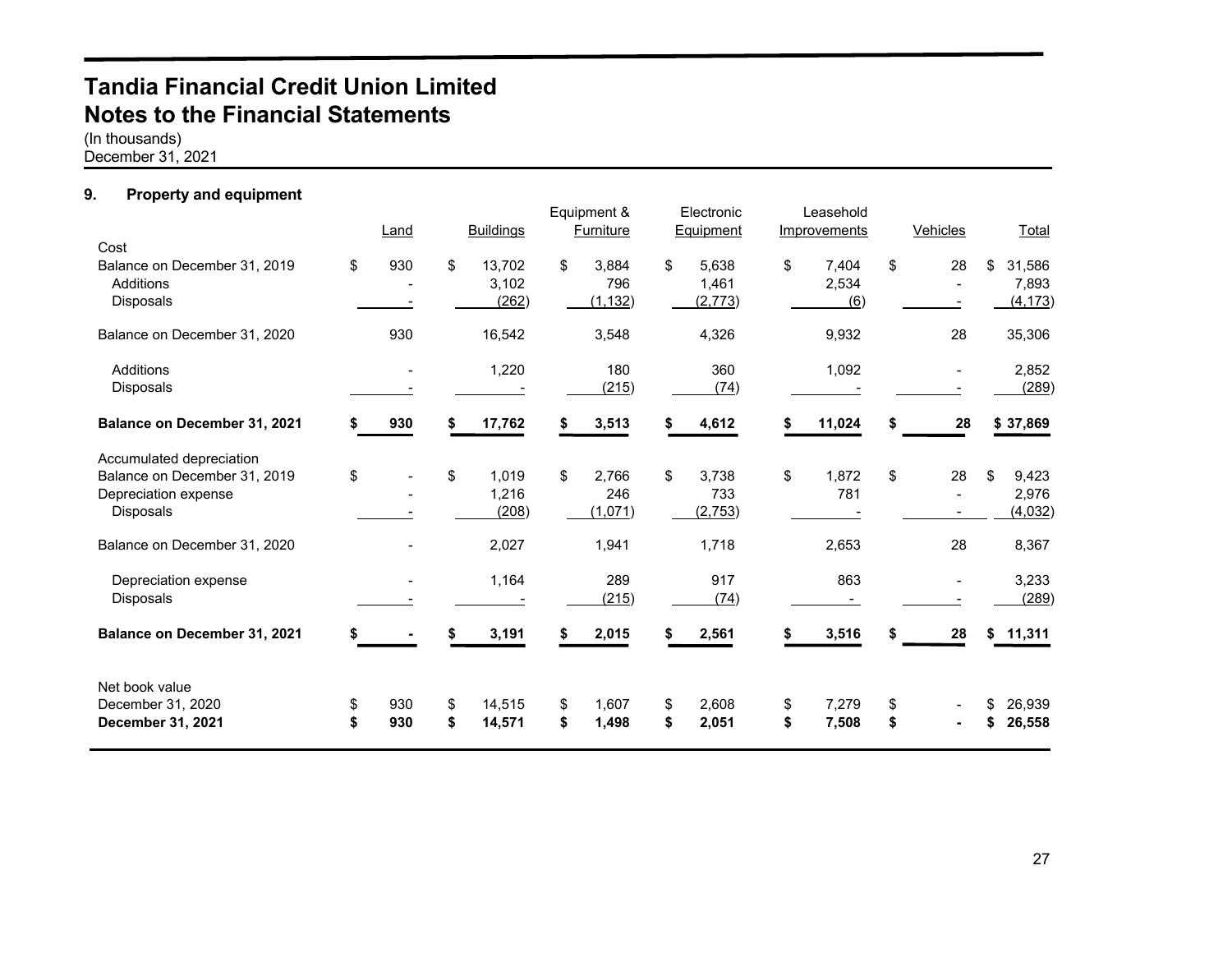(In thousands) December 31, 2021

### **9.** Property and equipment (continued)

As at December 31, 2021, right-of-use assets in the amount of \$15,773,000 (2020 - \$14,552,000) relating to twelve premises leased by the Credit Union are included in buildings above. During the year, depreciation charged on right-of-use assets was \$1,114,000 (2020 - \$1,166,000), resulting in accumulated depreciation of \$2,793,000 (2020 - \$1,679,000), leaving a net book value of \$12,980,000 (2020 - \$12,873,000). The length of lease term varies lease by lease but range between 2023 and 2040. Management has exercised lease extension terms on ten of the twelve leases.

### **10. Other assets**

|                                               | 2021                | 2020           |
|-----------------------------------------------|---------------------|----------------|
| Prepaid expenses<br>Other accounts receivable | $6,671$ \$<br>3.154 | 1,312<br>1.973 |
|                                               | 9.825               | \$<br>3,285    |

### **11. Derivative financial instruments**

### **a) Asset liability management**

In the ordinary course of business, the Credit Union purchases derivative instruments from Central 1 and Concentra in order to hedge against exposure to interest rate fluctuations.

Derivative instruments have a fair value that varies based on the particular instrument and changes in interest rates; the purpose of these instruments is to provide a hedge against interest rate fluctuations by improving the Credit Union's matching of its asset and liability position.

### **b) Foreign exchange forward contracts**

The Credit Union offers deposit products denominated in US dollars. In order to meet liquidity reserve requirements, the Credit Union sells US dollars and purchases US dollar foreign exchange contracts to hedge the exchange risk.

The following table summarizes the notional amounts and fair value of the Credit Union's derivative portfolio as at December 31, 2021 and 2020.

| (in thousands)                |               |                |        |       |        |               |     |             |  | December 31, 2021 |  |
|-------------------------------|---------------|----------------|--------|-------|--------|---------------|-----|-------------|--|-------------------|--|
|                               | <b>Within</b> |                | 1 to 5 |       | Over 5 |               |     |             |  | <b>Fair Value</b> |  |
|                               | 1 year        | Years<br>years |        | Total |        | <b>Assets</b> |     | Liabilities |  |                   |  |
| Pay fixed interest rate swaps |               | D.             | 830    | S.    |        | $- S$         | 830 | S.          |  |                   |  |
| December 31, 2021 total       |               |                | 830    | - SS  | ۰.     |               | 830 |             |  |                   |  |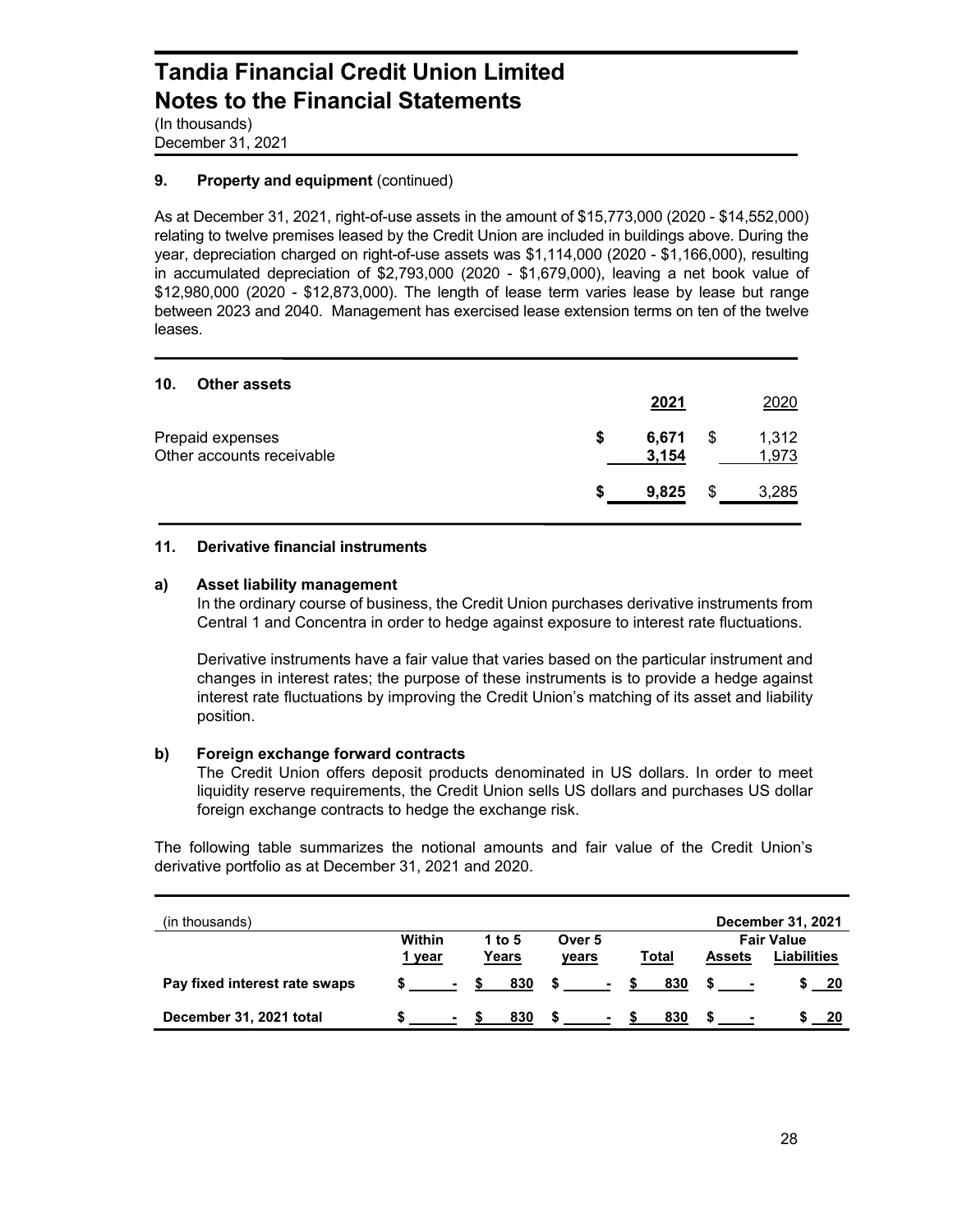(In thousands) December 31, 2021

### **11. Derivative financial instruments** (continued)

| (in thousands)                |                        |                 |                 |              |                      | December 31, 2020         |
|-------------------------------|------------------------|-----------------|-----------------|--------------|----------------------|---------------------------|
|                               | Within<br>1 year       | 1 to 5<br>Years | Over 5<br>years | Total        | Assets               | Fair Value<br>∟iabilities |
| Pay fixed interest rate swaps | 1.888<br>$\mathcal{S}$ | \$<br>875       | $\frac{1}{2}$   | $-$ \$ 2,763 | \$                   | 69                        |
| December 31, 2020 total       | 1.888<br>S             | 875             | - \$<br>۰.      | \$ 2.763     | \$<br>$\blacksquare$ | 69<br>S.                  |

### **Index linked term deposits**

The Credit Union offers deposit products linked to changes in the stock exchange index. The Credit Union hedges the underlying risk of these products by entering into an interest rate contract with an approved counterparty.

Consequently, the Credit Union has entered into a hedge agreement with Central 1 to offset the exposure associated with this product, whereby the Credit Union pays Central 1 a fixed rate of interest for three or five years on the face value of the Index-Linked Term Deposits sold. At the end of the term, Central 1 pays to the Credit Union an amount equal to the amount that will be paid to the depositor based on the terms and conditions of the index linked contract. The Credit Union has sold \$2,380,000 (2020 - \$1,371,000) of various Index-Linked Term Deposit products to its members.

As at December 31, 2021, the hedge agreements had fair values of \$298,000 (2020 – \$137,000) which have been recorded as both an asset and liability on the statement of financial position.

### **12. External borrowings**

Assets have been pledged as security for \$100,002,000 (2020 - \$70,002,000) of authorized credit facilities at Central 1 by an assignment of book debts and a general security agreement. As at December 31, 2021, the Credit Union had utilized \$5,700,000 (2020 - \$Nil) of the available credit facilities. The loan is due on demand and bears an interest rate of 1.14%.

### **13. Deposits of members**

|                                             |   | 2021        |    | 2020    |
|---------------------------------------------|---|-------------|----|---------|
| Term and other deposits                     | S | 495.477     | S  | 389,924 |
| Registered retirement savings plan deposits |   | 108,204     |    | 114,188 |
| Registered retirement income fund deposits  |   | 66,170      |    | 63,594  |
| Other registered deposits                   |   | 6,994       |    | 6,872   |
| Chequing and savings                        |   | 491,667     |    | 373,171 |
| Accrued interest on deposits                |   | 5.226       |    | 6,476   |
|                                             |   | \$1,173,738 | \$ | 954,225 |

The average composite interest rate in force at December 31, 2021 was 1.28% (2020 – 1.31%).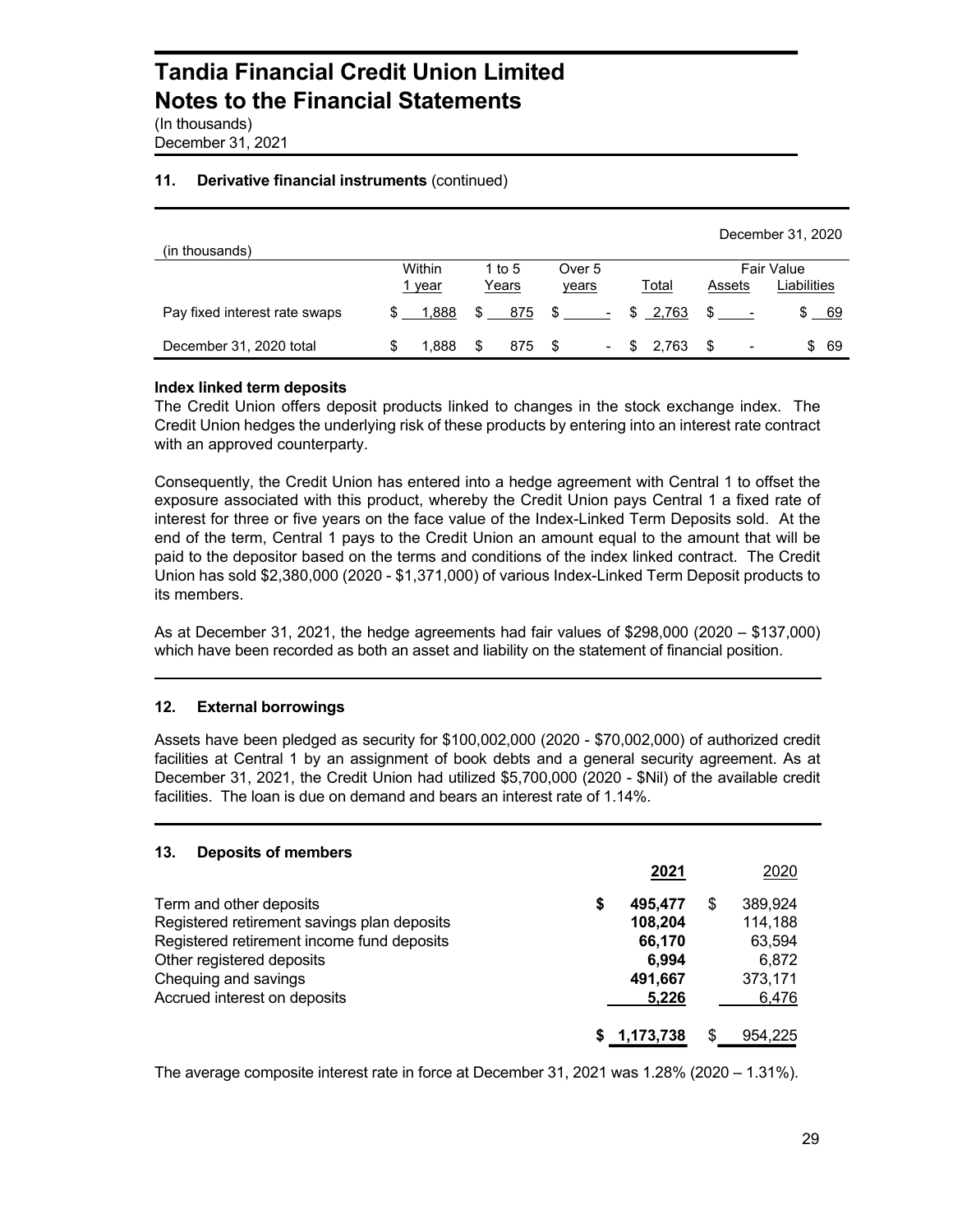(In thousands) December 31, 2021

### **13. Deposits of members** (continued)

### **Terms and conditions**

Chequing and savings deposits are due on demand and bear interest at variable rates ranging from Nil up to 1.70% at December 31, 2021 (2020 – Nil up to 1.70%). Interest is calculated daily and paid on the accounts monthly.

Term deposits bear interest at fixed rates of interest for terms of up to five years. Interest can be paid annually, semi-annually, monthly or upon maturity. The interest rates offered on term deposits issued on December 31, 2021 range from 0.50% to 4.00% (2020 – 0.50% to 3.85%).

Registered retirement savings plans ("RRSPs") accounts can be fixed or variable rate. The fixed rate RRSPs have terms and rates similar to the term deposit accounts described above. The variable rate RRSPs bear interest at rates up to 0.15% at December 31, 2021 (2020 – 0.30%).

Registered retirement income funds ("RRIFs") consist of both fixed and variable rate products with terms and conditions similar to those of the RRSPs described above. Members may make regular withdrawals from a RRIF account on a monthly, semi-annual, or annual basis. The regular withdrawal amounts vary according to individual needs and statutory requirements.

Registered education savings plans ("RESPs") consist of both fixed and variable products with terms and conditions similar to those of the RRSPs above.

Tax-free savings accounts ("TFSAs") can be fixed or variable rate with terms and conditions similar to those of the RRSPs described above.

#### **14. Lease liability**

|                                                     | 2021              |     | 2020        |
|-----------------------------------------------------|-------------------|-----|-------------|
| Present value of lease payments<br>Lease inducement | \$<br>748<br>(27) | \$. | 793<br>(27) |
| Lease liabilities (current)                         | 721               |     | 766         |
| Lease liabilities (non-current)                     | 14,598            |     | 14,153      |
|                                                     | \$<br>15,319      | \$  | 14,919      |

Lease inducements of \$27,000 related to reimbursements of leasehold improvements have been recorded as a reduction of lease liability in the year. The Credit Union is expecting to receive payment of the inducement from their respective landlord in 2022.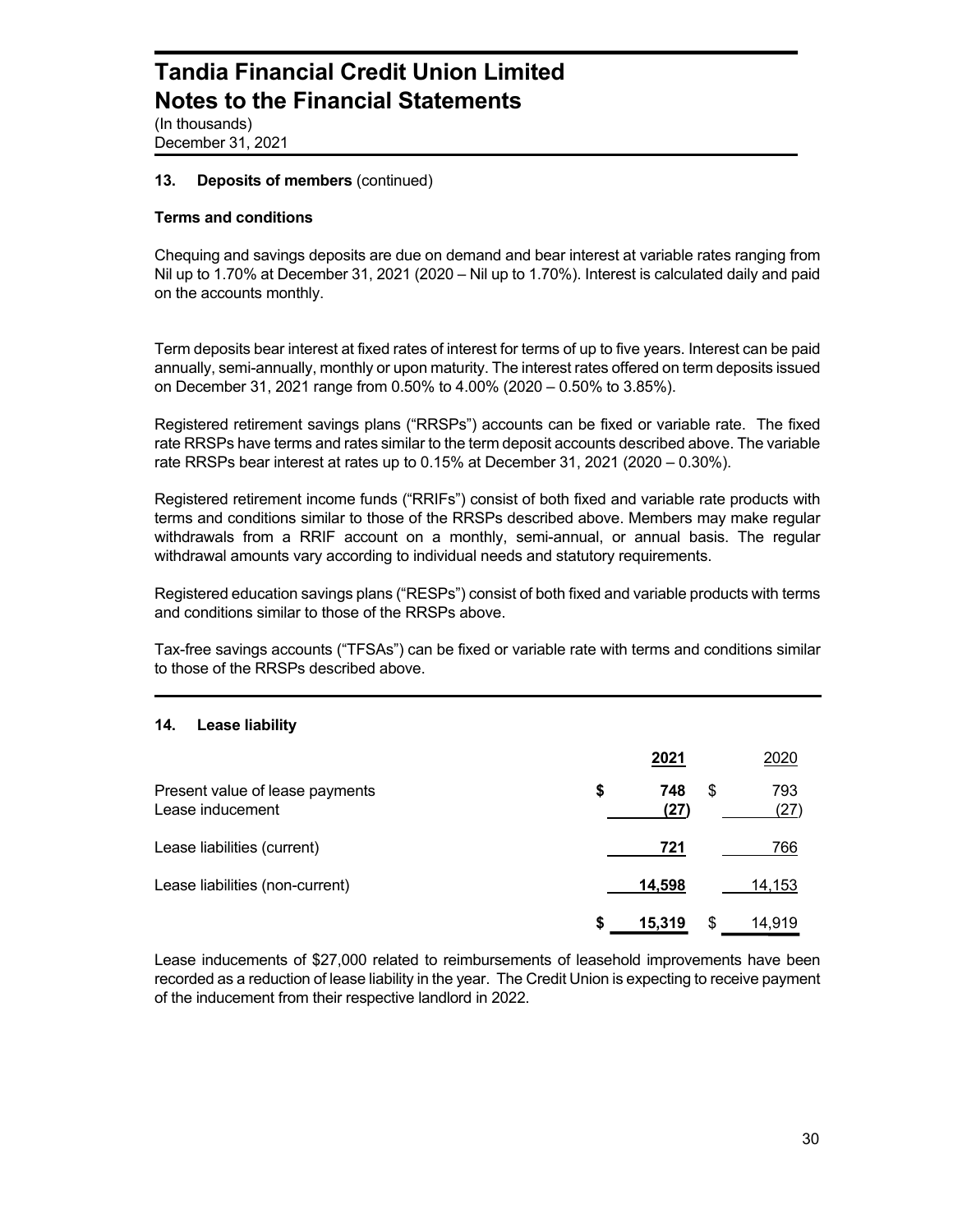(In thousands) December 31, 2021

### **15. Shares**

|                                                         |                     | 2021 |                                   |   |                     | 2020 |                 |
|---------------------------------------------------------|---------------------|------|-----------------------------------|---|---------------------|------|-----------------|
|                                                         | Liability           |      | <b>Equity</b>                     |   | Liability           |      | Equity          |
| Membership shares<br>Profit shares<br>Investment shares | 705<br>214<br>2,982 |      | $\blacksquare$<br>1,791<br>42,883 | S | 702<br>226<br>1,215 | S    | 1,912<br>28,608 |
|                                                         | \$<br>3.901         | S    | 44,674                            | S | 2.143               | \$   | 30,520          |

These shares are not covered by deposit insurance.

### **Membership shares**

Membership shares, which are classified as a liability, represent a residual interest in the equity of the Credit Union. Membership shares are redeemable upon the request of the member and approval of the directors.

Shares are subscribed for at a par value of \$5 per share, but payment may be made in instalments. A member is not liable to the Credit Union for amounts subscribed for in excess of the amount actually paid. Members over the age of 18 are required to retain a minimum of 5 shares as a condition of membership. There were 29,164 members with membership shares at December 31, 2021 (2020 – 28,816).

### **Profit shares**

The Credit Union is authorized to issue an unlimited number of Class A non-voting, non-cumulative, non-participating, non-transferable, redeemable profit shares. These shares have been distributed to the membership based on average loan and deposit balances outstanding.

Profit shares are a special class of patronage shares created by the Credit Union. The Credit Union by-law restricts aggregate annual redemptions to a maximum of ten percent of the number of Class A shares issued and outstanding at the end of the immediately preceding fiscal year. There were approximately 2,005,000 profit shares issued and outstanding at December 31, 2021 (2020 – 2,138,000).

### **Investment shares**

The Credit Union is authorized to issue an unlimited number of Class B non-voting, non-cumulative, non-participating, non-transferable, redeemable investment shares. These shares have been sold to the membership with a minimum of 2,000 shares per member required to a maximum of 100,000 shares per member. These Class B shares rank prior to the Class A shares with regard to both the payment of dividends and also to the return of capital on dissolution of the Credit Union. These shares are not redeemable for five years from the date of issuance and thereafter are restricted to aggregate annual redemptions to a maximum of 10% of the number of Class B shares issued and outstanding at the end of the immediately preceding fiscal year. An appropriate dividend will be declared and paid in each year, at the directors' discretion, provided that the Credit Union is in compliance with Section 84 of the Credit Union and Caisses Populaires Act, 1994. An appropriate rate has been defined by the directors as a rate which is the greater of 5% or that rate which exceeds by 125 basis points the simple average of the Credit Union's posted non-callable fiveyear term deposit rates as of the end of each quarter of the Credit Union's fiscal year. There were approximately 5,957,000 investment shares issued and outstanding at December 31, 2021 (2020 – 5,791,000).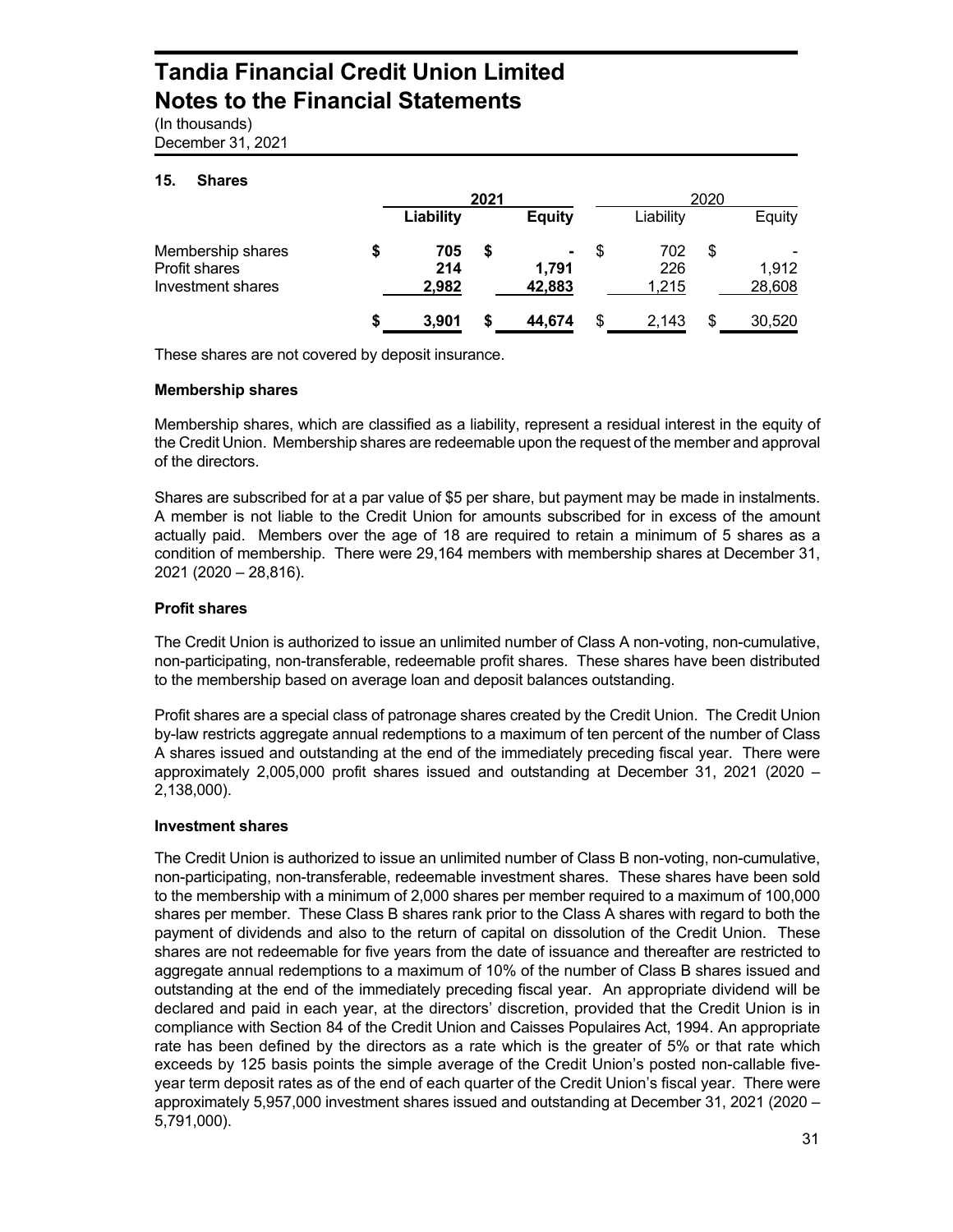(In thousands) December 31, 2021

### **15. Shares** (continued)

The Credit Union is authorized to issue an unlimited number of Class B – Series 2 non-voting, non-cumulative, non-participating, non-transferable, redeemable investment shares. These shares have been sold to the membership with a minimum of 1,000 shares per member required to a maximum of 185,000 shares per member. These Class B shares rank prior to the Class A shares with regard to both the payment of dividends and also to the return of capital on dissolution of the Credit Union. These shares are not redeemable for five years from the date of issuance and thereafter are restricted to aggregate annual redemptions to a maximum of 10% of the number of Class B shares issued and outstanding at the end of the immediately preceding fiscal year. An appropriate dividend will be declared and paid in each year, at the directors' discretion, provided that the Credit Union is in compliance with Section 84 of the Act. An appropriate rate has been defined by the directors as a rate which is the greater of 5% or that rate which exceeds by 125 basis points the simple average of the Credit Union's posted non-callable five-year term deposit rates as of the end of each quarter of the Credit Union's fiscal year. There were approximately 6,925,000 investment shares issued and outstanding at December 31, 2021 (2020 – 6,744,000).

The Credit Union is authorized to issue an unlimited number of Class B – Series 2016 non-voting, non-cumulative, non-participating, non-transferable, redeemable investment shares. These shares have been sold to the membership with a minimum of 1,000 shares per member required to a maximum of 250,000 shares per member. These Class B shares rank prior to the Class A shares with regard to both the payment of dividends and also to the return of capital on dissolution of the Credit Union. These shares are not redeemable for five years from the date of issuance and thereafter are restricted to aggregate annual redemptions to a maximum of 10% of the number of Class B shares issued and outstanding at the end of the immediately preceding fiscal year. An appropriate dividend will be declared and paid in each year, at the directors' discretion, provided that the Credit Union is in compliance with Section 84 of the Act.

An appropriate rate has been defined by the directors as a rate which is the greater of 4.10% or that rate which exceeds by 125 basis points the simple average of the yields on the monthly series of the Government of Canada five-year bonds (CANSIM Identifier VI22540) as published by the Bank of Canada for fiscal years ending before December 31, 2012. For fiscal years ending after that date, the Board had defined an appropriate rate to be equal to or greater than the rate which exceeds by 125 basis points the simple average of the yields on the monthly series of the Government of Canada five-year bonds (CANSIM Identifier VI22540) as published by the Bank of Canada. There were approximately 17,759,000 investment shares issued and outstanding at December 31, 2021 (2020 – 17,288,000).

The Credit Union is authorized to issue an unlimited number of Class B – Series 2021 non-voting, non-cumulative, non-participating, non-transferable, redeemable investment shares. These shares have been sold to the membership with a minimum of 1,000 shares per member required to a maximum of 250,000 shares per member. These Class B shares rank prior to the Class A shares with regard to both the payment of dividends and also to the return of capital on dissolution of the Credit Union. These shares are not redeemable for five years from the date of issuance and thereafter are restricted to aggregate annual redemptions to a maximum of ten percent of the number of Class B shares issued and outstanding at the end of the immediately preceding fiscal year. An appropriate dividend will be declared and paid in each year, at the directors' discretion, provided that the Credit Union is in compliance with Section 84 of the Act.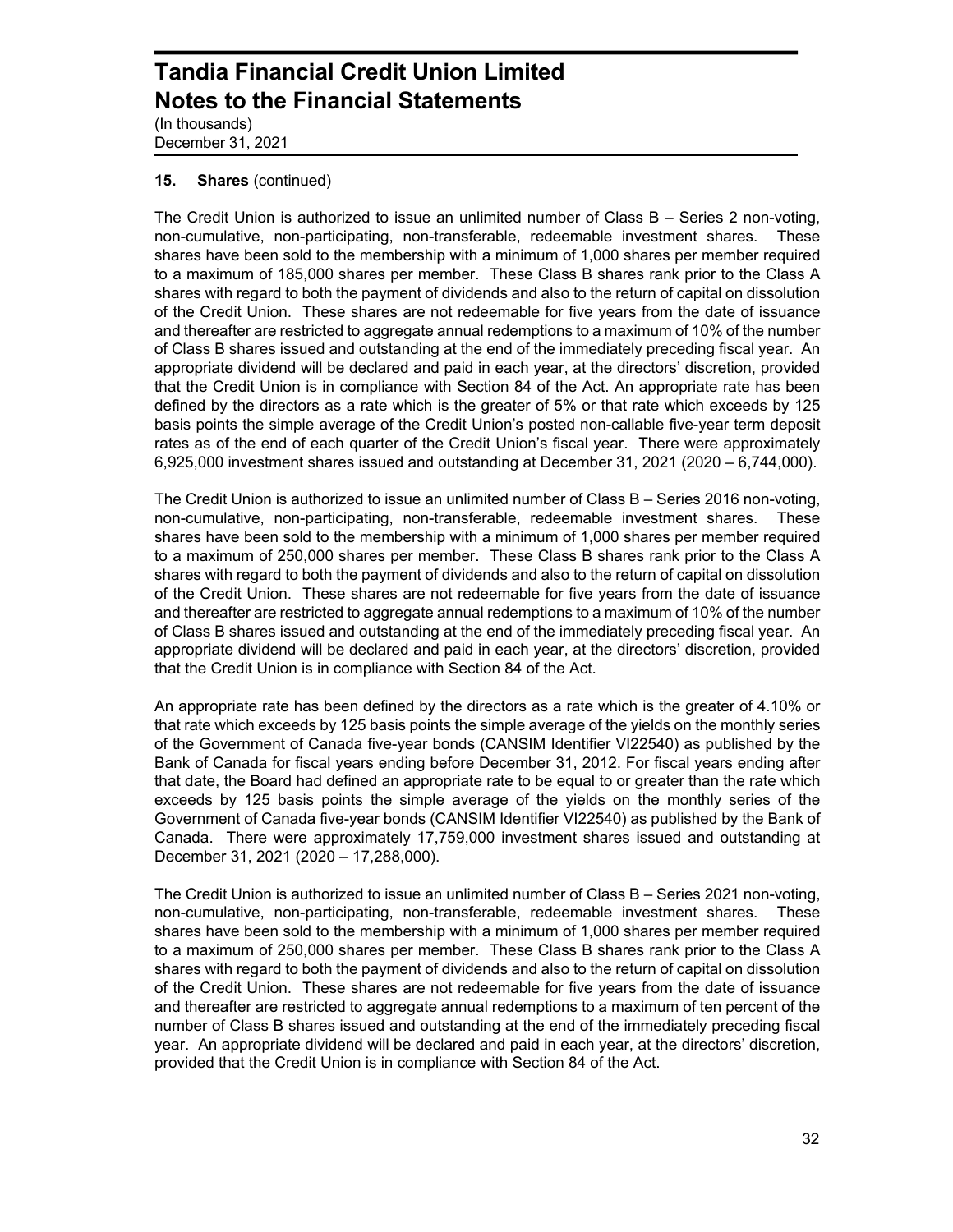(In thousands) December 31, 2021

### **15. Shares** (continued)

An appropriate rate has been defined by the directors as a rate which is the greater of 3.50% or that rate which exceeds by 125 Basis Points the simple average of the yields on the monthly series of the Government of Canada five-year bonds (CANSIM Identifier VI22540) as published by the Bank of Canada for fiscal years ending before December 31, 2026. For fiscal years ending after that date, the Board had defined an appropriate rate to be equal to or great than the rate which exceeds by 125 Basis Points the simple average of the yields on the monthly series of the Government of Canada five-year bonds (CANSIM Identifier VI22540) as published by the Bank of Canada. There were approximately 15,224,000 investment shares issued and outstanding at December 31, 2021 (2020 – nil).

| 16. Distributions to members          |    | 2021       | 2020  |
|---------------------------------------|----|------------|-------|
| Investment and profit share dividends | S. | $1,309$ \$ | 1,194 |

### **17. Income taxes**

The significant components of tax expense included in net income are composed of:

|                                                                                                                                                                                            |    | 2021                        |    | 2020                        |
|--------------------------------------------------------------------------------------------------------------------------------------------------------------------------------------------|----|-----------------------------|----|-----------------------------|
| Current tax expense<br>Based on current year taxable income                                                                                                                                | \$ | 297                         | \$ | 520                         |
| True up to prior year<br>Deferred tax benefit                                                                                                                                              |    | 73                          |    | 3                           |
| Origination and reversal of temporary differences                                                                                                                                          |    | 197                         |    | <u>(199)</u>                |
|                                                                                                                                                                                            |    | 270                         |    | (196)                       |
| Total income tax expense                                                                                                                                                                   | S  | 567                         | \$ | 324                         |
| Deferred tax assets (liabilities) relate to:<br>Non-deductible allowance for doubtful accounts<br>Contributed surplus and core deposits<br>Property and equipment<br><b>Capital Leases</b> | \$ | 275<br>(61)<br>(656)<br>426 | \$ | 607<br>(61)<br>(736)<br>372 |
| Total deferred tax assets (liabilities)                                                                                                                                                    |    | (16)                        | S  | 182                         |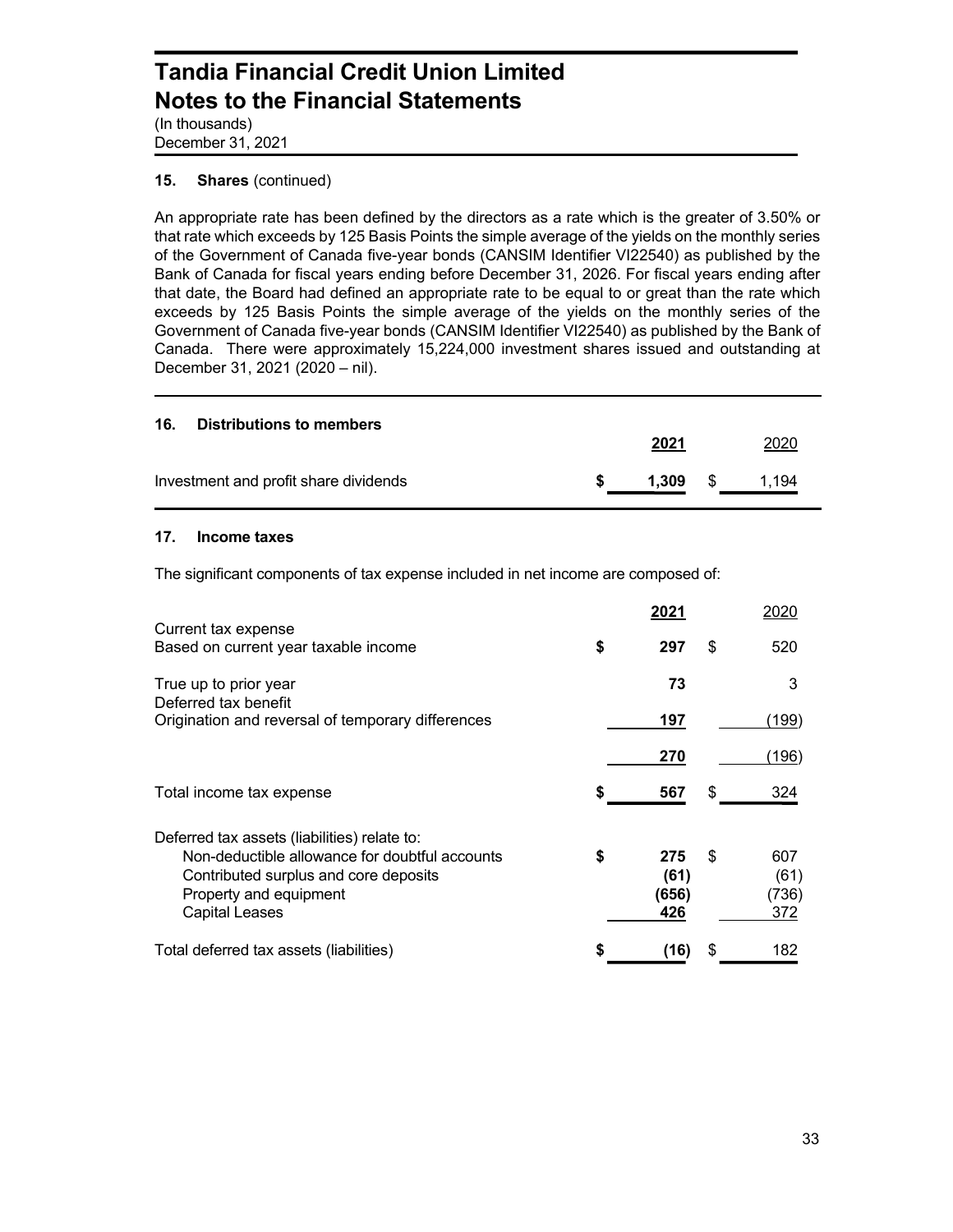(In thousands) December 31, 2021

### **17. Income taxes** (continued)

Reasons for the difference between tax expense for the year and the expected income taxes based on the statutory tax rate of 18.2% (2020 – 18.2%) are as follows:

|                                                                                                                                                                     | 2021                     | 2020                    |
|---------------------------------------------------------------------------------------------------------------------------------------------------------------------|--------------------------|-------------------------|
| Net income before taxes                                                                                                                                             | \$<br>4,068              | \$<br>2,863             |
| Expected taxes based on the statutory rate                                                                                                                          | 740                      | 521                     |
| Distributions to members charged against retained earnings<br>Other non-deductible portion of expenses<br>Rate differences<br>True up to prior year filing<br>Other | (238)<br>2<br>73<br>(10) | (221)<br>4<br>(1)<br>21 |
| Total income tax expense                                                                                                                                            | \$<br>567                | \$<br>324               |
| Other income<br>18.                                                                                                                                                 | 2021                     | 2020                    |
| Service charges, commissions and other<br>Wealth management                                                                                                         | \$<br>2,835<br>2,204     | \$<br>2,588<br>1,734    |
|                                                                                                                                                                     | \$<br>5,039              | \$<br>4,322             |

### **19. Related party transactions**

The Credit Union's related parties include key management, as those persons having authority and responsibility for planning, directing and controlling the activities of the Credit Union, including executive management and the board of directors. Unless otherwise stated, none of the transactions incorporate special terms and conditions and no guarantees were given or received. Outstanding balances are usually settled in cash.

The Credit Union entered into the following transactions with key management personnel, which are defined by IAS 24 *Related Party Disclosures.*

| Compensation                                                                                                                                                                               |                             |   | 2020                       |
|--------------------------------------------------------------------------------------------------------------------------------------------------------------------------------------------|-----------------------------|---|----------------------------|
| Salaries and other short-term employee benefits<br>Total pension and other post-employment benefits                                                                                        | 1,368<br>65                 | S | 1,080<br>60                |
|                                                                                                                                                                                            | 1,433                       | S | 1,140                      |
| Loans to key management personnel<br>Aggregate value of loans balance<br>Interest received on loans advanced<br>Total value of lines of credit advanced<br>Unused value of lines of credit | 205<br>34<br>1,329<br>1,343 | S | 57<br>37<br>1,656<br>1.017 |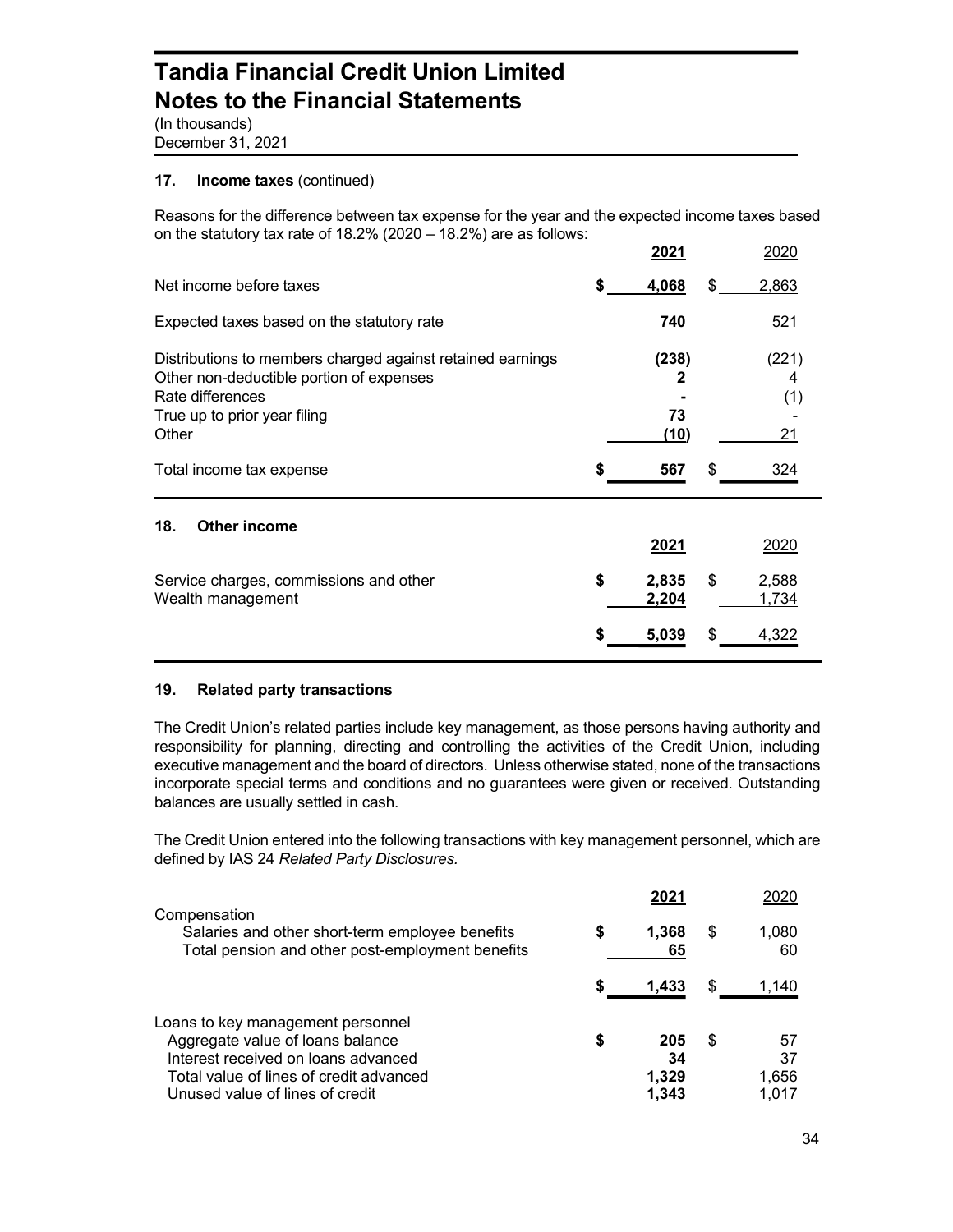(In thousands) December 31, 2021

### **19. Related party transactions** (continued)

The Credit Union's policy for lending to key management personnel is that all such loans were granted in accordance with normal lending terms.

|                                                 | 2021       | 2020  |
|-------------------------------------------------|------------|-------|
| Deposits from key management personnel          |            |       |
| Aggregate value of term and savings deposits    | $5.136$ \$ | 3.471 |
| Total interest paid on term and saving deposits | 14         |       |

The Credit Union's policy for receiving deposits from key management personnel is that all transactions are approved, and deposits accepted in accordance with the same conditions which apply to members for each type of deposit.

### **20. Other required disclosures**

The following disclosures are required under the Credit Union and Caisses Populaires Act, 1994.

The Credit Union and Caisses Populaires Act, 1994 requires disclosure of the five highest paid officers and employees of the Credit Union over \$150,000. The names, positions and remuneration paid during 2021 of those officers and employees are as follows:

| Name                                        | <u>Title</u>                          | Salary & Variable<br>Compensation | <b>Benefits</b> | Total<br>Remuneration |
|---------------------------------------------|---------------------------------------|-----------------------------------|-----------------|-----------------------|
| <b>Richard Davies</b><br><b>Kathy Clark</b> | President & CEO<br>SVP, Sales/Service | \$451,000                         | \$62,000        | \$513,000             |
|                                             | & Operations                          | 246,000                           | 32,000          | 278,000               |
| Sandy Alward                                | SVP, Finance                          | 246,000                           | 30,000          | 276,000               |
| Cathie Vaillancourt                         | Sr Mgr, Investment Services           | 210,000                           | 13,000          | 223,000               |
| Linda Grgurich                              | VP, Human Resources                   | 191,000                           | 20,000          | 211,000               |

The aggregate remuneration paid to directors was \$167,000 in 2021 (2020 - \$146,000).

At December 31, 2021, loans to directors and officers of the Credit Union amounted to \$1,534,000 (2020 - \$1,712,000). All such loans were granted in accordance with normal lending terms, except for certain loans to officers at reduced rates.

### **21. Commitments**

### **Mortgage and loan commitments**

The Credit Union has made commitments to disburse mortgages and loans of \$74,178,000 (2020 - \$51,416,000) subsequent to the year end.

Total unextended lines of credit at year end are \$293,609,000 (2020 - \$283,617,000). Total letters of credit at year end are \$4,293,000 (2020 - \$4,901,000).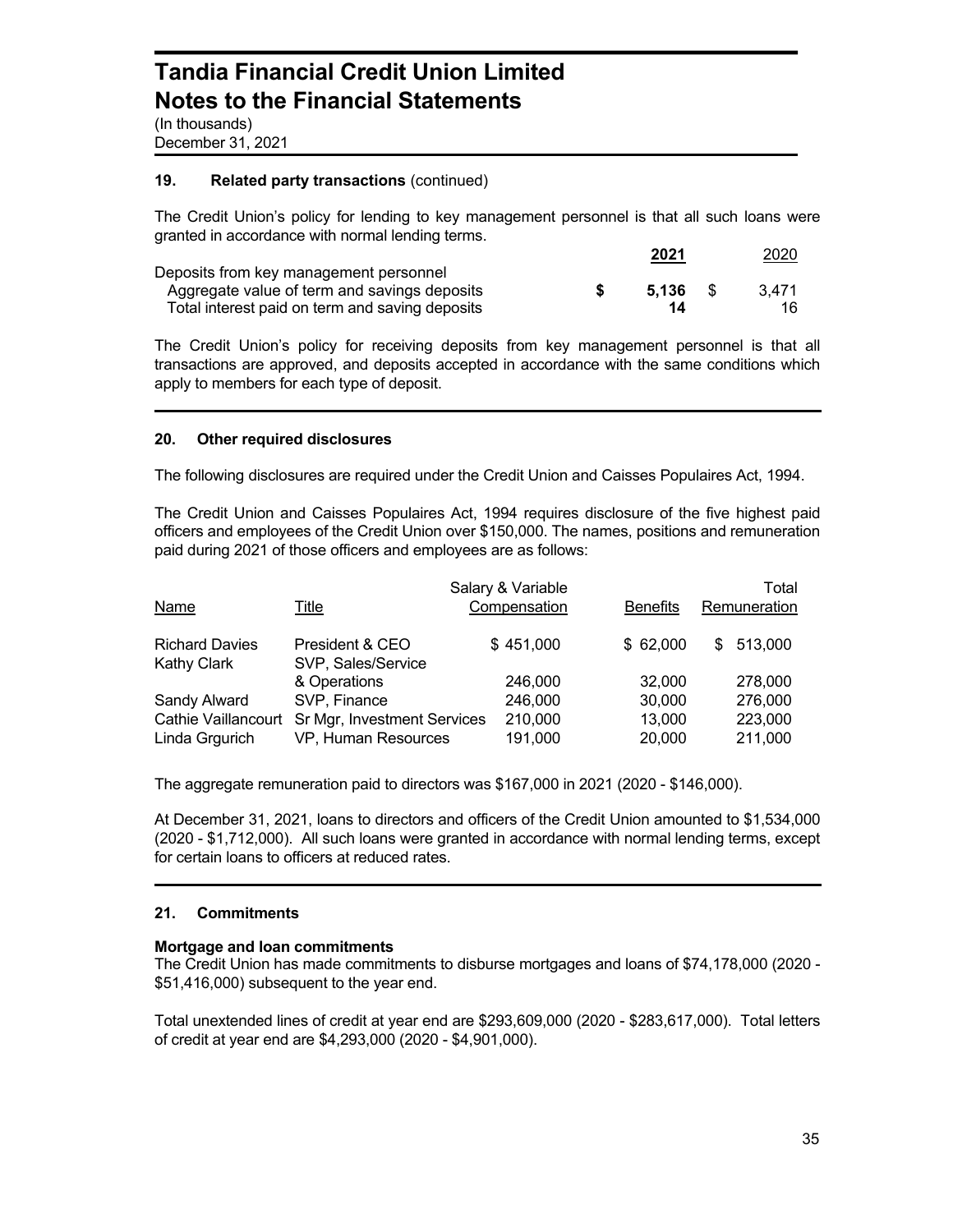(In thousands) December 31, 2021

| 22.<br>Cash flow support                 |          |             |
|------------------------------------------|----------|-------------|
|                                          | 2021     | 2020        |
| Changes in other non-cash items:         |          |             |
| Change in other assets                   | (6, 540) | \$<br>3,828 |
| Change in prepaid securitization fees    | (348)    | (349)       |
| Change in payables and accruals          | 1,441    | 613         |
| Change in income taxes payable           | (598)    | 378         |
| Loss on disposal of capital assets (net) |          | 70          |
|                                          | (5,958)  | \$<br>4.540 |

### **23. Regulatory capital**

The Credit Unions and Caisses Populaires Act, 1994 requires the Credit Union to maintain regulatory capital at the following minimum levels:

| % leverage   | % risk capital ratio |
|--------------|----------------------|
| ratio assets | weighted assets      |
| 4.00         | 8.00                 |

The Credit Union is in compliance with the Act and regulations regarding regulatory capital.

|                                           | 2021         | <u> 2020</u> |
|-------------------------------------------|--------------|--------------|
| <b>Tier 1 Capital</b>                     |              |              |
| Membership shares                         | \$<br>705    | \$<br>702    |
| Profit shares                             | 1,791        | 1,912        |
| Investment shares                         | 42,883       | 28,608       |
| Contributed surplus                       | 14,366       | 14,366       |
| Retained earnings                         | 29,645       | 27,453       |
| Total tier 1 capital                      | 89,390       | 73,041       |
| <b>Tier 2 Capital</b>                     |              |              |
| 10% of redeemable profit shares           | 214          | 226          |
| 10% of redeemable investment shares       | 2,982        | 1,215        |
| Allowance for credit losses (stage 1 & 2) | 1,495        | 2,899        |
| Total tier 2 capital                      | 4,691        | 4,340        |
| Total regulatory capital                  | 94,081<br>\$ | \$<br>77,381 |
| % of total assets                         | 5.73         | 5.96         |
| % of total risk-weighted assets           | 13.27        | 13.29        |

The Credit Union manages its capital under guidelines established by the Financial Services Regulatory Authority of Ontario (FSRA). The regulatory capital guidelines measure capital in relation to assets and risk-weighted assets. The Credit Union has capital policies, procedures and controls which it utilizes to achieve its goals and objectives including: providing sufficient capital to maintain the confidence of investors and depositors, and being an appropriately capitalized Credit Union, as measured internally, defined by regulatory authorities and compared with the Credit Union's peers.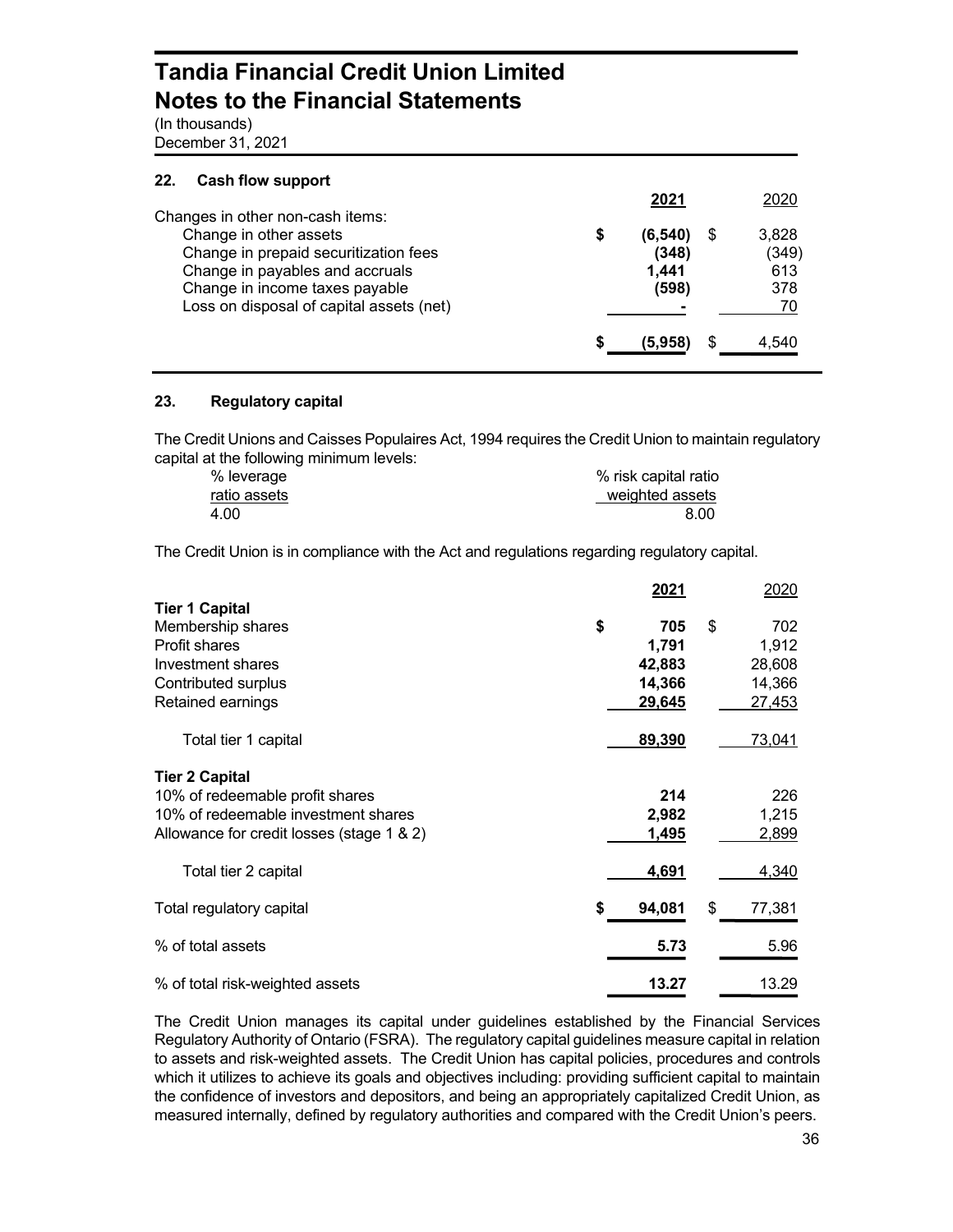(In thousands) December 31, 2021

### **24. Financial instruments**

The estimated fair values of the Credit Union's financial instruments are set out below. No fair values have been determined for property and equipment or any other asset that is not a financial instrument.

| Balance at December 31, 2021<br><b>Financial assets</b>                                                                                                                                                                                                       | <b>Book</b><br>Value                                                    |              | Estimated<br><b>Fair Value</b>                                    |      | <b>Fair Value</b><br>Over (Under)<br><b>Book Value</b> |
|---------------------------------------------------------------------------------------------------------------------------------------------------------------------------------------------------------------------------------------------------------------|-------------------------------------------------------------------------|--------------|-------------------------------------------------------------------|------|--------------------------------------------------------|
| Fair value through profit or loss<br>Derivative financial instruments<br>Deposit notes<br>Portfolio investments<br><b>Central 1 Credit Union Shares</b><br><b>GICs</b><br>Corporate bonds<br>Corporate equities<br><b>Other Investments</b><br>Amortized cost | \$<br>298<br>70,003<br>6,965<br>2,315<br>14,000<br>30,687<br>878<br>124 | \$           | 298<br>70,003<br>6,965<br>2,315<br>14,000<br>30,687<br>878<br>124 | S    |                                                        |
| Cash and cash equivalents<br>Loans to members<br><b>HQLA</b>                                                                                                                                                                                                  | \$<br>44,387 \$<br>1,344,578<br>89,003                                  |              | 44,387 \$<br>1,341,159<br>88,981                                  |      | (3, 419)<br>(22)                                       |
| <b>Financial liabilities</b>                                                                                                                                                                                                                                  |                                                                         |              |                                                                   |      |                                                        |
| Amortized cost<br>Deposits of members<br><b>Shares</b><br>Secured borrowings<br>Fair value through profit or loss                                                                                                                                             | \$<br>1,173,738 \$<br>3,901<br>350,871                                  |              | 1,175,159<br>3,901<br>350,871                                     | \$   | 1,421                                                  |
| Derivative financial instruments                                                                                                                                                                                                                              | \$<br>319                                                               | $\mathbf{s}$ | 319                                                               | - \$ |                                                        |
| Balance at December 31, 2020<br><b>Financial assets</b><br>Fair value through profit or loss                                                                                                                                                                  |                                                                         |              |                                                                   |      |                                                        |
| Derivative financial instruments<br>Deposit notes<br>Portfolio investments<br><b>Central 1 Credit Union Shares</b><br><b>GICs</b><br>Corporate bonds<br>Corporate equities<br>Other Investments<br>Amortized cost                                             | \$<br>137<br>20,658<br>12,805<br>5,997<br>37,019<br>30,419<br>904<br>86 | \$           | 137<br>20,658<br>12,805<br>5,997<br>37,019<br>30,419<br>904<br>86 | \$   |                                                        |
| Cash and cash equivalents<br>Loans to members<br>Liquidity reserves                                                                                                                                                                                           | \$<br>31,752<br>1,047,360<br>79,692                                     | \$           | 31,752<br>1,052,542<br>79,684                                     | \$   | 5,182<br>(8)                                           |
| <b>Financial liabilities</b>                                                                                                                                                                                                                                  |                                                                         |              |                                                                   |      |                                                        |
| Amortized cost<br>Deposits of members<br>Shares<br>Secured borrowings<br>Fair value through profit or loss                                                                                                                                                    | \$<br>954,225<br>2,143<br>252,912                                       | \$           | 963,331<br>2,143<br>252,912                                       | \$   | 9,106                                                  |
| Derivative financial instruments                                                                                                                                                                                                                              | \$<br>206                                                               | \$           | 206                                                               | \$   |                                                        |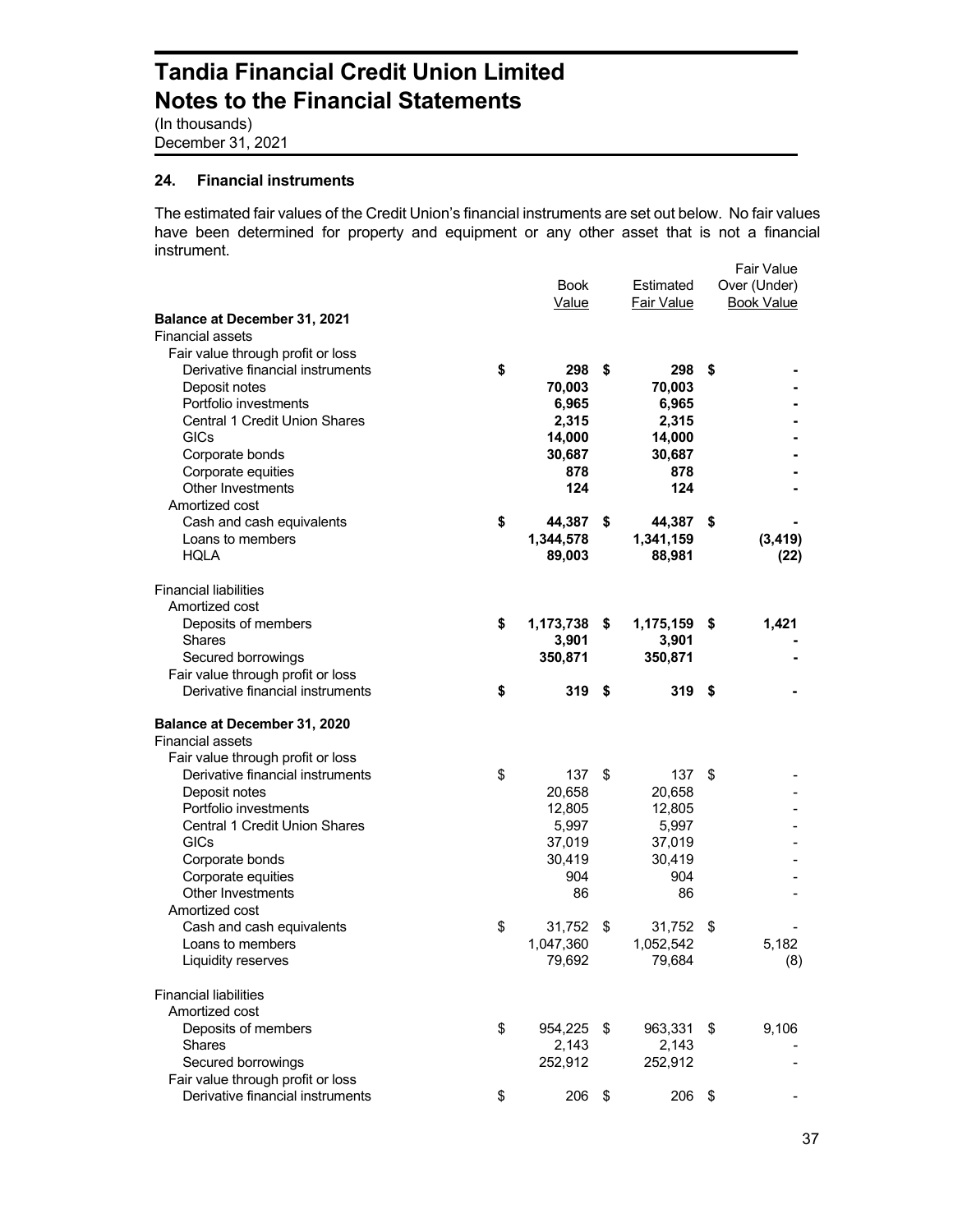(In thousands) December 31, 2021

### **24. Financial instruments** (continued)

The differences between the book and fair values of the Credit Union's loans, deposits and of other financial instruments are due primarily to changes in interest rates. The carrying value of the Credit Union's loans to and deposits of members are not adjusted to reflect increases or decreases in fair value due to interest rate changes, as it is the Credit Union's intention to realize their value over time by holding them to maturity.

Financial assets and liabilities are grouped into three levels based on the significance of inputs used in measuring the fair value of the financial assets and liabilities. The fair value hierarchy has the following levels:

- Level 1: quoted prices (unadjusted) in active markets for identical assets or liabilities;
- Level 2: inputs other than quoted prices included within Level 1 that are observable for the asset or liability, either directly (i.e. as prices) or indirectly (i.e. derived from prices); and
- Level 3: inputs for the asset or liability that are not based on observable market data (unobservable inputs).

The level, within which the financial asset or liability is classified, is determined based on the lowest level of significant input to the fair value measurement.

The following methods and assumptions were used to estimate the fair value of financial instruments:

- (a) The fair value of cash and cash equivalents and external borrowings is assumed to approximate their book values, due to their short-term nature. These assets and liabilities are classified as Level 1 financial instruments as they are valued using quoted market prices in active markets.
- (b) The estimated fair value of loans carried at amortized cost reflects changes in market price that have occurred since the loans were originated. For fixed-rate loans, estimated fair value is determined by discounting the expected future cash flows related to these loans at current market interest rates for loans with similar credit risks. Fixed-rate loans and deposits are classified as Level 3 financial instruments as they are valued using unobservable inputs. For floating-rate loans, changes in interest rates have minimal impact on fair value since loans reprice to the market frequently. On that basis, fair value is assumed to approximate carrying value. Floating-rate loans are classified as Level 2 financial instruments.
- (c) The estimated fair value of fixed-rate investments and fixed-rate deposits is determined by discounting the expected future cash flows of these investments, deposits and borrowings at current market rates for products with similar terms and credit risks. Fixed-rate deposits are classified as Level 3 financial instruments as they are valued using unobservable inputs. Fixed-rate investments are classified as Level 2 financial instruments as they are valued using observable inputs other than quoted market prices. For deposits with no defined maturities, fair value is considered to approximate carrying value, and these deposits are classified as Level 2 financial instruments.
- (d) The estimated fair values of derivative instruments are determined through valuation models on the derivative notional amounts, maturity dates and rates. These are classified as a Level 2 financial instrument as it is valued using observable inputs.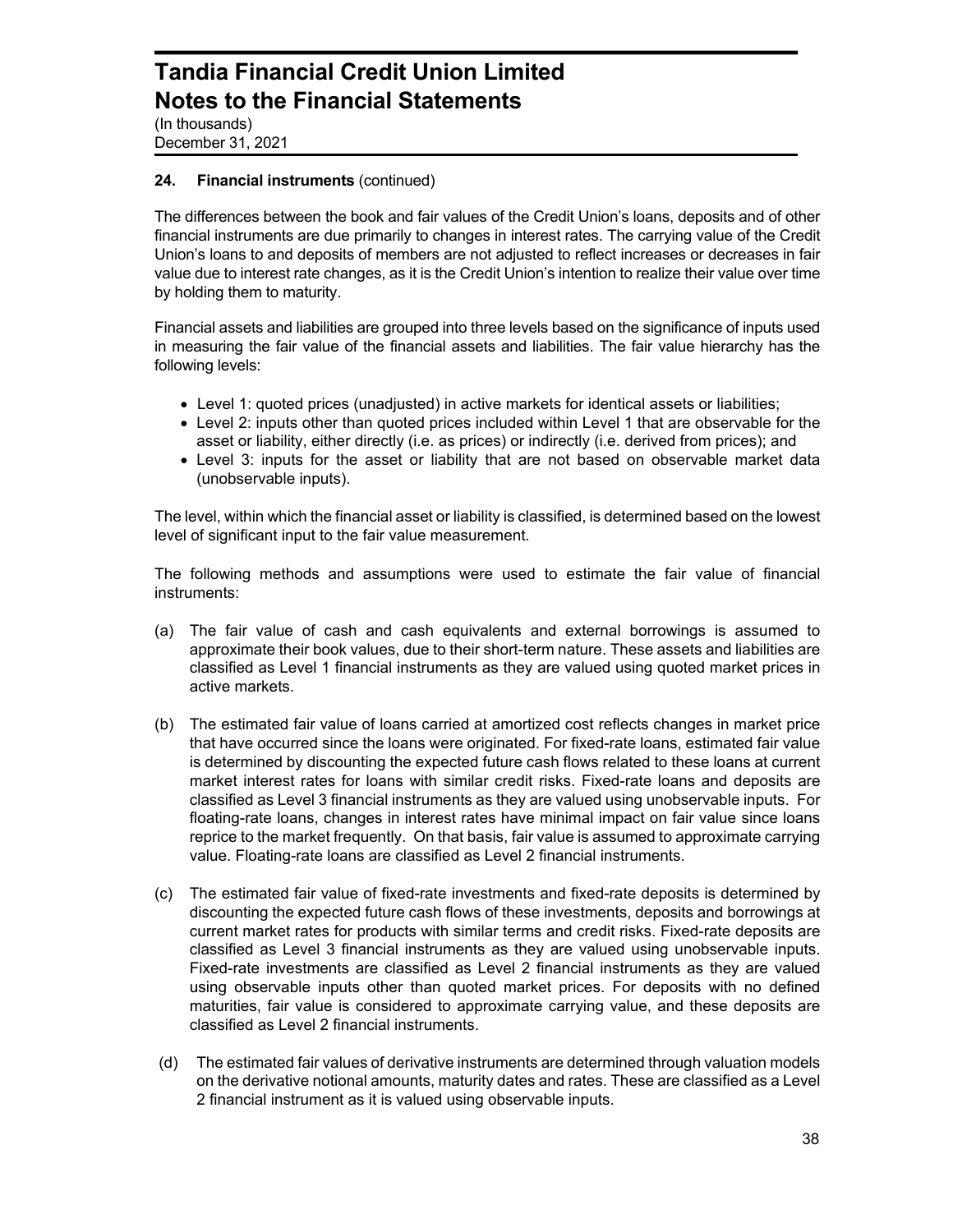(In thousands) December 31, 2021

### **24. Financial instruments** (continued)

(e) There have been no reclassifications between Level 2 and Level 3 during the year. A sensitivity analysis is not provided for Level 3 loans and deposits as their fair value would only change as a result of credit risk inputs and these inputs are not expected to be significant.

### **25. Financial instrument risk management**

#### **Market risk**

Market risk is the potential for profit or loss from changes in the value of financial instruments. The value of a financial instrument can be affected by changes in interest rates, foreign exchange rates, equity and commodity prices and credit spreads.

The Credit Union is exposed to market risk in the investment portfolio as well as through non-trading activities.

Market risk in investment activities is managed by the senior management of the Credit Union and the Asset Liability Committee. Every investment transaction is guided by policy and regulatory limitations.

Market risk exposure exists in non-trading Credit Union transactions with members which primarily includes deposit taking and lending. These are also referred to as "asset and liability" positions.

Asset and liability management deals with managing the market risks of the traditional Credit Union activities. Market risks primarily include interest rate risk and foreign currency risk.

#### **Foreign currency risk**

The Credit Union is subject to currency risk through its U.S. dollar denominated operating activities. Changes in the exchange rate may result in a decrease or increase in the gain or loss on foreign exchange. Activities that expose the Credit Union to currency risk are measured, monitored and controlled daily to minimize risk.

The Credit Union's exposure to changes in currency exchange rates shall be controlled by limiting the unhedged foreign currency exposure to \$150,000 in U.S. funds.

For the year ended December 31, 2021, the Credit Union's exposure to foreign exchange risk is within policy.

There have been no significant changes from the previous year in the exposure to risk or policies, procedures and methods used to measure the risk.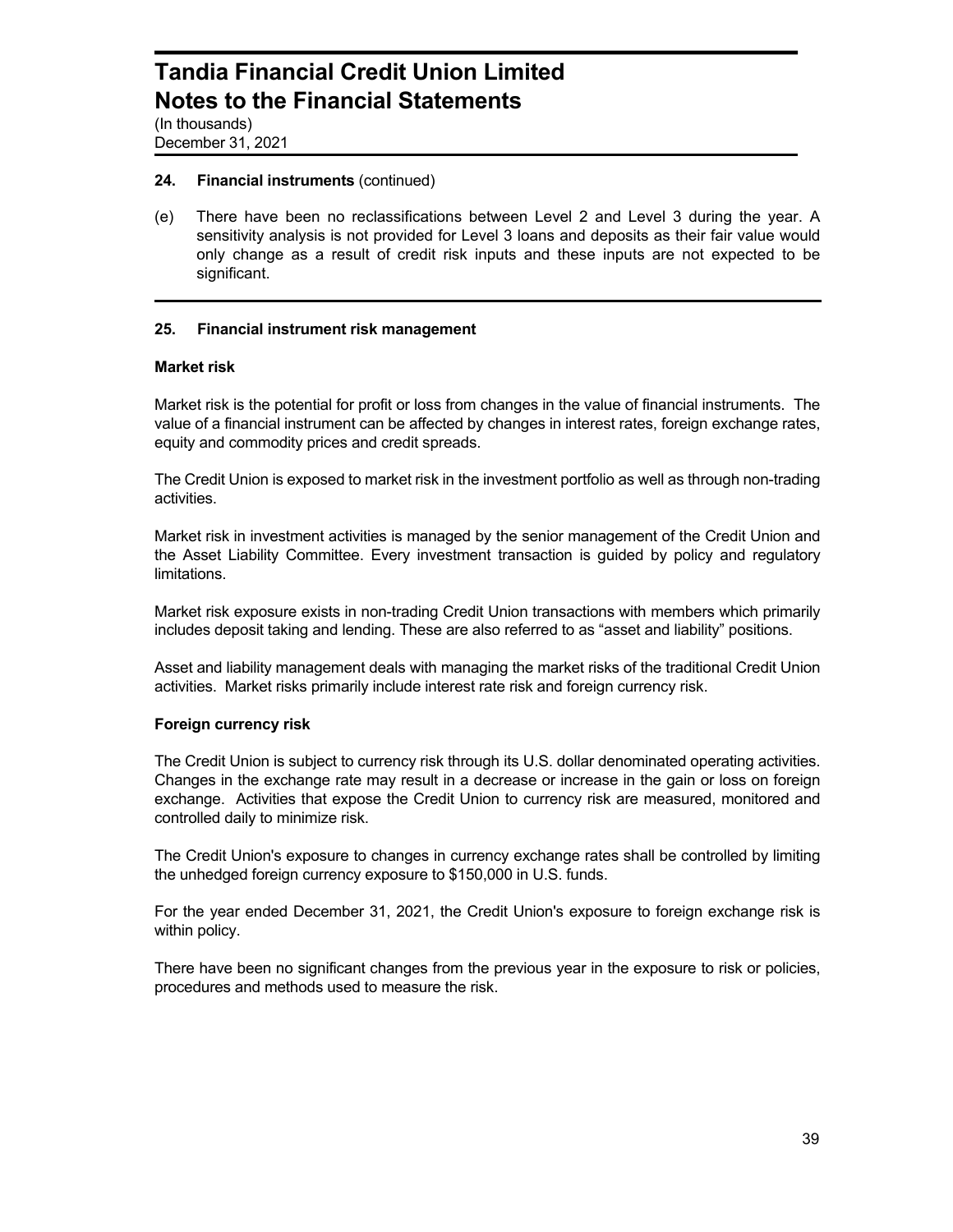(In thousands) December 31, 2021

### **25. Financial instrument risk management** (continued)

### **Credit risk**

Credit risk is the risk that the counterparty to a financial asset will default resulting in the Credit Union incurring a financial loss. The credit exposure is mitigated through the use of Board approved credit policies governing the Credit Union's credit portfolio and with credit practices that limit transactions according to the borrowers' credit quality. A substantial portion of the Credit Union's loans to members are secured by residential properties. Credit risk rating systems are designed to assess and quantify the risk inherent in credit activities in an accurate and consistent manner. To assess credit risk, the Credit Union takes into consideration the member's character, ability to pay, and value of collateral available to secure the loan.

There have been no significant changes from the previous year in the exposure to risk or policies, procedures and methods used to measure the risk.

### **Liquidity risk**

Liquidity risk is the risk that the Credit Union cannot meet a demand for cash or fund obligations as they come due. Demand for cash can result from withdrawals of deposits, debt maturities and commitments to provide credit. Liquidity risk also includes the risk of not being able to liquidate assets in a timely manner at a reasonable price. Senior management manages liquidity risk and monitors the cash and funding needs, on a daily basis.

The Credit Union has set a minimum liquidity ratio of 6%.

There have been no significant changes from the previous year in the exposure to risk or policies, procedures and methods used to measure the risk.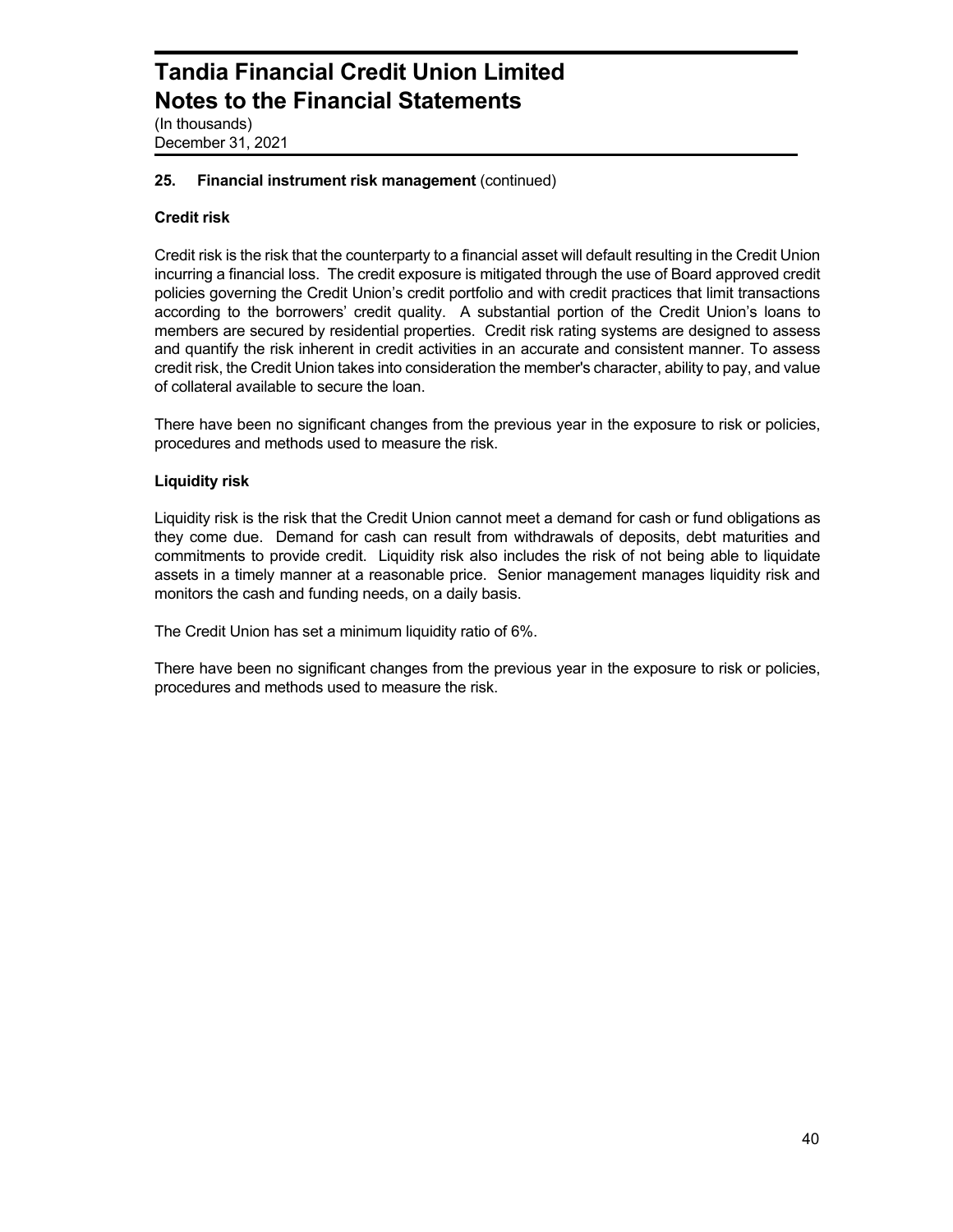(In thousands) December 31, 2021

### **25. Financial instrument risk management** (continued)

### **Structural risk**

Structural risk is defined as the risk that the Credit Union's ability to meet business objectives will be adversely affected by volatility in market rates. The Credit Union manages structural risk using an Earnings at Risk approach. The primary objective of this approach is to maximize earnings on a consistent basis while minimizing reductions to net income resulting from changes in future interest rates.

Structural risk is monitored through the Structural Risk Management Policy with the objective of ensuring that the Credit Union manages its cash flows in a manner that contributes adequately to earnings and limits the risk to the financial margin and equity of the Credit Union. The objectives are also to ensure product terms, pricing and balance sheet mix, to balance member product demands with the need to protect the equity of the Credit Union, and to ensure that financial derivative instruments be used only to limit interest rate risk and not be used for speculative or investment purposes.

The Credit Union uses income simulation modelling to measure exposure to changes in interest rates over short term periods. Earnings at risk are calculated by forecasting the net interest margin for the next 12-month period using most likely assumptions. Most likely assumptions include management's best estimates for planned growth rates and the use of future interest rates. Planned growth rates are recorded at the start of the fiscal period as initially set out in the budget and modified to actual experience through the fiscal period. Future interest rates on new business and product renewals are determined using the future interest rates derived mathematically based on the term structure of interest rates. The impact of rate shock scenarios are measured against the most likely forecast. The resulting change in the forecast as a result of interest rate shocks is then compared to the most likely forecast to determine the earnings at risk amount. Maximum change limits under these interest rate scenarios have been set by the Board of Directors. These scenarios are based on hypothetical simulations assuming the markets are shocked with 50 or 100 basis point volatility. At December 31, 2021, the Credit Union was in compliance with all limits set by the Structural Risk Management Policy.

| <b>Asset/Liability Management Limits</b> | Maximum<br>Change Limit | Projected Change<br>to Earnings | Status    |
|------------------------------------------|-------------------------|---------------------------------|-----------|
| Most Likely Shocked + 100 basis points   | \$(1,957,000)           | \$2,093,000                     | Compliant |
| Most Likely Shocked + 50 basis points    | (1,957,000)             | 746,000                         | Compliant |
| Most Likely Forecast Scenario            | Nil                     | Nil                             | Compliant |
| Most Likely Shocked - 25 basis points    | (1,957,000)             | (82,000)                        | Compliant |
| Most Likely Shocked - 50 basis points    | (1,957,000)             | (120,000)                       | Compliant |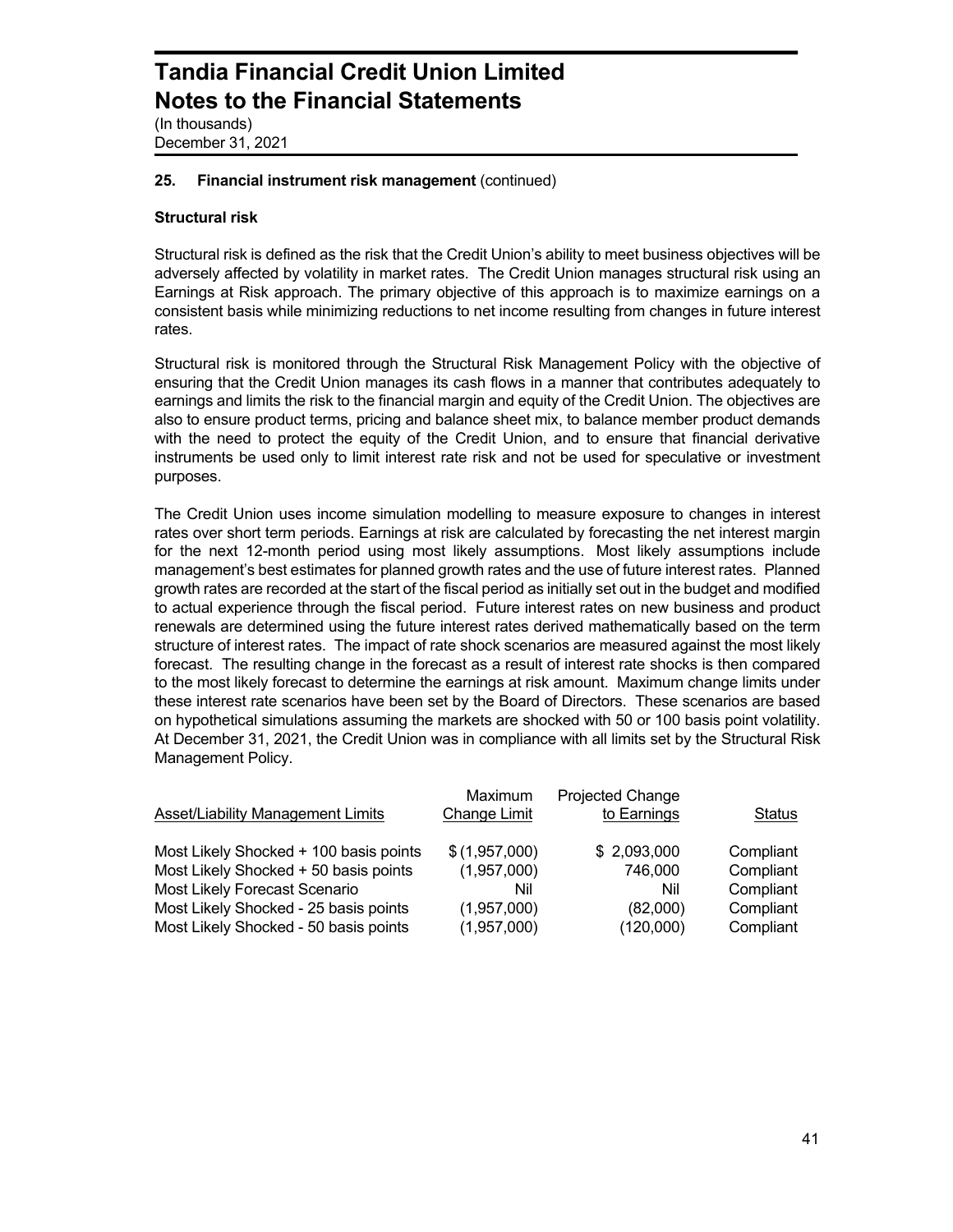(In thousands) December 31, 2021

#### **26. Interest rate sensitivity**

The Credit Union is exposed to interest rate risk as a consequence of the mismatch, or gap between the assets, liabilities and off-balance sheet instruments scheduled to re-price on particular dates.

Maturity dates substantially coincide with interest adjustment dates. Amounts with floating interest rates, or due on demand, are classified as maturing within one year, regardless of maturity. Amounts that are not interest sensitive are grouped together, regardless of maturity.

At December 31, 2021, the Credit Union had outstanding interest rate swap contracts in the notional principal amount of \$830,000 (2020 - \$2,763,000) maturing at various times through to 2023.

The table below does not incorporate management's expectation of future events where re-pricing or maturity dates of certain loans and deposits differ significantly from the contractual dates.

|                                                                                                                   | Within<br>3 months                                          | <b>Interest Sensitive Balances</b><br>4 Months<br>to 1 year | Over 1<br>to 5 years                       | Non-<br><b>Interest</b><br><b>Sensitive</b> | (000's)<br><b>Total</b>                                                  |
|-------------------------------------------------------------------------------------------------------------------|-------------------------------------------------------------|-------------------------------------------------------------|--------------------------------------------|---------------------------------------------|--------------------------------------------------------------------------|
| <b>Assets</b><br>Cash and cash equivalents<br>Yield<br>Investments<br>Yield                                       | \$<br>44,387<br>0.21%<br>62,545<br>0.46%                    | \$<br>87,384<br>0.78%                                       | \$<br>61,607<br>0.84%                      | \$<br>2,439                                 | \$<br>44,387<br>0.21%<br>213,975<br>0.69%                                |
| Loans<br>Fixed<br>Yield<br>Floating<br>Yield<br>Other                                                             | 39,522<br>3.29%<br>264,121<br>4.06%                         | 109,993<br>3.32%                                            | 930,979<br>2.81%                           | (37)<br>39,009                              | 1,080,494<br>2.88%<br>264,084<br>4.06%<br>39,009                         |
|                                                                                                                   | \$<br>410,575                                               | \$<br>197,377                                               | \$<br>992,586                              | \$<br>41,411                                | \$<br>1,641,949                                                          |
| <b>Liabilities</b><br>Deposits<br>Fixed<br>Yield<br>Floating<br>Yield<br>Other<br>Yield<br><b>Equity</b><br>Yield | \$<br>28,779<br>1.56%<br>561,965<br>0.49%<br>1,955<br>1.47% | \$<br>331,424<br>1.74%<br>49,216<br>1.25%                   | \$<br>246,344<br>2.32%<br>305,401<br>1.15% | \$<br>5,226<br>22,954<br>88,685             | \$<br>611,773<br>1.95%<br>561,965<br>0.49%<br>379,526<br>1.10%<br>88,685 |
|                                                                                                                   | \$<br>592,699                                               | \$<br>380,640                                               | \$<br>551,745                              | \$<br>116,865                               | \$<br>1,641,949                                                          |
| Interest sensitivity position<br>2021                                                                             | \$<br>(182, 124)                                            | \$<br>(183, 263)                                            | \$<br>440,841                              | \$<br>(75, 454)                             | \$                                                                       |
| Interest sensitivity position<br>2020                                                                             | \$<br>(102, 189)                                            | \$<br>(133, 569)                                            | \$<br>297,438                              | \$<br>(61, 680)                             | \$                                                                       |